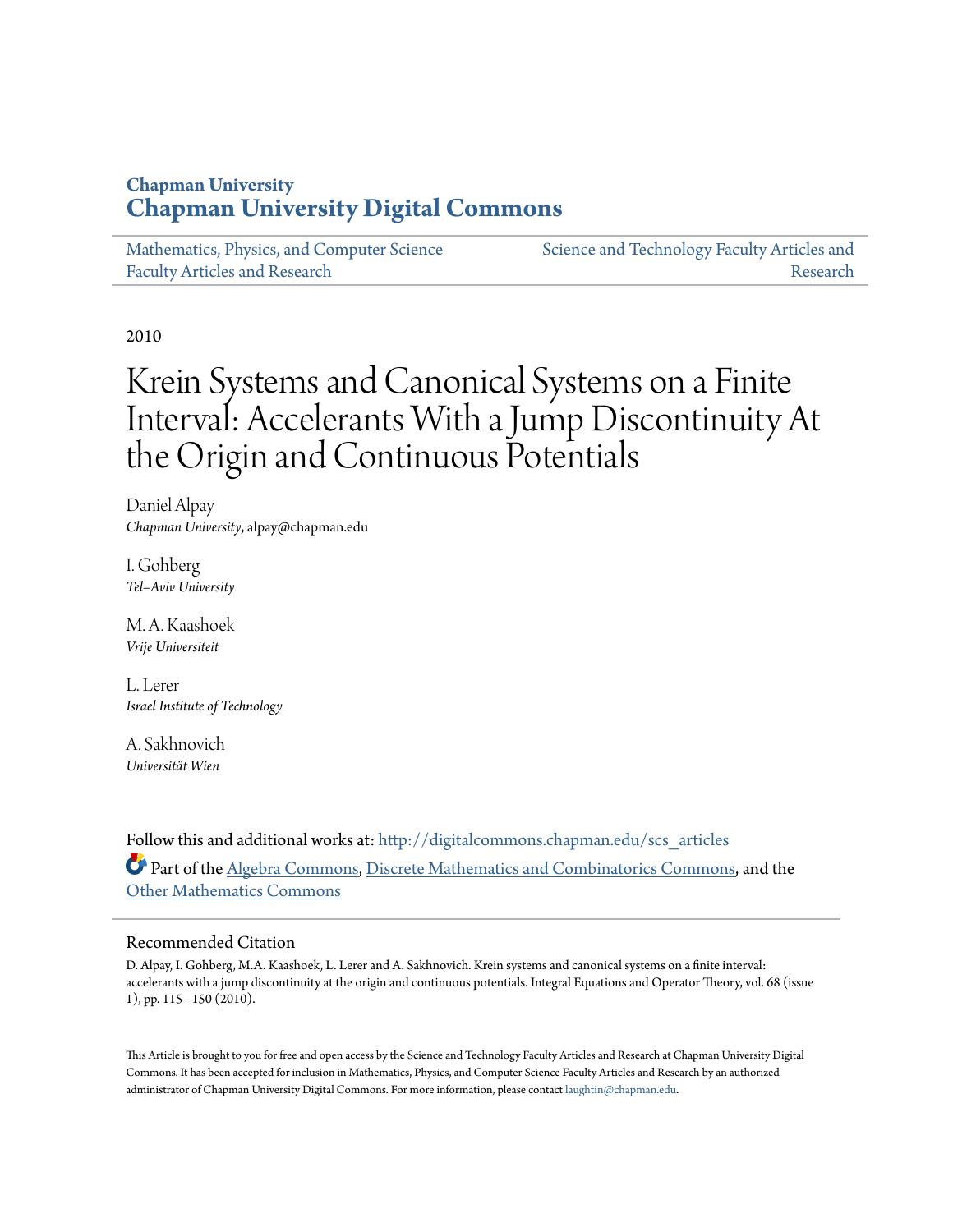## Krein Systems and Canonical Systems on a Finite Interval: Accelerants With a Jump Discontinuity At the Origin and Continuous Potentials

#### **Comments**

This is a pre-copy-editing, author-produced PDF of an article accepted for publication in *Integral Equations and Operator Theory*, volume 68, issue 1, in 2010 following peer review. The final publication is available at Springer via [DOI: 10.1007/s00020-010-1803-x](http://dx.doi.org/10.1007/s00020-010-1803-x)

**Copyright** Springer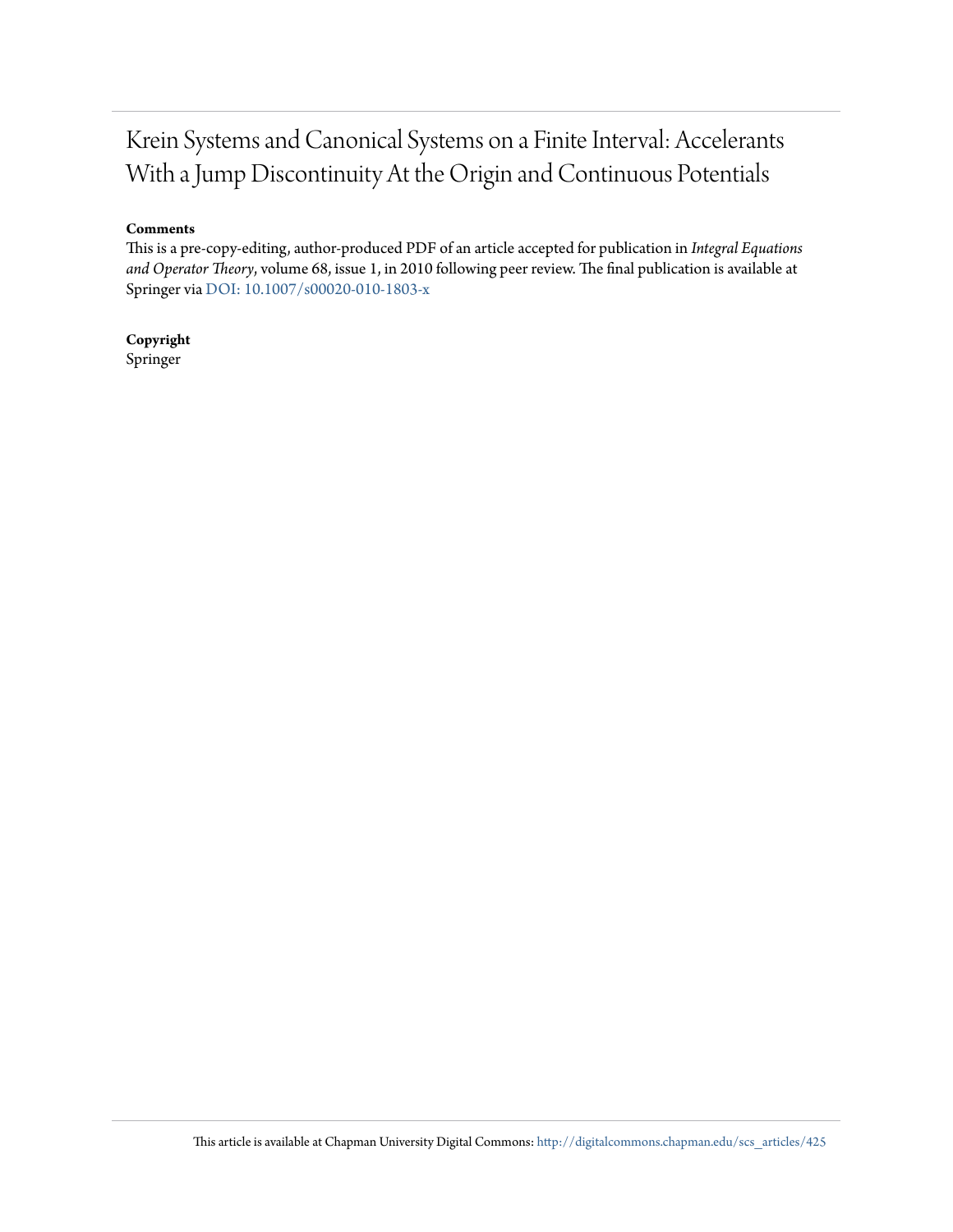# Krein systems and canonical systems on a finite interval: accelerants with a jump discontinuity at the origin and continuous potentials

D. Alpay, I. Gohberg (Z′′L), M.A. Kaashoek, L. Lerer, and A.L. Sakhnovich

#### Abstract

This paper is devoted to connections between accelerants and potentials of Krein systems and of canonical systems of Dirac type, both on a finite interval. It is shown that a continuous potential is always generated by an accelerant, provided the latter is continuous with a possible jump discontinuity at the origin. Moreover, the generating accelerant is uniquely determined by the potential. The results are illustrated on pseudo-exponential potentials. The paper is a continuation of the earlier paper of the authors [1] dealing with the direct problem for Krein systems.

When Israel Gohberg, the second author of this paper, passed away on October 12, 2009, the work on this paper was finished, except for the last section of which only the first draft existed. The expression  $Z''L$  after his name is used in Hebrew and means "of blessed memory".

## 1 Introduction

Let  $\mathbf{T} > 0$ , and let k be a scalar continuous function on the interval  $[-\mathbf{T}, \mathbf{T}]$ which is hermitian, that is,  $k(-t) = k(t)$  on  $-\mathbf{T} \leq t \leq \mathbf{T}$ . Assume that for each  $0 < \tau \leq T$  the corresponding convolution integral operator  $T_{\tau}$  on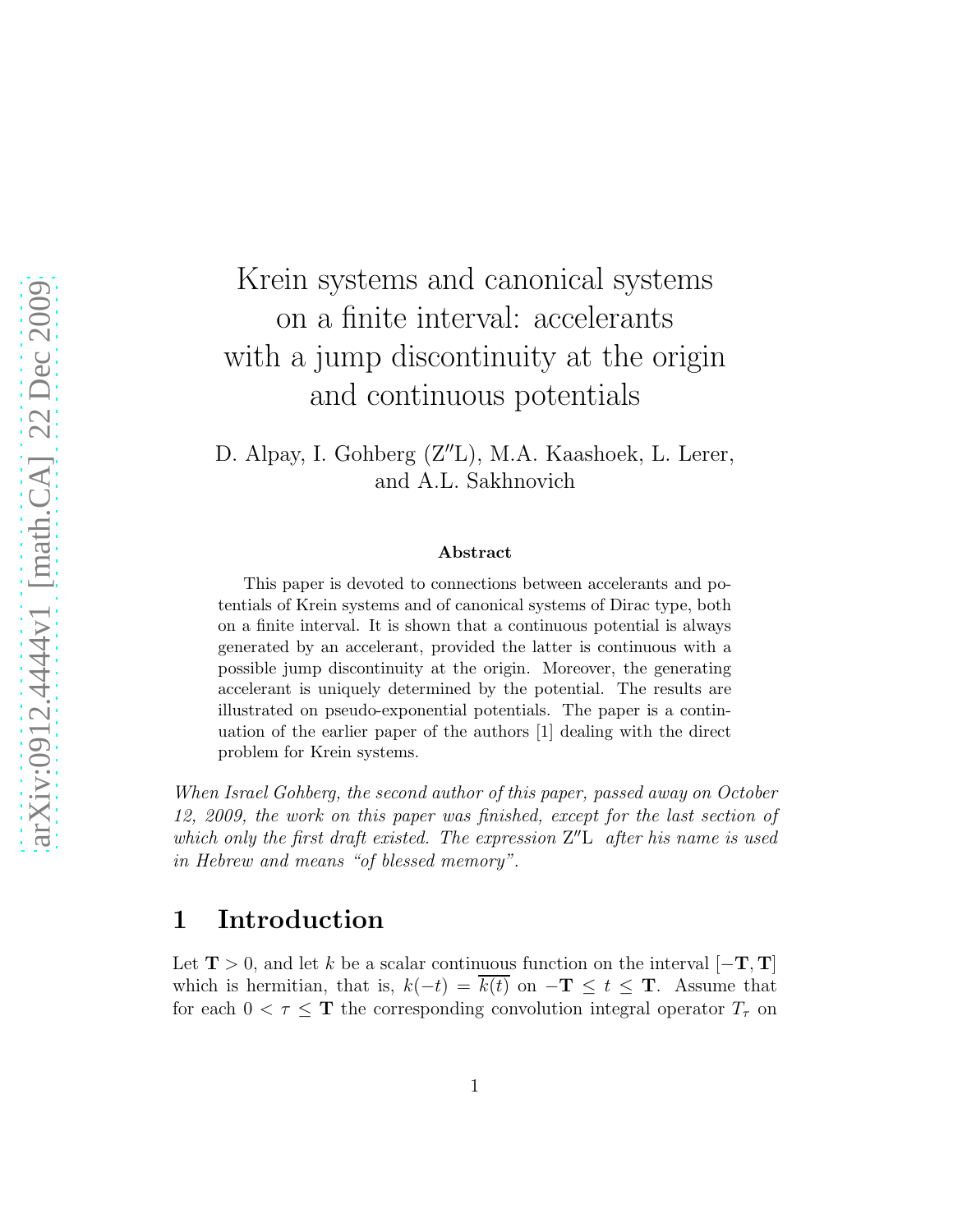$L^2(0, \tau),$ 

$$
(T_{\tau}f)(t) = f(t) - \int_0^{\tau} k(t - s) f(s) ds, \quad 0 \le t \le \tau,
$$
 (1.1)

is invertible, and let  $\gamma_{\tau}(t, s)$  be the corresponding resolvent kernel, i.e.,

$$
\gamma_{\tau}(t,s) - \int_0^{\tau} k(t-\xi)\gamma_{\tau}(\xi,s) d\xi = k(t-s), \quad 0 \le t, s \le \tau. \tag{1.2}
$$

Consider the entire functions

$$
\mathcal{P}(\tau,\lambda) = e^{i\lambda\tau} \left(1 + \int_0^\tau e^{-i\lambda x} \gamma_\tau(x,0) dx\right), \tag{1.3}
$$

$$
\mathcal{P}_{*}(\tau,\lambda) = 1 + \int_{0}^{\tau} e^{i\lambda x} \gamma_{\tau}(\tau - x, \tau) dx, \qquad (1.4)
$$

and put  $Y(\tau, \lambda) = [\mathcal{P}(\tau, \lambda) \quad \mathcal{P}_*(\tau, \lambda)].$  Then, as was proved by M.G. Krein in [9], the function  $Y(\tau, \lambda)$  satisfies the differential system

$$
\frac{\partial}{\partial \tau} Y(\tau, \lambda) = Y(\tau, \lambda) \left( i \lambda \begin{bmatrix} 1 & 0 \\ 0 & 0 \end{bmatrix} + \begin{bmatrix} 0 & a(\tau) \\ a(\tau) & 0 \end{bmatrix} \right), \tag{1.5}
$$

with  $a(\tau) = \gamma_\tau(\tau, 0)$  for  $\tau \in (0, T]$ . The functions  $\mathcal{P}(\tau, \lambda)$  and  $\mathcal{P}_*(\tau, \lambda)$  are usually referred to as Krein orthogonal functions.

We call  $(1.5)$  a *Krein system* when, as in the previous paragraph, the function a is given by  $a(\tau) = \gamma_{\tau}(\tau, 0)$ , where  $\gamma_{\tau}(t, s)$  is the resolvent kernel corresponding to some k on  $[-T, T]$  with the properties described in the previous paragraph. In that case, following Krein, the function  $k$  is called an accelerant for  $(1.5)$ , and we shall refer to a as the *potential associated with* the accelerant k.

The result referred to above holds in greater generality, namely for systems with matrix-valued accelerants that are allowed to have a jump discontinuity at the origin. In fact, in [1] the following result is proved.

**Theorem 1.1** Let k be a  $r \times r$ -matrix function, which is hermitian, i.e.,  $k(-t) = k(t)^*$ , and continuous on  $-\mathbf{T} \le t \le \mathbf{T}$  with possibly a jump discontinuity at the origin. Assume that for each  $0 < \tau \leq T$  the corresponding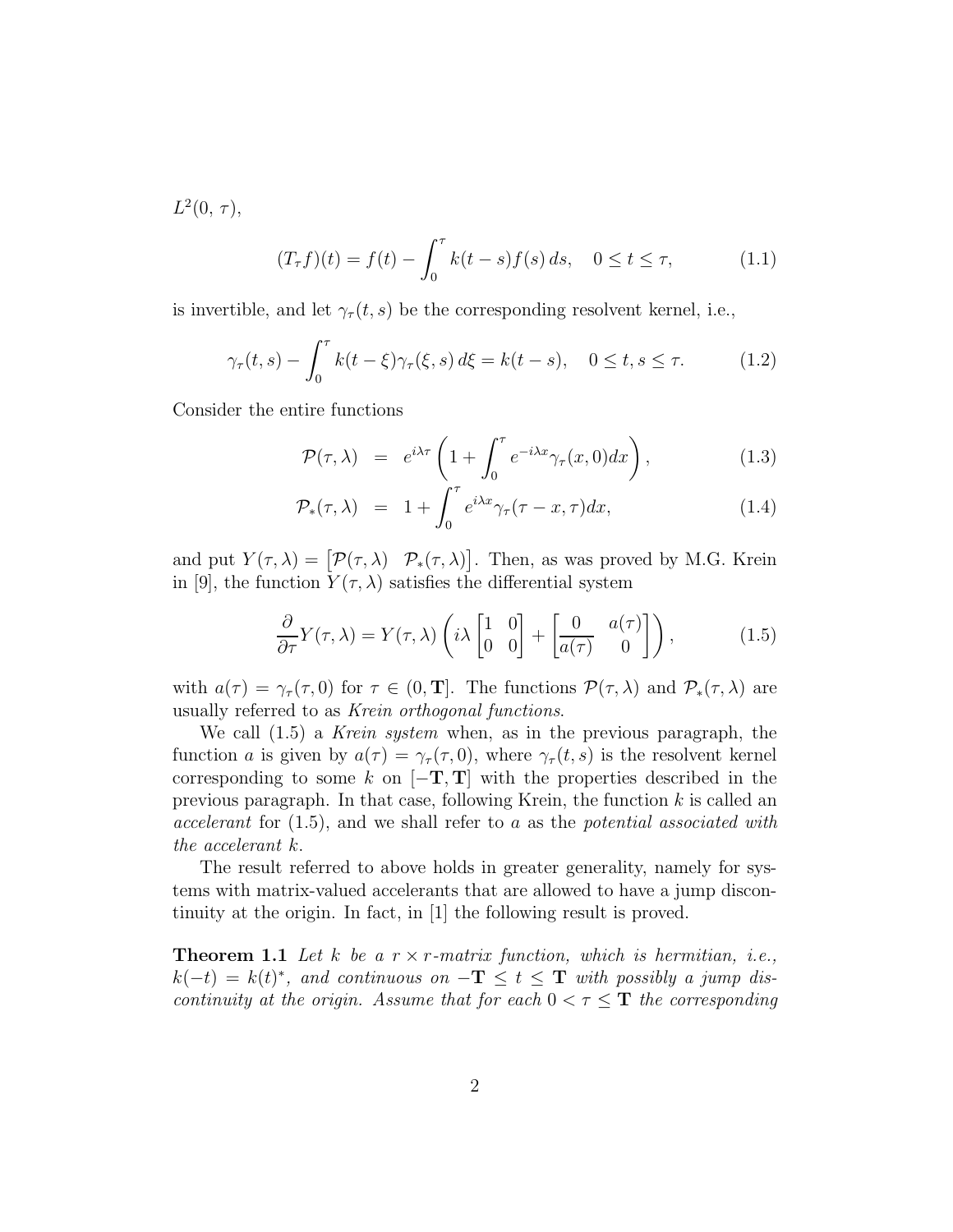integral operator  $T_{\tau}$  on  $L_r^2(0,\tau)$  given by  $(1.1)$  is invertible, and let  $\gamma_{\tau}(t,s)$ be the corresponding resolvent kernel as in (1.2). Put

$$
\mathcal{P}(\tau,\lambda) = e^{i\lambda\tau} \left( I_r + \int_0^\tau e^{-i\lambda x} \gamma_\tau(x,0) dx \right) \tag{1.6}
$$

$$
\mathcal{P}_*(\tau,\lambda) = I_r + \int_0^\tau e^{i\lambda x} \gamma_\tau(\tau - x, \tau) dx. \tag{1.7}
$$

Then  $a(\tau) = \gamma_{\tau}(0, \tau)$ , with  $0 < \tau \leq T$ , extends to a continuous function on [0, **T**] and  $Y(\tau, \lambda) = [\mathcal{P}(\tau, \lambda) \quad \mathcal{P}_*(\tau, \lambda)]$  satisfies

$$
\frac{\partial}{\partial \tau} Y(\tau, \lambda) = Y(\tau, \lambda) \left( i \lambda \begin{bmatrix} I_r & 0 \\ 0 & 0 \end{bmatrix} + \begin{bmatrix} 0 & a(\tau) \\ a(\tau)^* & 0 \end{bmatrix} \right). \tag{1.8}
$$

From [7] we know that the function  $\gamma_{\tau}(t,s)$  is continuous on the triangles on  $0 \leq s < t \leq \tau$  and  $0 \leq t < s \leq \tau$ , and that  $\gamma_{\tau}(t, s)$  has a continuous extension on the closures of each of these triangles. Jumps may appear on the diagonal  $0 \leq s = x \leq \tau$ . In particular, the evaluation of  $\gamma_{\tau}$  at the point  $(\tau, 0)$ , appearing in Theorem 1.1, is well-defined.

As for the scalar case we call  $(1.8)$  a Krein system when the potential a is obtained in the way described in Theorem 1.1, and in that case we say that k is an *accelerant* for  $(1.8)$ .

In this paper we deal, among other things, with the following inverse problem. Consider the system  $(1.8)$  and assume that the potential a is a  $r \times r$ -matrix valued function continuous on [0, **T**]. Does it follow that (1.8) is a Krein system? In other words, does there exists a  $r \times r$ -matrix valued accelerant k on  $[-T, T]$ , with possibly a jump discontinuity at the origin, such that the potential corresponding to k is the given potential  $a$ ? If we restrict to continuous accelerants, the answer is negative. For instance (see [1]), the potential

$$
a(\tau) = \frac{2i}{1 + e^{-2i\tau}}, \quad \tau \in [0, 1],
$$

does not have a continuous accelerant. However, we shall prove that for the larger class of accelerants introduced here, the answer is affirmative.

Krein systems are closely related to canonical differential systems of Dirac type. In fact, if Y is a  $\mathbb{C}^{2r \times 2r}$ -valued solution of the system (1.8) with potential  $a$ , then the function

$$
U(\tau,\lambda) = e^{-i\tau\lambda} Y(\tau,-2\bar{\lambda})^*
$$
\n(1.9)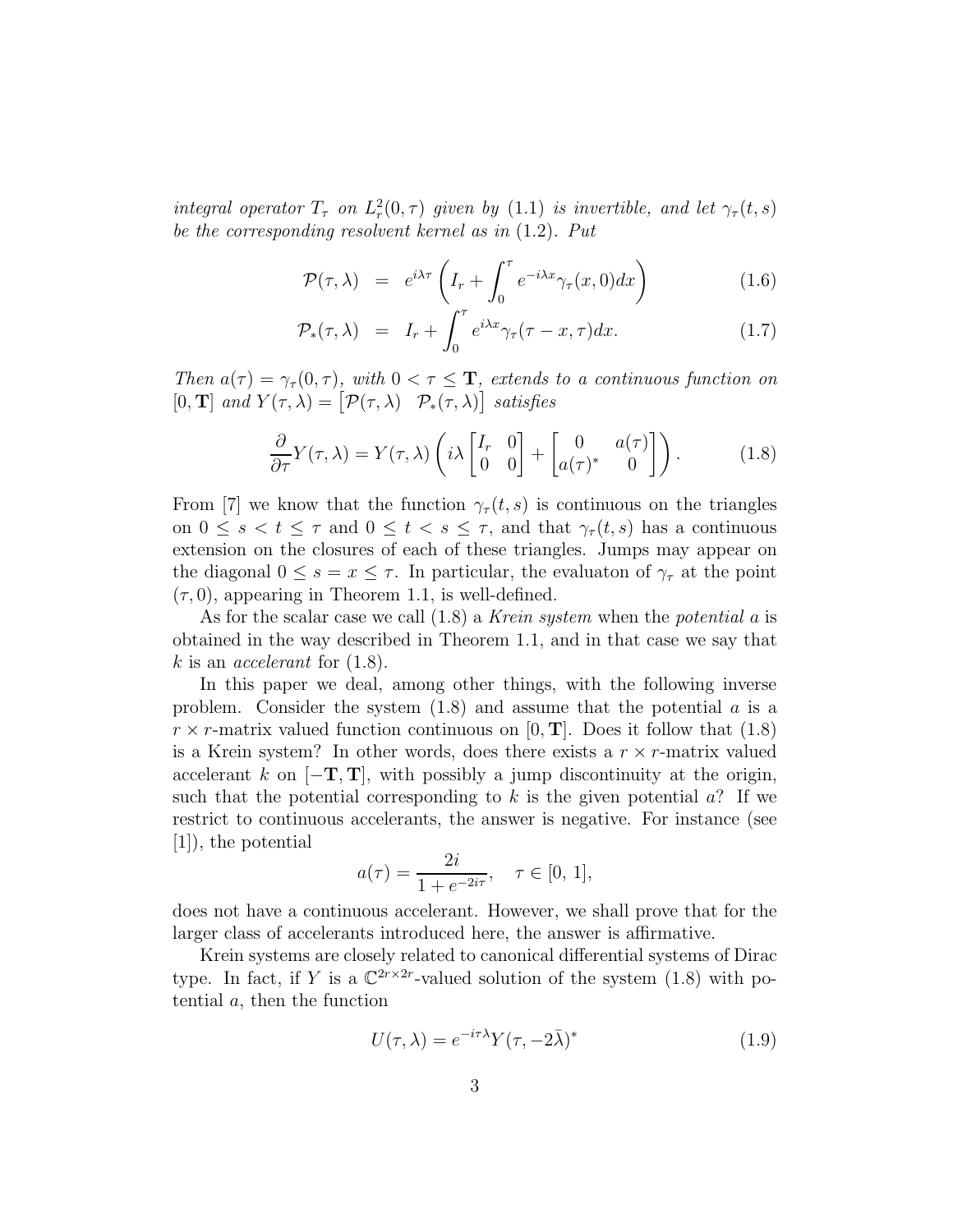is a solution of the canonical system

$$
-ij\frac{\mathrm{d}}{d\tau}U(\tau,\lambda) = \lambda U(\tau,\lambda) + \begin{bmatrix} 0 & v(\tau) \\ v(\tau)^* & 0 \end{bmatrix} U(\tau,\lambda), \quad (1.10)
$$

where

$$
j = \begin{bmatrix} I_r & 0 \\ 0 & -I_r \end{bmatrix} \quad \text{and} \quad v(\tau) = -ia(\tau) \quad (0 \le \tau \le \mathbf{T}). \tag{1.11}
$$

It will be convenient to state our main results in terms of a canonical system rather than a Krein system.

In this paper we show that a continuous matrix-valued potential  $v$  is always generated by an accelerant (provided a jump discontinuity at the origin is allowed) and that an accelerant is uniquely determined by the potential, that is, if two accelerants generate the same potential, then they are equal. In fact, we shall prove the following theorem.

**Theorem 1.2** Consider the canonical system  $(1.10)$ , and assume that its potential v is continuous on the interval [0, T]. Then, there is a unique  $r \times r$ matrix function k, which is hermitian, i.e.,  $k(-t) = k(t)^*$ , and continuous on  $-\mathbf{T} \leq t \leq \mathbf{T}$  with possibly a jump discontinuity at the origin, such that the following holds: for each  $0 < \tau \leq T$  the convolution operator

$$
(T_{\tau}f)(t) = f(t) - \int_0^{\tau} k(t - s) f(s) ds, \quad 0 \le t \le \tau,
$$
 (1.12)

is invertible on  $L_r^2(0, \tau)$ , and the potential v of  $(1.10)$  is given by

$$
v(\tau) = -i\gamma_\tau(\tau, 0), \quad 0 < \tau \leq \mathbf{T}.\tag{1.13}
$$

Here  $\gamma_{\tau}(t,s)$  is the resolvent kernel corresponding to  $T_{\tau}$  as in (1.2).

In analogy with the theory of Krein systems, a  $r \times r$  matrix function k with the properties described in the above theorem will be called an accelerant for the canonical system (1.10). In this case we also say that the potential  $v$ is *generated* by the accelerant k. Using this terminology, Theorem 1.2 just tells us that a canonical system with a continuous potential has a unique accelerant.

Given a continuous matrix-valued potential  $v$  we shall also present a formula for the fundamental solution of the canonical system (1.10) in terms of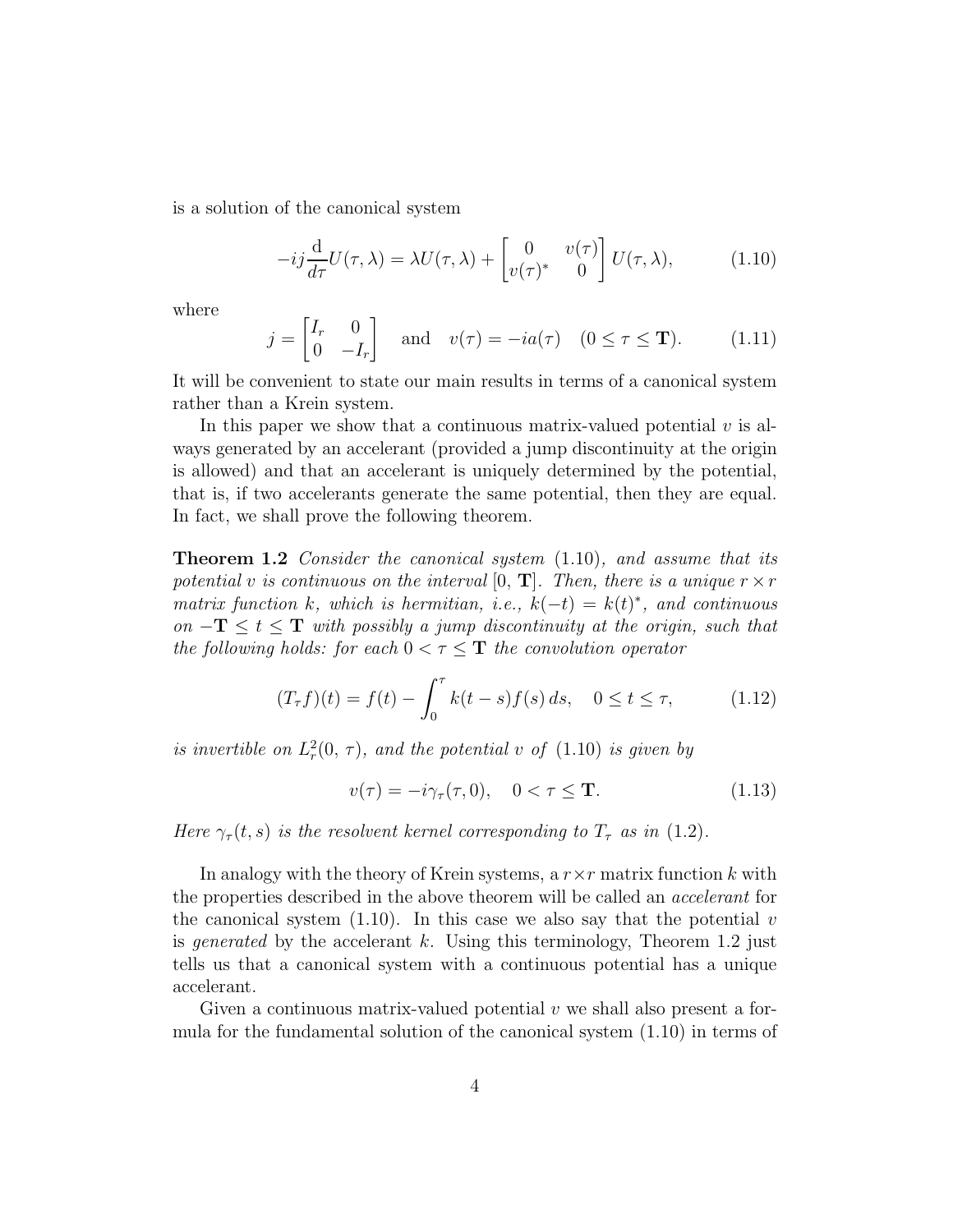the accelerant generating the potential  $v$ . The result (Theorem 2.1 in Section 2) can be viewed as an addition to Theorem 1.1

The statement in Theorem 1.2 about the uniqueness of the accelerant is known and has been proved in [1] using recent results about the continuous analogue of the resultant for certain entire matrix functions (see Theorem 1.3 in [1] for further details). In this paper we give a new proof of the uniqueness using a formula for the fundamental solution of the canonical system (1.10) in terms of a given accelerant, which is presented in Theorem 2.1 below.

For the case when the potential  $v$  is bounded, bounded accelerants  $k$  have been constructed in [11] following the scheme outlined in Section 8.2 of [16] (see also [10]). In the present paper, to prove Theorem 1.2, the approach of [11] is specified and developed further for the case of continuous potentials. Also the material related to Theorem 2.1 below is inspired by and builds on results from Sections 3 and 4 in [11].

The paper consists of six sections including this introduction. In Section 2 we derive a formula for the fundamental solution of the canonical system (1.10) in terms of its accelerant. The result is used in in Section 3 to give a new proof of the uniqueness of the accelerant given the potential as stated in Theorem 1.2. The next two sections complete the proof of Theorem 1.2. Section 4 has an auxiliary character and is interesting in its own right. We show that a lower triangular semi-separable integral operator from a certain class is similar to the operator of integration and that the corresponding similarity operator can be chosen in such a way that both this similarity operator and its inverse map functions with a continuous derivative into functions with a continuous derivative. This result is then used in Section 5 to prove Theorem 1.2. In the final section the main result of Section 2 is specified further for pseudo-exponential potentials.

#### 2 The fundamental solution

Throughout this section k is a  $r \times r$  matrix function on  $[-T, T]$ , which is hermitian, i.e.  $k(-t) = k(t)^*$ , and k is continuous on  $-\mathbf{T} \le t \le \mathbf{T}$  with possibly a jump discontinuity at the origin. We assume that  $k$  is an accelerant for the canonical system (1.10). The latter means that for each  $0 < \tau \leq T$ the convolution operator (1.1) is invertible on  $L_r^2(0, \tau)$ , and the potential v is the  $r \times r$  continuous matrix function on [0, **T**] determined by k via the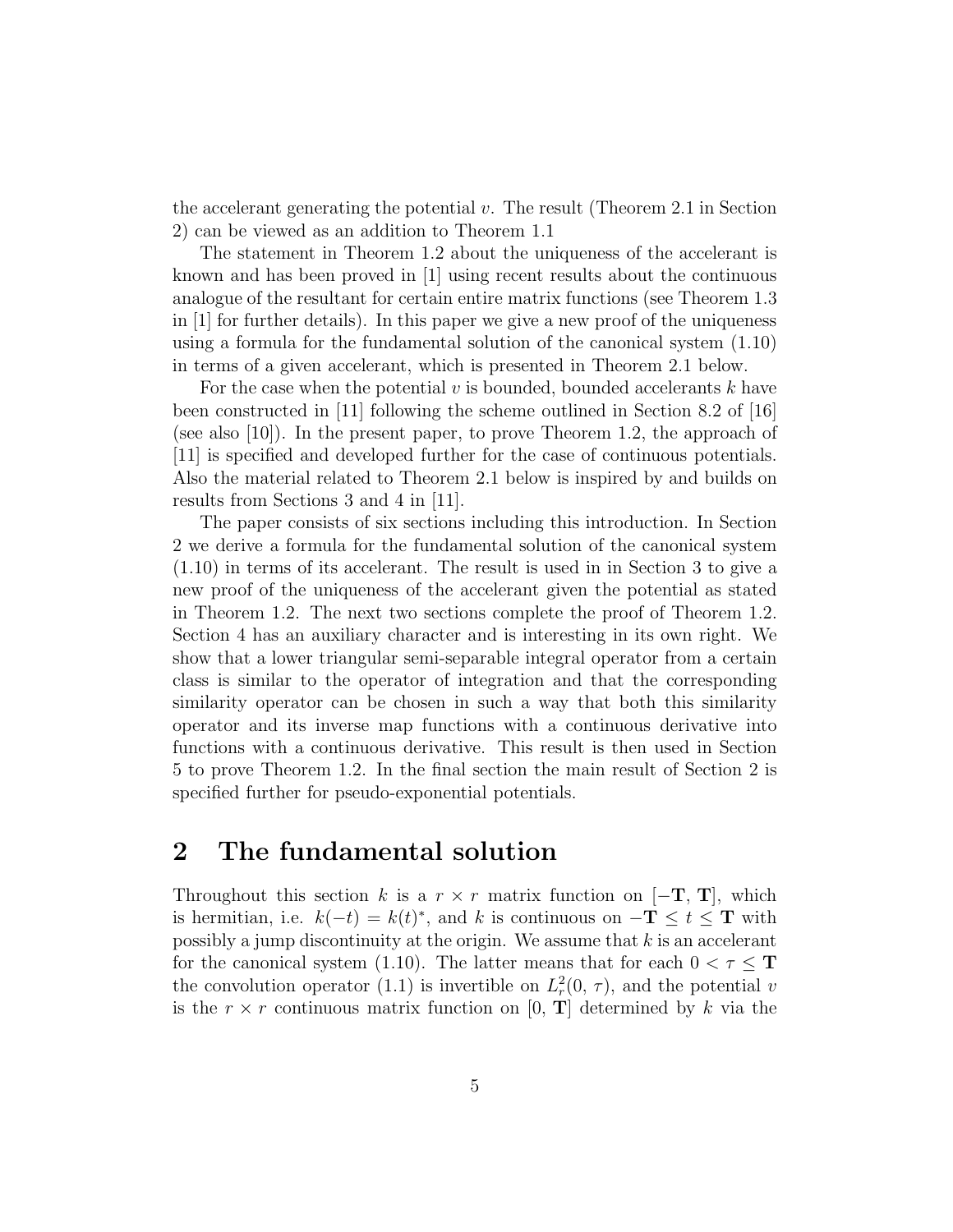formula

$$
v(\tau) = -i\gamma_{\tau}(\tau, 0), \quad 0 < \tau \leq \mathbf{T}, \tag{2.1}
$$

where  $\gamma_{\tau}(t, s)$  is the corresponding resolvent kernel as in (1.2).

We shall derive (explicitly in terms of the accelerant  $k$ ) the fundamental solution  $u(x, \lambda)$  of (1.10) satisfying the initial condition

$$
u(0,\lambda) = Q^*, \quad \text{where} \quad Q = \frac{1}{\sqrt{2}} \begin{bmatrix} I_r & -I_r \\ I_r & I_r \end{bmatrix} . \tag{2.2}
$$

For this purpose we need the following  $r \times r$  matrix functions:

$$
\ell_1(x,\lambda) = e^{2i\lambda x} \left( I_r - 2 \int_0^x e^{-2i\lambda t} k(t) dt \right), \quad \ell_2(x,\lambda) = e^{2i\lambda x} I_r. \tag{2.3}
$$

Both  $\ell_1(\cdot, \lambda)$  and  $\ell_2(\cdot, \lambda)$  are defined on [0, **T**]. Note that for  $0 \le x \le T$  we have

$$
\frac{d}{dx}\ell_1(x,\lambda) = 2i\lambda\ell_1(x,\lambda) - 2k(x), \quad \frac{d}{dx}\ell_2(x,\lambda) = 2i\lambda\ell_2(x,\lambda). \tag{2.4}
$$

The next theorem is the main result of this section.

**Theorem 2.1** Assume that the  $r \times r$  matrix function k is an accelerant for the canonical system (1.10), and let  $\gamma_\tau(t,s)$  be the corresponding resolvent kernel as in (1.2). For  $0 \leq \tau \leq T$ ,  $\lambda \in \mathbb{C}$ , and  $j = 1, 2$  put

$$
\theta_j(\tau,\lambda) = \frac{1}{\sqrt{2}} e^{-i\tau\lambda} \left\{ \ell_j(\tau,\lambda) + \int_0^{\tau} \gamma_\tau(\tau,s) \ell_j(s,\lambda) ds \right\} \tag{2.5}
$$

$$
\omega_j(\tau,\lambda) = \frac{1}{\sqrt{2}} e^{-i\tau\lambda} \left\{ (-1)^j I_r + \int_0^\tau \gamma_\tau(0,s) \ell_j(s,\lambda) \, ds \right\},\qquad(2.6)
$$

where  $\ell_1(\cdot, \lambda)$  and  $\ell_2(\cdot, \lambda)$  are given by (2.3). Then the  $2r \times 2r$  matrix function  $u(\tau, \lambda)$  defined by

$$
u(\tau,\lambda) = \begin{bmatrix} \theta_1(\tau,\lambda) & \theta_2(\tau,\lambda) \\ \omega_1(\tau,\lambda) & \omega_2(\tau,\lambda) \end{bmatrix}, \quad 0 \le \tau \le \mathbf{T},
$$
 (2.7)

is the fundamental solution of  $(1.10)$  with initial condition  $(2.2)$ .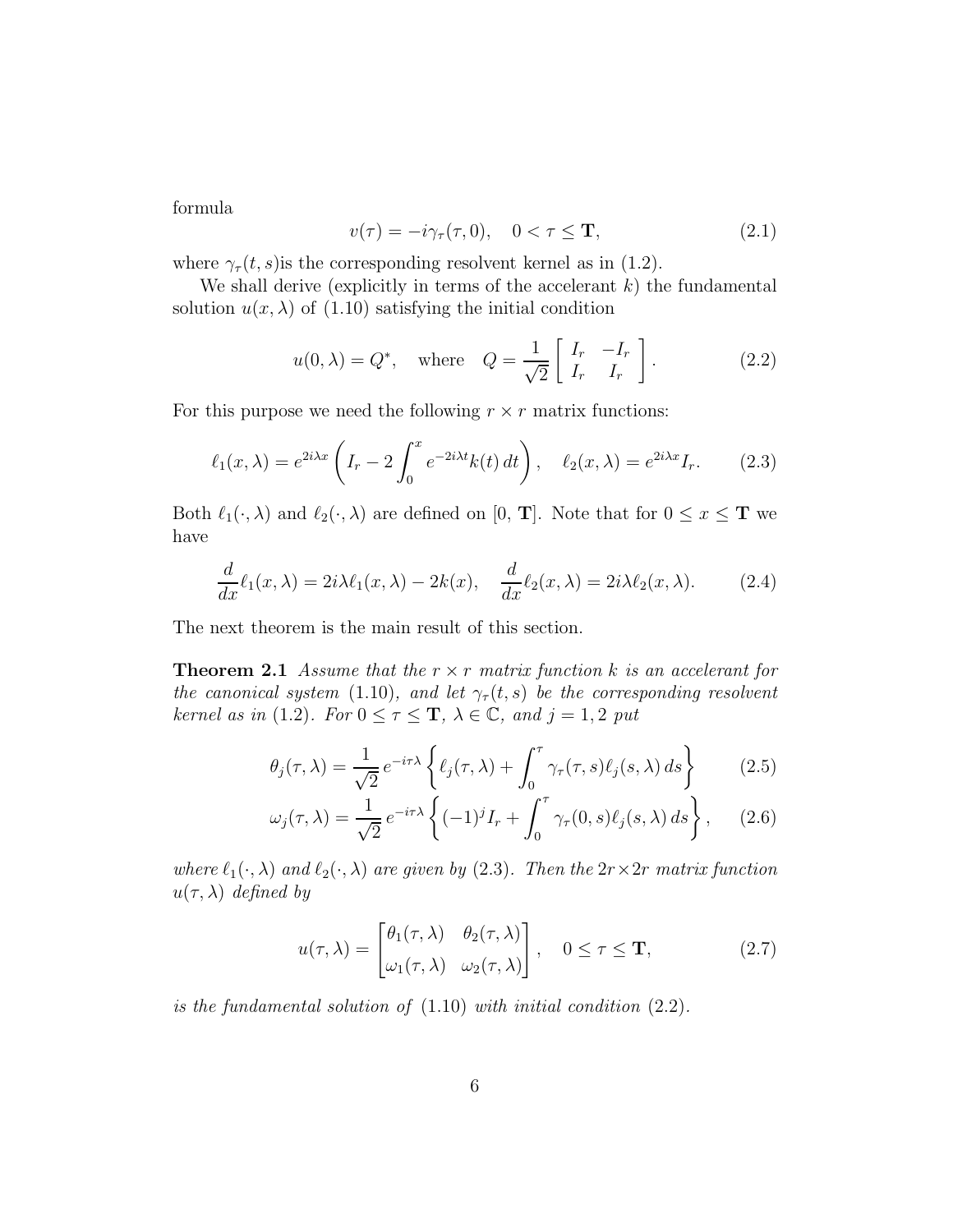Using the definition of  $\ell_2(\cdot, \lambda)$  in the second part of (2.3) we see that

$$
\theta_2(\tau,\lambda) = \frac{1}{\sqrt{2}} e^{i\tau\lambda} \Big( I_r + \int_0^\tau e^{-2i\lambda s} \gamma_\tau(\tau,\tau-s) \, ds \Big), \tag{2.8}
$$

$$
\omega_2(\tau,\lambda) = \frac{1}{\sqrt{2}} e^{-i\tau\lambda} \Big( I_r + \int_0^\tau e^{2i\lambda s} \gamma_\tau(0,s) \, ds \Big). \tag{2.9}
$$

The formula for  $\omega_2(\tau, \lambda)$  is immediate from the definition and the one for  $\theta_2(\tau,\lambda)$  follows using the following calculation:

$$
\theta_2(\tau,\lambda) = \frac{1}{\sqrt{2}} e^{-i\tau\lambda} \Big( e^{2i\lambda\tau} I_r + \int_0^{\tau} e^{2i\lambda s} \gamma_\tau(\tau,s) ds \Big)
$$
  
\n
$$
= \frac{1}{\sqrt{2}} e^{-i\tau\lambda} \Big( e^{2i\lambda\tau} I_r + \int_0^{\tau} e^{2i\lambda(\tau-s)} \gamma_\tau(\tau,\tau-s) ds \Big)
$$
  
\n
$$
= \frac{1}{\sqrt{2}} e^{i\tau\lambda} \Big( I_r + \int_0^{\tau} e^{-2i\lambda s} \gamma_\tau(\tau,\tau-s) ds \Big).
$$

The expressions (2.8) and (2.9) show that the functions  $\theta_2(\tau, \lambda)$  and  $\omega_2(\tau, \lambda)$ are closely related to the Krein orthogonal entire matrix functions  $\mathcal{P}(\tau,\lambda)$ and  $\mathcal{P}_*(\tau,\lambda)$  appearing in Theorem 1.1. In fact we have

$$
\theta_2(\tau,\lambda) = \frac{1}{\sqrt{2}} e^{-i\tau\lambda} \mathcal{P}_*(\tau,2\bar{\lambda})^*, \quad \omega_2(\tau,\lambda) = \frac{1}{\sqrt{2}} e^{i\tau\lambda} \mathcal{P}(\tau,2\bar{\lambda})^*.
$$

Thus Theorem 2.1 can be seen as an addition to Theorem 1.1.

To prove Theorem 2.1 we need some preliminaries. In the sequel we write T in place of  $T_T$ . The fact that  $T_{\tau}$  is invertible for each  $0 < \tau \leq T$ is equivalent to  $T$  being strictly positive. The latter property implies that T factorizes as  $T = \Gamma \Gamma^*$ , where  $\Gamma$  is an invertible lower triangular integral operator,

$$
(\Gamma f)(x) = f(x) + \int_0^x \gamma_-(x, t) f(s) \, ds, \quad 0 \le x \le \mathbf{T}, \tag{2.10}
$$

$$
(\Gamma^{-1}f)(x) = f(x) + \int_0^x \gamma_-^{\times}(x, s) f(s) ds, \quad 0 \le x \le \mathbf{T}, \quad (2.11)
$$

with both  $\gamma_-(x, s)$  and  $\gamma_-(x, s)$  being continuous on  $0 \leq s \leq x \leq T$ . We shall refer to  $T = \Gamma \Gamma^*$  as the *LU-factorization* of T. From [7] we also know that

$$
\gamma_{-}^{\times}(\tau,s) = \gamma_{\tau}(\tau,s), \quad 0 \le s \le \tau \le \mathbf{T}.\tag{2.12}
$$

We shall need the following three lemmas.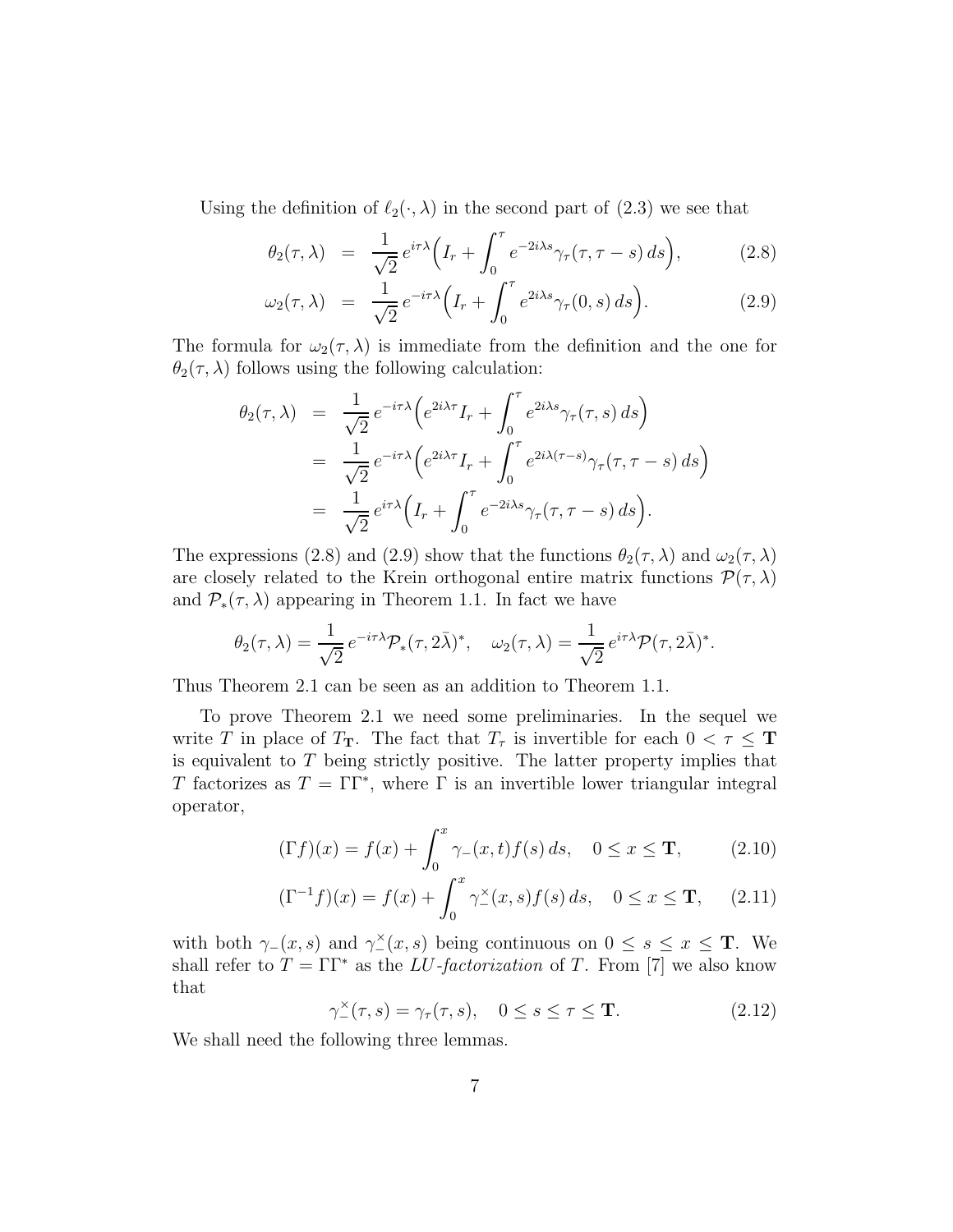Lemma 2.2 We have

$$
(\Gamma^{-1}k)(\tau) = (T_{\tau}^{-1}(k|_{[0,\tau]}))(\tau) = \gamma_{\tau}(\tau,0), \quad 0 < \tau \leq \mathbf{T}.
$$
 (2.13)

**Proof.** We first prove the second equality in (2.13). Since  $\gamma_{\tau}(t, s)$  is the resolvent kernel corresponding to  $T_{\tau}$ , we know (cf., (1.2)) that

$$
\gamma_{\tau}(t,s) - \int_0^{\tau} k(t-\xi)\gamma_{\tau}(\xi,s) d\xi = k(t-s), \quad 0 \le s \le t \le \tau.
$$

This equality holds a.e on  $0 \leq s \leq t \leq \tau$ . But then, since both  $\gamma_{\tau}(t, s)$  and  $k(t - s)$  are continuous on  $0 \leq s \leq t \leq \tau$ , the above equality holds at each point of  $0 \leq s \leq t \leq \tau$ . In particular, at the point  $(t, 0)$ . Thus

$$
\gamma_{\tau}(t,0) - \int_0^{\tau} k(t-\alpha)\gamma_{\tau}(\alpha,0) d\alpha = k(t), \quad 0 \le t \le \tau.
$$

This shows that  $T_{\tau}\gamma_{\tau}(\cdot, 0) = k|_{[0, \tau]}$ , and hence

$$
(T_{\tau}^{-1}(k|_{[0,\tau]}))(x) = \gamma_{\tau}(x,0), \quad 0 \le x \le \tau.
$$
 (2.14)

For  $x = \tau$  this yields the second identity in (2.13).

Next we prove the first identity in (2.13). Fix  $0 < \tau \leq T$ . Since k is continuous on [0, T], the function  $\Gamma^{-1}k$  is continuous on [0, T]. From the previous part of the proof we know that  $T_{\tau}^{-1}(k|_{[0,\tau]})$  is continuous on  $[0, \tau]$ . Hence for both functions the evaluation at  $\tau$  is well-defined. Moreover,

$$
(\Gamma^{-1}k)(\tau) = k(\tau) + \int_0^{\tau} \gamma_{-}^{\times}(\tau, s)k(s) ds,
$$
  

$$
(T_{\tau}^{-1}(k|_{[0,\tau]})(\tau) = k(\tau) + \int_0^{\tau} \gamma_{\tau}(\tau, s)k(s) ds.
$$

According to (2.12) we have  $\gamma^{\times}(\tau,s) = \gamma_{\tau}(\tau,s)$  for  $0 \leq s \leq \tau$ , which yields the first equality in  $(2.13)$ .

**Lemma 2.3** Let f be a continuously differentiable  $\mathbb{C}^{r \times m}$ -valued function on the interval [0, **T**]. Then  $\Gamma^{-1}f$  is also continuously differentiable on [0, **T**] and

$$
\left(\frac{d}{d\tau}\Gamma^{-1}f\right)(\tau) - \left(\Gamma^{-1}\frac{d}{d\tau}f\right)(\tau) =
$$
\n
$$
= \gamma_{\tau}(\tau,0) \left(f(0) + \int_0^{\tau} \gamma_{\tau}(0,s)f(s) \, ds\right), \quad 0 < \tau \leq \mathbf{T}.
$$
\n(2.15)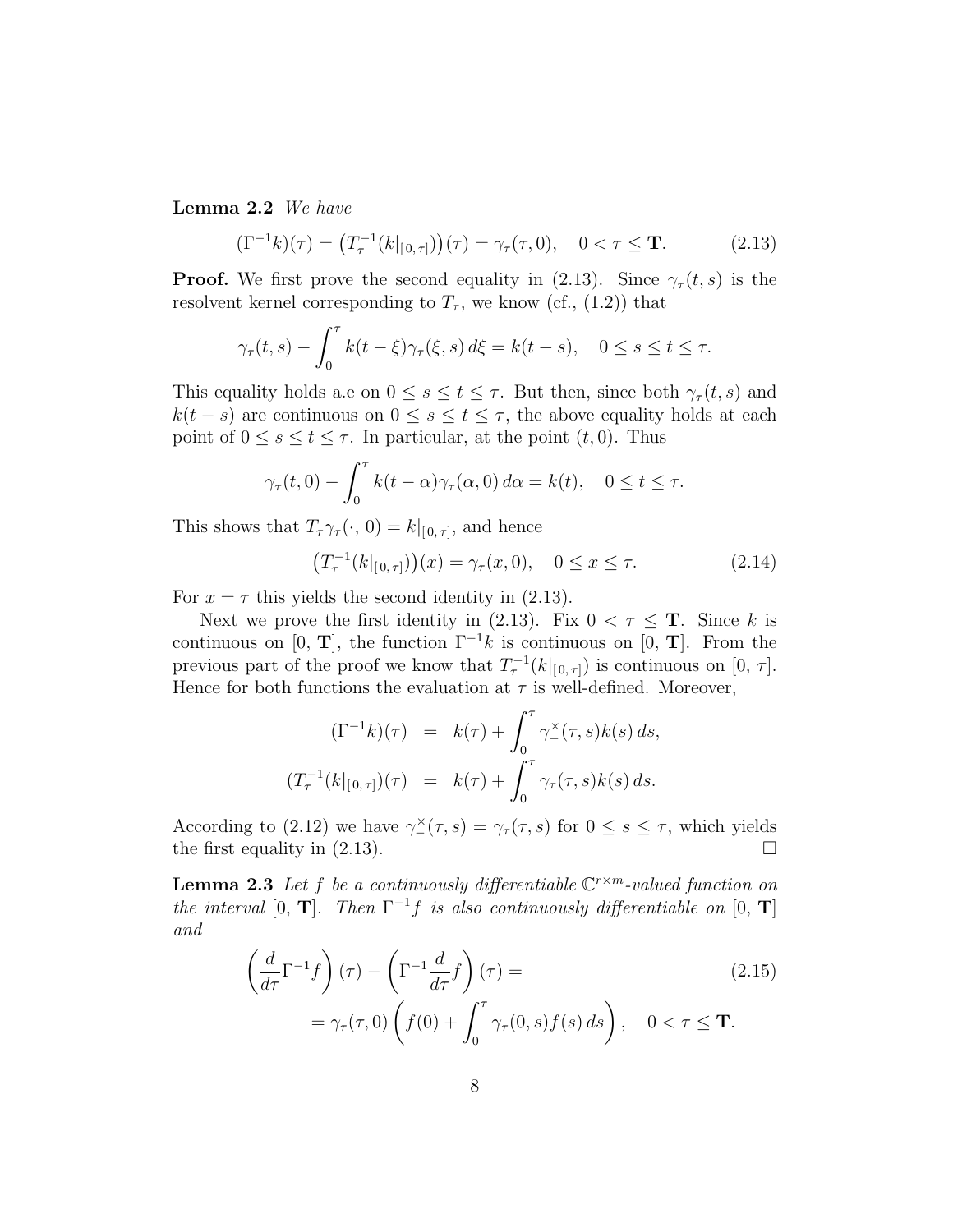Proof. Recall that

$$
\left(\Gamma^{-1}f\right)(\tau) = f(\tau) + \int_0^{\tau} \gamma^{\times}(\tau, s) f(s) ds = f(\tau) + \int_0^{\tau} \gamma_{\tau}(\tau, s) f(s) ds.
$$

Next, using the generalized Krein-Sobolev identities in formulas (2.10) and  $(2.11)$  of [1], we have

$$
\frac{d}{d\tau} \int_0^{\tau} \gamma_\tau(\tau, s) f(s) ds = \frac{d}{d\tau} \int_0^{\tau} \gamma_\tau(\tau, \tau - s) f(\tau - s) ds \n= \gamma_\tau(\tau, 0) f(0) + (\alpha),
$$

where

$$
\begin{aligned} \text{(}\alpha) &= \int_0^\tau \frac{d}{d\tau} \bigg( \gamma_\tau(\tau, \tau - s) f(\tau - s) \bigg) \, ds \\ &= \int_0^\tau \gamma_\tau(\tau, 0) \gamma_\tau(0, \tau - s) f(\tau - s) \, ds + \\ &+ \int_0^\tau \gamma_\tau(\tau, \tau - s) \left( \frac{d}{d\tau} f \right) (\tau - s) \, ds. \end{aligned}
$$

We conclude that

$$
\left(\frac{d}{d\tau}\Gamma^{-1}f\right)(\tau) = \left(\frac{d}{d\tau}f\right)(\tau) + \int_0^{\tau} \gamma_\tau(\tau,s) \left(\frac{d}{d\tau}f\right)(s) ds + \n+ \gamma_\tau(\tau,0) \left(f(0) + \int_0^{\tau} \gamma_\tau(0,s)f(s) ds\right) \n= \left(\Gamma^{-1}\frac{d}{d\tau}f\right)(\tau) + \n+ \gamma_\tau(\tau,0) \left(f(0) + \int_0^{\tau} \gamma_\tau(0,s)f(s) ds\right).
$$

Thus  $\Gamma^{-1}f$  is continuously differentiable and (2.15) holds.  $\Box$ 

**Lemma 2.4** For each  $g \in L^2_r(0, T)$  we have

$$
\int_0^{\tau} (\Gamma^{-1}k)(t)^*(\Gamma^{-1}g)(t) dt = \int_0^{\tau} \gamma_{\tau}(0,t)g(t) dt, \quad 0 \le \tau \le \mathbf{T}.
$$
 (2.16)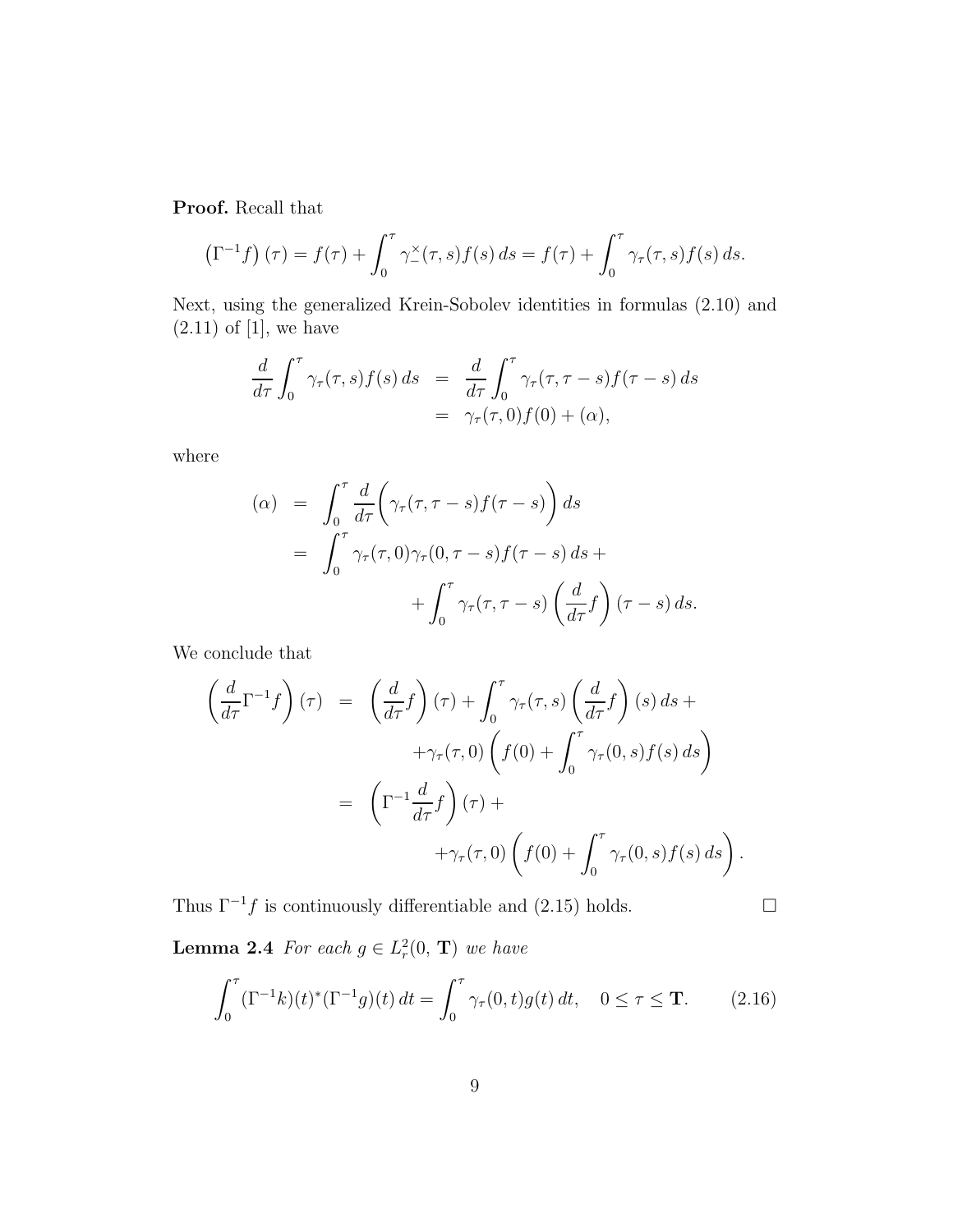**Proof.** The case when  $\tau = 0$  is trivial. Fix  $0 < \tau \leq T$ . Let  $\Pi_{\tau}$  be the projection of  $L_r^2(0, T)$  onto  $L_r^2(0, \tau)$  defined by  $\Pi_\tau f = f|_{[0, \tau]}$ . Note that  $\Pi_\tau^*$ is the canonical embedding of  $L_r^2(0, \tau)$  into  $L_r^2(0, \mathbf{T})$ . Put  $P_\tau = \prod_{\tau}^* \Pi_{\tau}$ . Then  $P_{\tau}$  is the orthogonal projection of  $L_r^2(0, T)$  onto the subspace consisting of all functions in  $L_r^2(0, T)$  with support in [0,  $\tau$ ]. Since  $\Gamma$  and  $\Gamma^{-1}$  are lower triangular, we have

$$
\Pi_{\tau}\Gamma = \Pi_{\tau}\Gamma P_{\tau}, \quad \Pi_{\tau}\Gamma^{-1} = \Pi_{\tau}\Gamma^{-1}P_{\tau}.
$$
\n(2.17)

From the second identity in (2.17), the definition of  $T<sub>\tau</sub>$ , and the factorization  $T_{\mathbf{T}} = \Gamma \Gamma^*$ , we see that

$$
T_{\tau} = \Pi_{\tau} T_{\mathbf{T}} \Pi_{\tau}^* = \Pi_{\tau} \Gamma \Gamma^* \Pi_{\tau}^* = \Pi_{\tau} \Gamma P_{\tau} \Gamma \Pi_{\tau}^* = \Pi_{\tau} \Gamma \Pi_{\tau}^* \Pi_{\tau} \Gamma^* \Pi_{\tau}^*.
$$

Since, by lower triangularity,  $\Pi_{\tau} \Gamma \Pi_{\tau}^* = (\Pi_{\tau} \Gamma^{-1} \Pi_{\tau}^*)^{-1}$ , we obtain

$$
T_{\tau}^{-1} = \Pi_{\tau} \Gamma^{-*} P_{\tau} \Gamma^{-1} \Pi_{\tau}^{*}.
$$
 (2.18)

If follows that

$$
T_{\tau}^{-1}(k|_{[0,\tau]}) = \Pi_{\tau}\Gamma^{-*}P_{\tau}\Gamma^{-1}\Pi_{\tau}^{*}(\Pi_{\tau}k) = \Pi_{\tau}\Gamma^{-*}P_{\tau}\Gamma^{-1}P_{\tau}k.
$$
 (2.19)

Now using  $(2.14)$ , the lower triangularity of  $\Gamma^{-1}$ , and the above identities one computes that

$$
\int_0^{\tau} (\Gamma^{-1}k)(t)^*(\Gamma^{-1}f)(t) dt = \int_0^{\tau} (P_{\tau}\Gamma^{-1}k)(t)^*(P_{\tau}\Gamma^{-1}f)(t) dt
$$
  
\n
$$
= \int_0^{\tau} (P_{\tau}\Gamma^{-1}P_{\tau}k)(t)^*(P_{\tau}\Gamma^{-1}P_{\tau}f)(t) dt
$$
  
\n
$$
= \int_0^{\tau} (P_{\tau}\Gamma^{-*}P_{\tau}P_{\tau}\Gamma^{-1}P_{\tau}k)(t)^*f(t) dt = \int_0^{\tau} (\Pi_{\tau}^*T_{\tau}^{-1}\Pi_{\tau}k)(t)^*f(t) dt
$$
  
\n
$$
= \int_0^{\tau} (T_{\tau}^{-1}(k|_{[0,\tau]})(t)^*f(t) dt = \int_0^{\tau} \gamma_{\tau}(0,t)f(t) dt.
$$

This proves  $(2.16)$ .

Using the identities  $(2.12)$  and  $(2.16)$  we see that the expressions for  $\theta_j(\tau, \lambda)$  and  $\omega_j(\tau, \lambda)$  in (2.5) and (2.6), respectively, can be rewritten as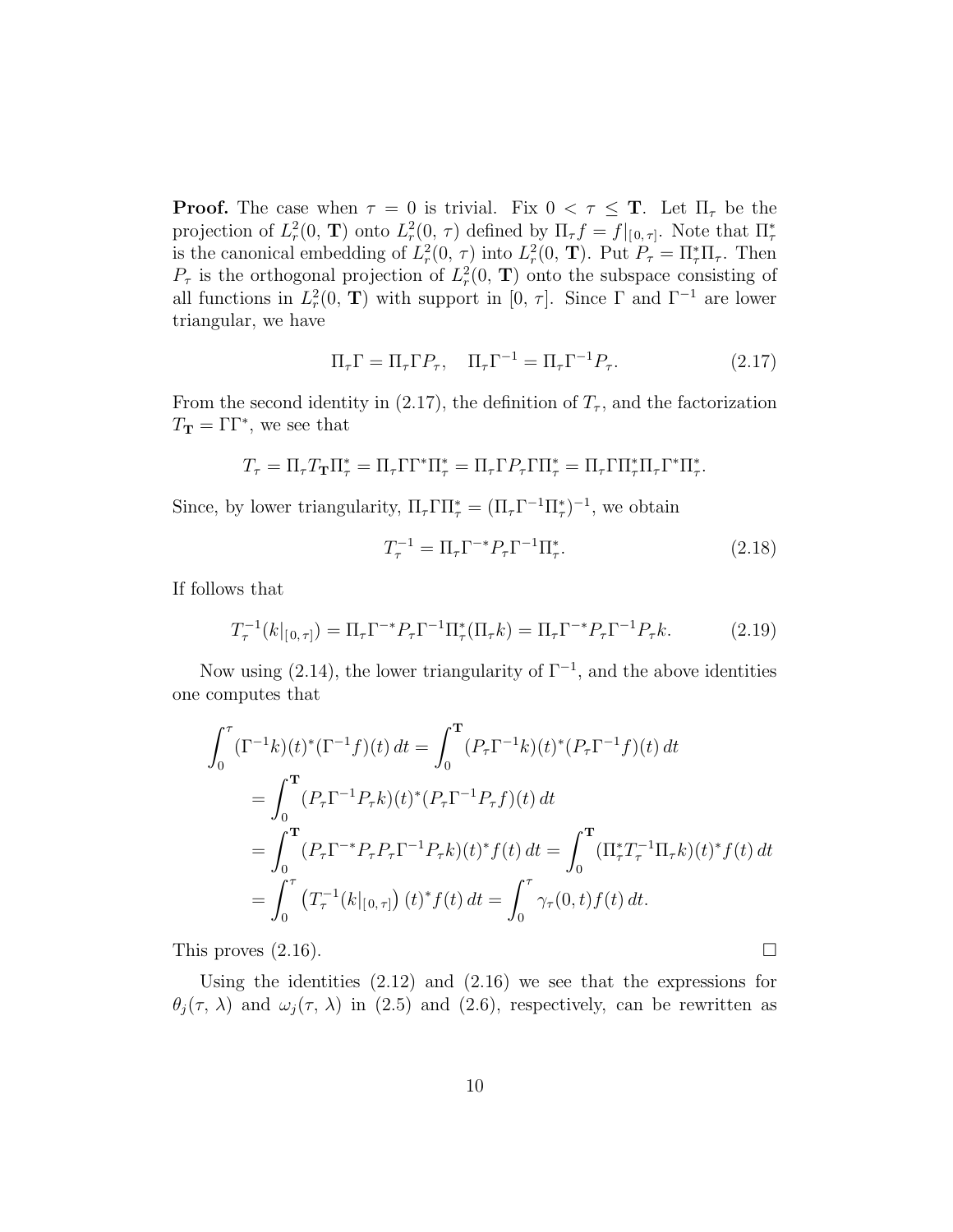follows:

$$
\theta_j(\tau,\lambda) = \frac{1}{\sqrt{2}} e^{-i\tau\lambda} \left(\Gamma^{-1}\ell_j(\cdot,\lambda)\right)(\tau),\tag{2.20}
$$
\n
$$
\omega_j(\tau,\lambda) = \frac{1}{\sqrt{2}} e^{-i\tau\lambda} \times \times \left\{(-1)^j I_r + \int_0^\tau (\Gamma^{-1}k)(t)^* \left(\Gamma^{-1}\ell_j(\cdot,\lambda)\right)(t) dt\right\}.\tag{2.21}
$$

We are now ready to prove Theorem 2.1.

Proof of Theorem 2.1. We split the proof into three parts. The first part deals with the initial value condition; the two other parts concern the proof that  $u(\tau, \lambda)$  satisfies the differential equation (1.10).

Part 1. Using the expressions for  $\theta_j$  and  $\omega_j$  in (2.20) and (2.21), respectively, and the fact that  $\Gamma^{-1}$  is a lower triangular integral operator (see (2.11)), we obtain the following identities

$$
\theta_j(0,\lambda) = \frac{1}{\sqrt{2}} \ell_j(0,\lambda) = \frac{1}{\sqrt{2}} I_r, \quad \omega_j(0,\lambda) = \frac{1}{\sqrt{2}} (-1)^j I_r \quad (j = 1, 2).
$$

Thus

$$
u(0,\lambda) = \begin{bmatrix} \frac{1}{\sqrt{2}} I_r & \frac{1}{\sqrt{2}} I_r \\ -\frac{1}{\sqrt{2}} I_r & \frac{1}{\sqrt{2}} I_r \end{bmatrix} = \frac{1}{\sqrt{2}} \begin{bmatrix} I_r & I_r \\ -I_r & I_r \end{bmatrix} = Q^*.
$$

Hence  $u(\tau, \lambda)$  has the desired value at  $\tau = 0$ .

To complete the proof it suffices to prove the following differential expressions:

$$
\frac{d}{d\tau}\omega_j(\tau,\lambda) = -i\lambda\omega_j(\tau,\lambda) - iv(\tau)^*\theta_j(\tau,\lambda), \quad j = 1, 2, \quad (2.22)
$$

$$
\frac{d}{d\tau}\theta_j(\tau,\lambda) = i\lambda\theta_j(\tau,\lambda) + iv(\tau)\omega_j(\tau,\lambda), \quad j = 1, 2. \tag{2.23}
$$

The first two identities will be proved in the next part and the other two in the final part.

Part 2. In this part we prove  $(2.22)$ . Since k is continuous on  $[0, T]$ , the fact that the kernel function of the lower triangular integral operator  $G^{-1}$  is continuous on  $0 \leq s \leq x \leq T$  implies that  $\Gamma^{-1} \check{k}$  is also continuous on [0, T]. Similarly, using the continuity of  $\ell_1(\cdot, \lambda)$  and  $\ell_2(\cdot, \lambda)$  on [0, **T**], we see that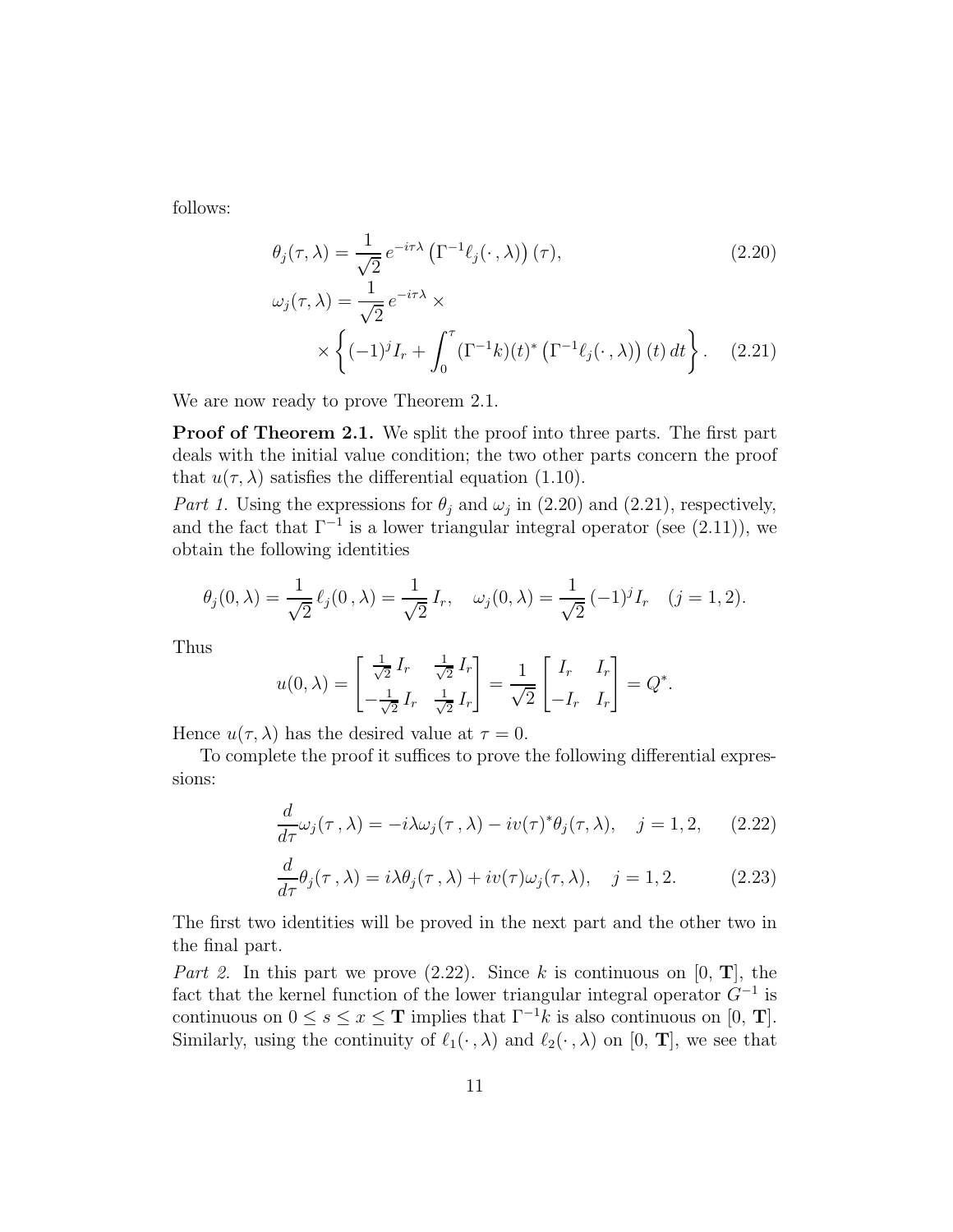$\Gamma^{-1}\ell_1(\cdot,\lambda)$  and  $\Gamma^{-1}\ell_2(\cdot,\lambda)$  are continuous on [0, **T**]. Thus the functions under the integrals in the definitions of  $\omega_1(\cdot, \lambda)$  and  $\omega_2(\cdot, \lambda)$  are continuous. This implies that  $\omega_1(\cdot, \lambda)$  and  $\omega_2(\cdot, \lambda)$  are continuously differentiable and

$$
\frac{d}{d\tau}\omega_j(\tau,\lambda) = -i\lambda\omega_j(\tau,\lambda) + \n+ \frac{1}{\sqrt{2}}e^{-i\tau\lambda}(\Gamma^{-1}k)(\tau)^*\left(\Gamma^{-1}\ell_j(\cdot,\lambda)\right)(\tau), \quad j = 1, 2.
$$

Using (2.13) and (2.1) we see that  $(\Gamma^{-1}k)(\tau) = iv(\tau)$ . This together with the expression of  $\theta_j$  in (2.20) shows that (2.22) holds.

Part 3. In this part we prove  $(2.23)$ . First note that

$$
\frac{d}{d\tau}\theta_j(\tau,\lambda) = -i\lambda\theta_j(\tau,\lambda) + \frac{1}{\sqrt{2}}e^{-i\tau\lambda}\left(\frac{d}{d\tau}\Gamma^{-1}\ell_j(\cdot,\lambda)\right)(\tau), \ j = 1, 2. \tag{2.24}
$$

Applying Lemma 2.3 with  $f = \ell_j(\cdot, \lambda)$ ,  $j = 1, 2$ , yields

$$
\left(\frac{d}{d\tau}\Gamma^{-1}\ell_j(\cdot,\lambda)\right)(\tau) = \left(\Gamma^{-1}\frac{d}{d\tau}\ell_j(\cdot,\lambda)\right)(\tau) +
$$

$$
+\gamma_\tau(\tau,0)\left(\ell_j(0,\lambda) + \int_0^\tau \gamma_\tau(0,s)\ell_j(s,\lambda)\,ds\right), \quad 0 \le \tau \le \mathbf{T}.
$$

Using the formula for the potential v in  $(2.1)$  and the identity in  $(2.16)$  we obtain

$$
\left(\frac{d}{d\tau}\Gamma^{-1}\ell_j(\cdot,\lambda)\right)(\tau) = \left(\Gamma^{-1}\frac{d}{d\tau}\ell_j(\cdot,\lambda)\right)(\tau) + iv(\tau) + iv(\tau)\int_0^\tau \left(\Gamma^{-1}k\right)(t)^*\left(\Gamma^{-1}\ell_j(\cdot,\lambda)\right)(t) dt, \quad 0 \le \tau \le \mathbf{T}.
$$

Next we use the identities in (2.4) and  $(\Gamma^{-1}k)(\tau) = iv(\tau)$  to show that

$$
\frac{1}{\sqrt{2}} e^{-i\tau\lambda} \left( \Gamma^{-1} \frac{d}{d\tau} \ell_1(\cdot, \lambda) \right) (\tau) =
$$
  
=  $2i\lambda \frac{1}{\sqrt{2}} e^{-i\tau\lambda} \left( \Gamma^{-1} \ell_1(\cdot, \lambda) \right) (\tau) - 2 \frac{1}{\sqrt{2}} e^{-i\tau\lambda} \left( \Gamma^{-1} k \right) (\tau),$   
=  $2i\lambda \theta_1(\tau, \lambda) - \sqrt{2} e^{-i\tau\lambda} i v(\tau),$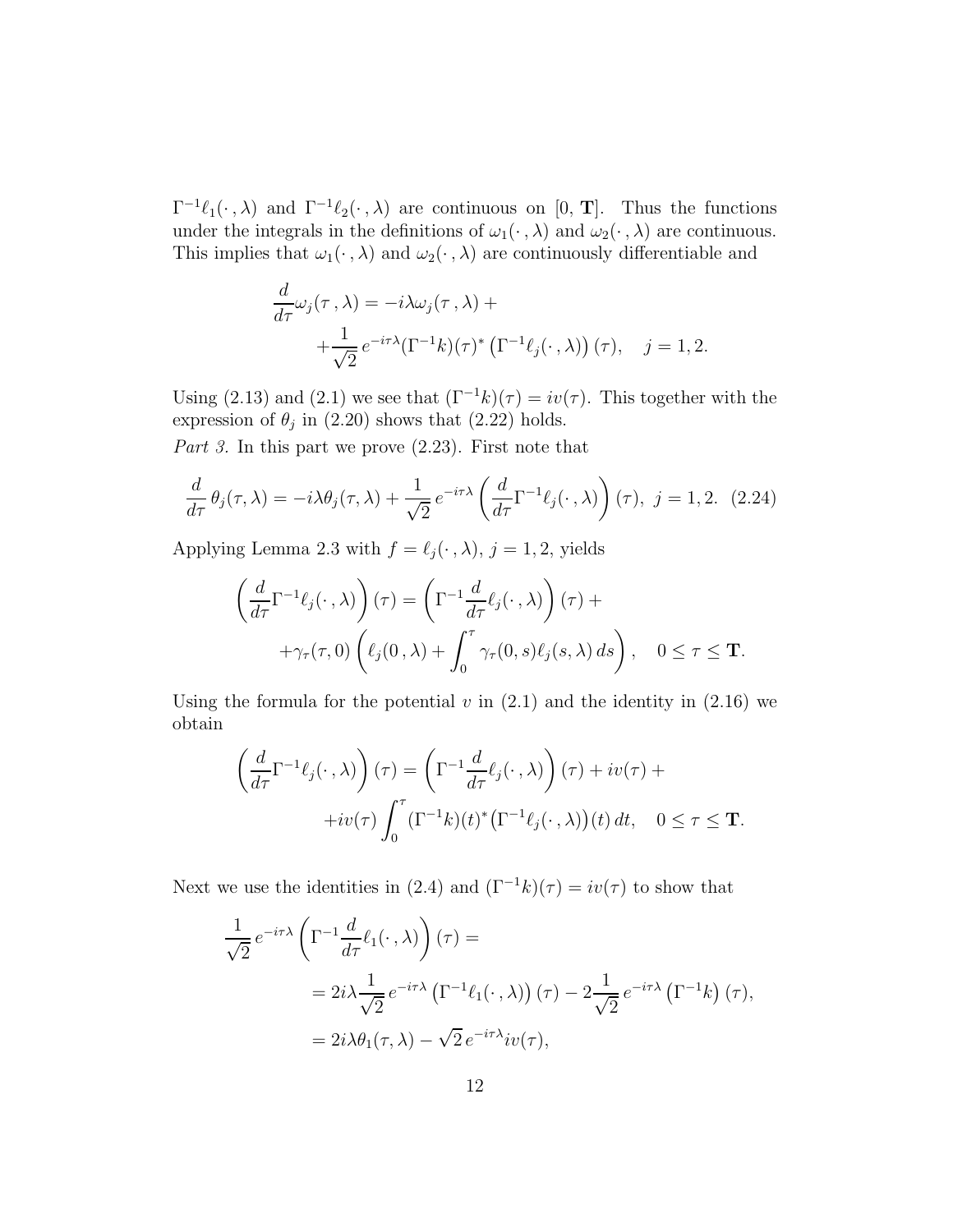and

$$
\frac{1}{\sqrt{2}} e^{-i\tau\lambda} \left( \Gamma^{-1} \frac{d}{d\tau} \ell_2(\cdot, \lambda) \right) (\tau) = 2i\lambda \frac{1}{\sqrt{2}} e^{-i\tau\lambda} \left( \Gamma^{-1} \ell_2(\cdot, \lambda) \right) (\tau)
$$
  
=  $2i\lambda \theta_2(\tau, \lambda).$ 

Returning to (2.24), first for  $j = 1$  and next for  $j = 2$ , we obtain

$$
\frac{d}{d\tau}\theta_1(\tau,\lambda) = -i\lambda\theta_1(\tau,\lambda) + 2i\lambda\theta_1(\tau,\lambda) - \sqrt{2}e^{-i\tau\lambda}iv(\tau) +\n+iv(\tau)\frac{1}{\sqrt{2}}e^{-i\tau\lambda}\Big(I_r + \int_0^\tau (\Gamma^{-1}k)(t)^*(\Gamma^{-1}\ell_1(\cdot,\lambda))(t)\,dt\Big) \n= i\lambda\theta_1(\tau,\lambda) + iv(\tau)\frac{1}{\sqrt{2}}e^{-i\tau\lambda}\Big(-2I_r + I_r +\n+ \int_0^\tau (\Gamma^{-1}k)(t)^*(\Gamma^{-1}\ell_j(\cdot,\lambda))(t)\,dt\Big) \n= i\lambda\theta_1(\tau,\lambda) + iv(\tau)\omega_1(\tau,\lambda),
$$

and

$$
\frac{d}{d\tau} \theta_2(\tau, \lambda) = -i\lambda \theta_2(\tau, \lambda) + 2i\lambda \theta_2(\tau, \lambda) +
$$
  
+
$$
+iv(\tau) \frac{1}{\sqrt{2}} e^{-i\tau\lambda} \Big( I_r + \int_0^\tau (\Gamma^{-1}k)(t)^* (\Gamma^{-1} \ell_2(\cdot, \lambda))(t) dt \Big)
$$
  
=  $i\lambda \theta_2(\tau, \lambda) + iv(\tau) \omega_2(\tau, \lambda),$ 

Thus  $(2.23)$  is proved.

## 3 Uniqueness of the accelerant

Let  $u(x, \lambda)$  be the fundamental solution of the canonical system (1.10) satisfying the initial condition (2.2), and put

$$
\theta(x) = \begin{bmatrix} I_r & 0 \end{bmatrix} u(x, 0), \quad 0 \le x \le \mathbf{T}.
$$
 (3.1)

Since the potential v of (1.10) is assumed to be continuous, the function  $\theta$  is continuously differentiable on [0, T]. With  $\theta$  we associate a lower triangular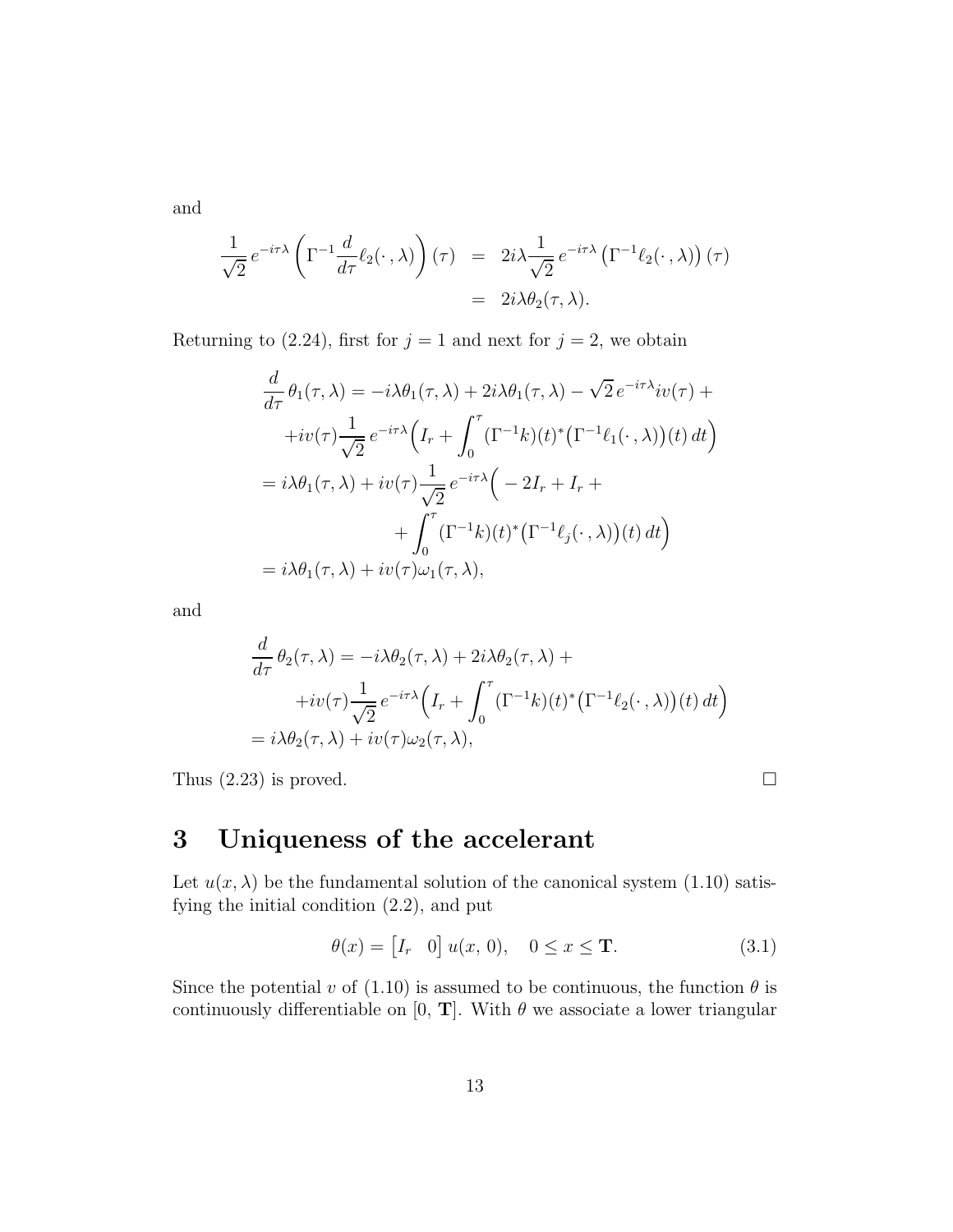semi-separable integral operator L acting on  $L^2_r(0, T)$ , namely

$$
(Lf)(x) = \theta(x)J \int_0^x \theta(t)^* f(t) dt, \quad 0 \le x \le \mathbf{T},
$$
\n(3.2)

$$
J = \begin{bmatrix} 0 & I_r \\ I_r & 0 \end{bmatrix} . \tag{3.3}
$$

Note that  $L$  depends only on  $(1.10)$ ; accelerants do not play a role yet.

The operator  $L$  will play an important role in the proof of the uniqueness of the accelerant (in the present section), and also later on in the construction of the accelerant given a continuous potential (in Section 5 below) .

In this section  $k$  is an accelerant for the canonical system  $(1.10)$ , and we will show that k is uniquely determined by the potential  $v$ . First we recall that the statement "T is a convolution operator with kernel function  $k$ " can be expressed in terms of an intertwining relation involving the operator of integration which is the operator A on the space  $L_r^2(0, T)$  defined by

$$
(Af)(x) = \int_0^x f(t) dt \quad (0 \le x \le \mathbf{T}).
$$
 (3.4)

In fact, using Theorem 1.2 in Chapter 1 of [15], we know that

$$
AT + TA^* = BJB^*,
$$
 where *J* is defined by (3.3), (3.5)

$$
B: \mathbb{C}^{2r} \to L_r^2(0, \mathbf{T}), \quad By = \frac{1}{\sqrt{2}} \ell(\cdot) y \quad (y \in \mathbb{C}^{2r}). \tag{3.6}
$$

Here  $\ell$  is the  $r \times 2r$  matrix function given by

$$
\ell(x) = [h(x) \quad I_r] \text{ with } h(x) = I_r - 2 \int_0^x k(t)dt, \quad 0 \le x \le T. \tag{3.7}
$$

We shall need the following proposition and an additional lemma.

**Proposition 3.1** Let k be an accelerant for the canonical system  $(1.10)$ , and let  $T = \Gamma \Gamma^*$  be the LU-factrization of the corresponding convolution integral operator  $T$ . Then the operator  $L$  defined by  $(3.2)$  is similar to the operator of integration A; in fact,  $L = \Gamma^{-1} A \Gamma$ .

**Proof.** We first show that  $L + L^* = \Gamma^{-1}BJB^*\Gamma^{-*}$ . The fact that k is an accelerant for the canonical system (1.10) allows us to use the results of the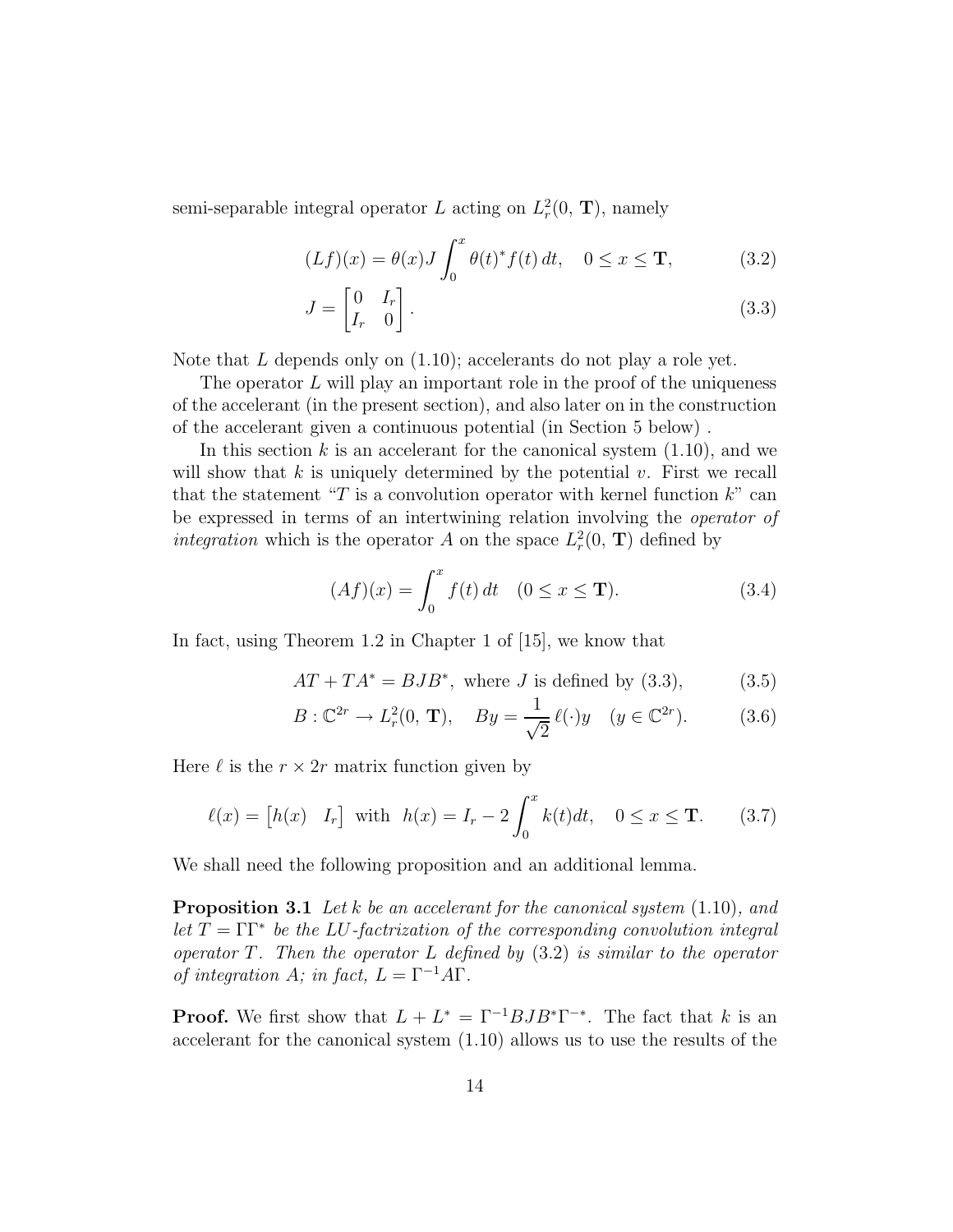previous section. Let  $\ell_1(x,\lambda)$  and  $\ell_2(x,\lambda)$  be the  $r \times r$  matrix functions defined by (2.3). Note that  $\ell_1(x,0)$  is equal to  $h(x)$ , where h is the function appearing in (3.7), and  $\ell_2(x,0) = I_r$ . It follows that

$$
\ell(x) = \begin{bmatrix} \ell_1(x,0) & \ell_2(x,0) \end{bmatrix}, \quad 0 \le x \le \mathbf{T}.
$$

But then we see from  $(3.1)$ ,  $(2.7)$ , and  $(2.20)$  that

$$
\theta(x) = \frac{1}{\sqrt{2}} (\Gamma^{-1} \ell)(x), \quad 0 \le x \le \mathbf{T}.
$$
\n(3.8)

Using the definition of B in (3.6), the preceding identity yields  $\Gamma^{-1}By = \theta(\cdot)y$ for each  $y \in \mathbb{C}^{2r}$ . As L is defined by (3.2), we obtain  $L + L^* = \Gamma^{-1}BJB^*\Gamma^{-*}$ .

Next, since  $T = \Gamma \Gamma^*$ , the identity in (3.5) can be rewritten as

$$
A\Gamma\Gamma^* + \Gamma\Gamma^* A^* = BJB^*.
$$

Multiplying the latter identity from the left by  $\Gamma^{-1}$  and from the right by the operator  $\Gamma^{-*}$  yields

$$
\Gamma^{-1}A\Gamma + (\Gamma^{-1}A\Gamma)^* = \Gamma^{-1}BJB^*\Gamma^{-*}.
$$

By the result of the first paragraph,  $L + L^* = \Gamma^{-1}BJB^*\Gamma^{-*}$ . It follows that

$$
L - \Gamma^{-1} A \Gamma = (\Gamma^{-1} A \Gamma)^{*} - L^{*}.
$$
\n(3.9)

Note that the operator in the left hand side of (3.9) is a lower triangular integral operator of the first kind, while the operator in the right hand side of (3.9) is an upper triangular operator of the first kind. Hence both sides are equal to the zero operator. Thus  $L = \Gamma^{-1} A \Gamma$ .

**Lemma 3.2** Let R be an operator on  $L_r^2(0, T)$  commuting with the operator of integration A given by (3.4). If, in addition,  $(Ru)(x) = u$  for each  $u \in \mathbb{C}^r$ and each  $0 \le x \le \mathbf{T}$ , then R is the identity operator on  $L_r^2(0, \mathbf{T})$ .

**Proof.** Let  $\beta$  be the canonical embedding operator from  $\mathbb{C}^r$  into  $L_r^2(0, T)$ , that is,  $\beta$  is given by  $(\beta u)(x) = u$  for each  $u \in \mathbb{C}^r$  and  $0 \le x \le \mathbf{T}$ . Then  $R\beta = \beta$ . Since R commutes with operator of integration A, we have  $R A^n \beta =$  $A<sup>n</sup>R\beta = A<sup>n</sup>\beta$ . Thus R acts as the identity operator on the closed linear hull  $\bigvee_{n=0}^{\infty}$  Im  $A^n\beta$ . By induction one shows that Im  $\beta +$  Im  $A\beta + \cdots +$  Im  $A^n\beta$ consists of all  $\mathbb{C}^r$ -valued polynomials of degree at most n. Since the set of all  $\mathbb{C}^r$ -valued polynomials is dense in  $L_r^2(0, T)$ , we conclude that  $\bigvee_{n=0}^{\infty} \text{Im } A^n \beta$ coincides with  $L_r^2(0, T)$ , and hence R is identity operator on  $L_r^2(0, T)$ .  $\Box$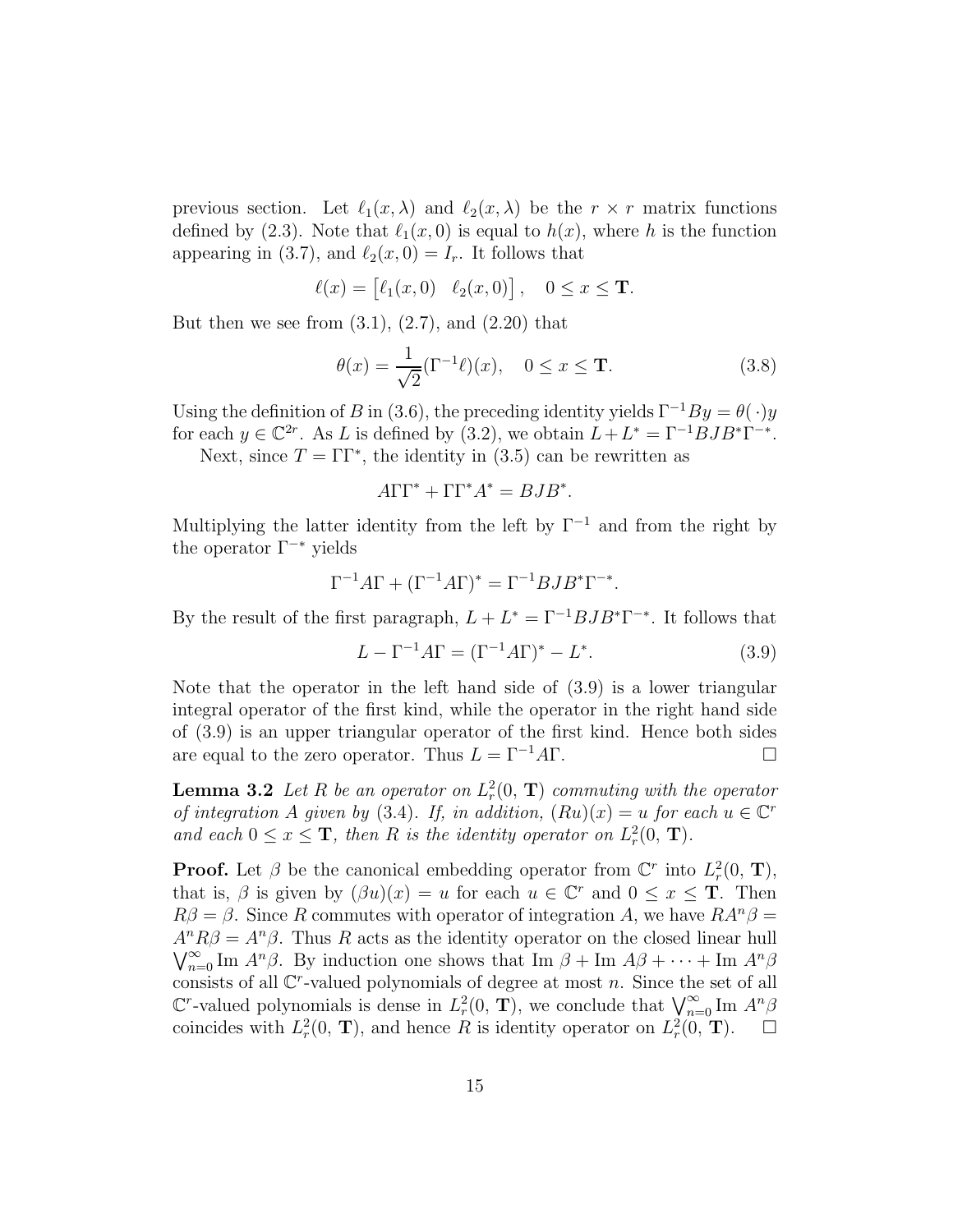#### Theorem 3.3 The accelerant is uniquely determined by the potential.

**Proof.** By specifying (2.8) for  $\lambda = 0$  we see (using (2.12)) that

$$
\frac{1}{2}\sqrt{2}\left(\Gamma^{-1}I_r\right)(x) = \theta_2(x,0) = \begin{bmatrix}I_r & 0\end{bmatrix}u(x,0)\begin{bmatrix}0\\I_r\end{bmatrix}, \quad 0 \le x \le \mathbf{T}.\tag{3.10}
$$

Thus  $\Gamma^{-1}I_r$  depends on the potential v only and not on the particular choice of the accelerant.

Now fix the potential v, and let  $\hat{k}$  be another accelerant determining v. Thus k is a hermitian  $r \times r$  matrix function on the interval  $-\mathbf{T} \leq t \leq \mathbf{T}$ , which is is continuous on the interval  $-\mathbf{T} \leq t \leq \mathbf{T}$  with possibly a jump discontinuity at the origin. Furthermore, the convolution integral operator  $T$  defined by

$$
(\tilde Tf)(x) = f(x) - \int_0^{\mathbf{T}} \tilde k(x - s) f(s) \, ds, \quad 0 \le x \le \mathbf{T},
$$

is a strictly positive operator on  $L_r^2(0, T)$ . Let  $\tilde{\Gamma} \tilde{\Gamma}^*$  be the LU-factorization of  $\tilde{T}$ . Then Proposition 3.1, together with the fact that L depends on (1.10) only, shows that  $\Gamma^{-1}A\Gamma = \tilde{\Gamma}^{-1}A\tilde{\Gamma}$ . In other words, the operator  $\tilde{\Gamma}\Gamma^{-1}$ commutes with the operator A. The result of the first paragraph of the proof yields  $\Gamma^{-1}I_r = \tilde{\Gamma}^{-1}I_r$ . Thus the operator  $\tilde{\Gamma}\Gamma^{-1}$  commutes with A and  $(\tilde{\Gamma}\Gamma^{-1}u)(x) = u$  for each  $u \in \mathbb{C}^r$  and  $0 \le x \le T$ . According to Lemma 3.2 this implies that  $\tilde{\Gamma}\Gamma^{-1}$  is the identity operator on  $L_r^2(0, T)$ . Hence  $\tilde{\Gamma} = \Gamma$ . But then  $\tilde{T} = T$ , and thus  $\tilde{k} = k$ . This proves the uniqueness of the accelerant.

## 4 Semi-separable triangular operators similar to the operator of integration

Throughout this section  $K$  is a semi-separable lower triangular integral operator on  $L_r^2(0, T)$ , that is, the action of K is given by

$$
(Kf)(x) = F(x) \int_0^x G(t)f(t) dt, \quad f \in L^2_r(0, \mathbf{T}).
$$
 (4.1)

Here  $F(\cdot)$  and  $G(\cdot)$  are matrix functions of sizes  $r \times p$  and  $p \times r$ , respectively, and their entries are square summable on the interval  $[0, T]$ . In fact, we shall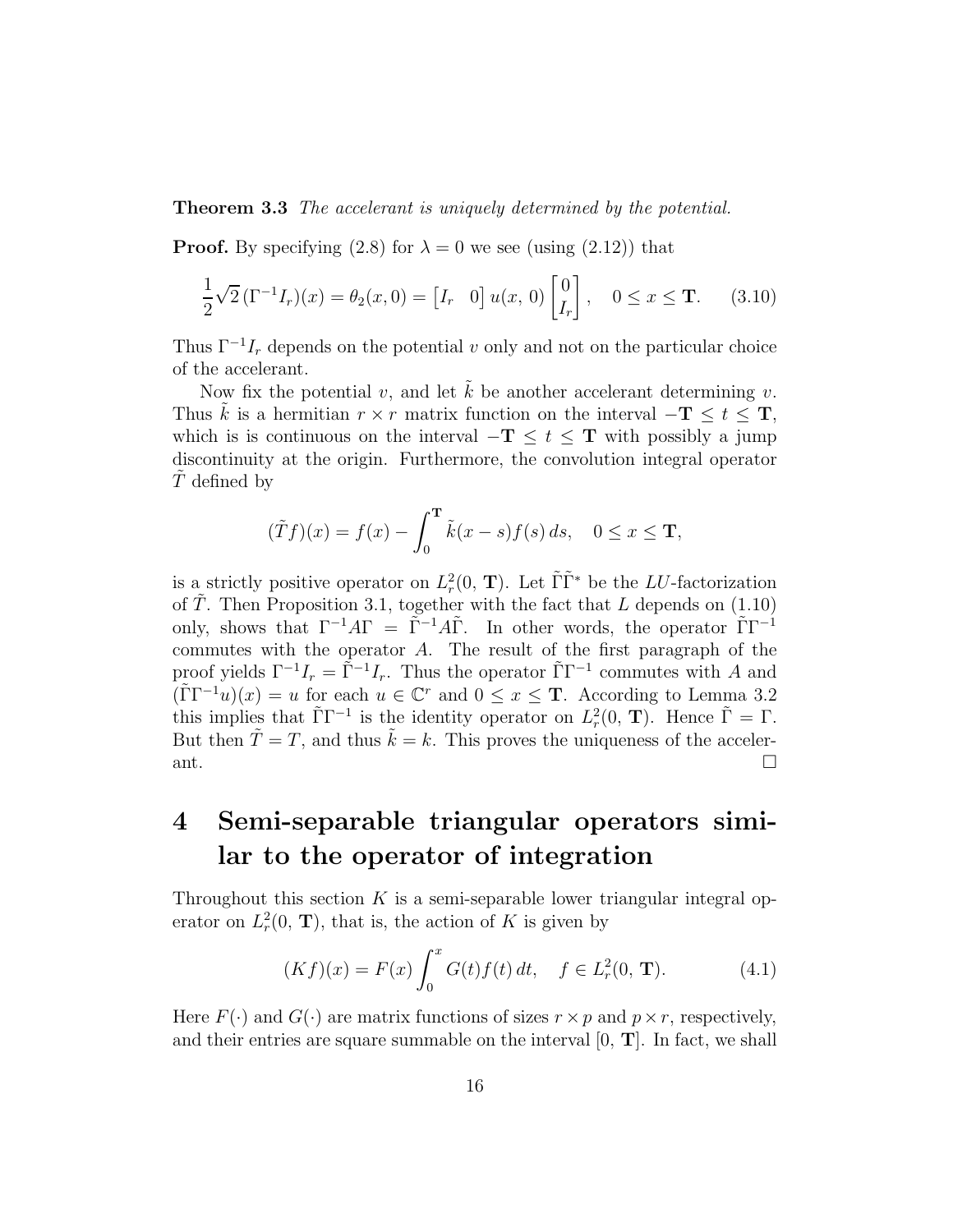assume that  $F(\cdot)$  and  $G(\cdot)$  are continuously differentiable on [0, **T**] and such that

$$
F(x)G(x) = I_r, \quad 0 \le x \le T.
$$
\n
$$
(4.2)
$$

A simple example of such an operator is the operator of integration A on  $L_r^2(0, T)$  defined by (3.4).

We shall see that any semi-separable lower triangular operator  $K$  satisfying the conditions referred to above is similar to the operator of integration A and with a similarity operator of a special kind. The precise result is presented in the next proposition.

Proposition 4.1 Let F and G be continuously differentiable, and assume  $(4.2)$  holds. Then the operator K defined by  $(4.1)$  is similar to the operator of integration A. More precisely,  $K = EAE^{-1}$  where E is a lower triangular operator of the form

$$
(Ef)(x) = \rho(x)f(x) + \int_0^x e(x, t)f(t)dt, \quad f \in L^2_r(0, \mathbf{T}).
$$
 (4.3)

Here,  $e(x, t)$  is a continuous  $r \times r$  matrix function on  $0 \le t \le x \le T$ , which is zero at  $t = 0$ , and the  $r \times r$  matrix function  $\rho$  is given by

$$
\frac{d}{dx}\rho(x) = F'(x)G(x)\rho(x), \quad \rho(0) = I_r.
$$
\n(4.4)

Moreover, the operators  $E^{\pm 1}$  map functions with a continuous derivative into functions with a continuous derivative.

When  $F$  and  $G$  are boundedly differentiable and continuous derivatives are replaced by bounded derivatives, the above proposition is a particular case of Theorem 1 in [12]. The restriction to continuously differentiable  $F$ and G is the new element here. Since the above proposition plays an essential role in the proof of our main theorem, we will present a full proof.

In order to prove Proposition 4.1 we first make some heuristic remarks explaining the line of reasoning that we will follow. Assume we have an operator E on  $L_r^2(0, T)$  with all the properties described in Proposition 4.1. In particular,  $KE = EA$ . By rewriting this identity in terms of the kernel functions of the integral operators  $A, K, E$ , we get

$$
F(x)G(t)\rho(t) + F(x)\int_{t}^{x} G(s)e(s,t) \, ds = \rho(x) + \int_{t}^{x} e(x,s) \, ds.
$$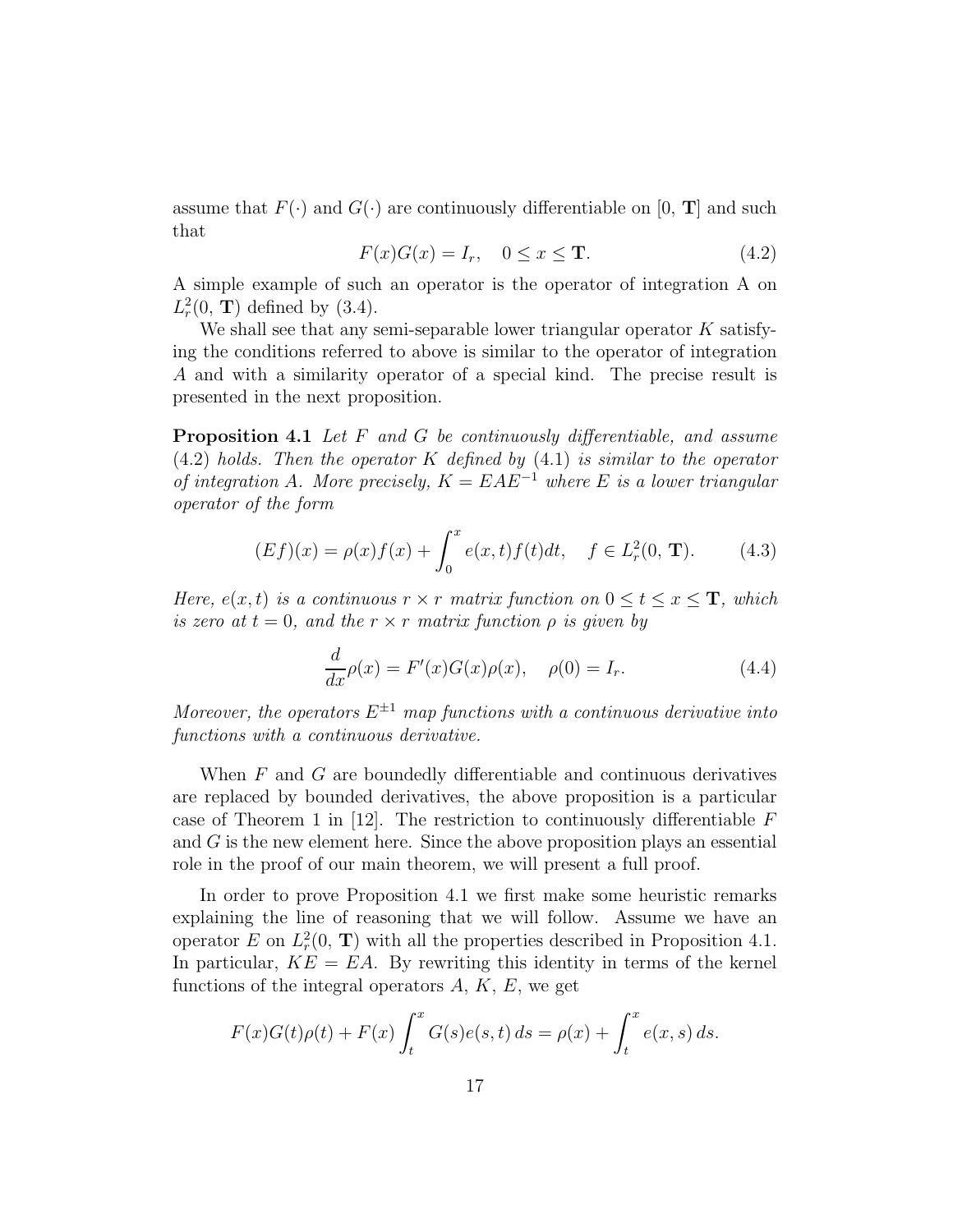Taking  $t = 0$  and using  $e(x, 0) = 0$  for each  $0 \le x \le T$ , we conclude that

$$
(EI_r)(x) = \rho(x) + \int_0^x e(x, s) ds = F(x)G(0), \quad 0 \le x \le T.
$$
 (4.5)

Here we view  $I_r$  as the  $r \times r$  matrix function on [0, **T**] which is identically equal to the  $r \times r$  identity matrix, and E is applied to  $I_r$  column wise.

On the other hand, since  $K$  and  $A$  are Volterra operators (cf., Section 12.9 in [2]) the identity  $KE = EA$  implies that  $(I - \lambda K)^{-1}E = E(I - \lambda A)^{-1}$ for each  $\lambda \in \mathbb{C}$ . Here, and in the sequel, I denotes the identity operator on  $L_r^2(0, T)$ . As is well known, for each f in  $L_r^2(0, T)$  we have

$$
\left((I - \lambda A)^{-1}f\right)(x) = f(x) + \lambda \int_0^x e^{\lambda(x-t)} f(t) dt, \quad 0 \le x \le \mathbf{T}.
$$
 (4.6)

With  $f(\cdot) = I_r$  this yields

$$
\left((I - \lambda A)^{-1}I_r\right)(x) = e^{\lambda x}I_r, \quad 0 \le x \le \mathbf{T}.
$$
 (4.7)

It follows (using the identity (4.5)) that

$$
\rho(x)e^{\lambda x}I_r + \int_0^x e(x,t)e^{\lambda t}I_r dt =
$$
  
=  $(E(e^{\lambda}I_r))(x) = (E(I - \lambda A)^{-1}I_r)(x)$   
=  $((I - \lambda K)^{-1}EI_r)(x) = ((I - \lambda K)^{-1}F(\cdot)G(0))(x), \quad 0 \le x \le \mathbf{T}.$ 

Hence in order to find the kernel function  $e(x, t)$  it is natural to solve the equation  $(I - \lambda K)g(\cdot, \lambda) = F(\cdot)G(0)$  and to analyze its solution. This will be done in Lemmas 4.2 and 4.3 below.

We begin with some preparations According to the general theory of semiseparable integral operators (see Chapter IX in [3]), the inverse of operator  $I - \lambda K$  is given by

$$
((I - \lambda K)^{-1}f)(x) = f(x) + \int_0^x \eta(x, t, \lambda) f(t) dt,
$$
\n(4.8)

where and

$$
\eta(x, t, \lambda) = \lambda F(x) u_1(x, \lambda) u_1(t, \lambda)^{-1} G(t), \quad 0 \le t \le x \le \mathbf{T}, \quad (4.9)
$$

$$
\frac{d}{dx}u_1(x,\lambda) = \lambda G(x)F(x)u_1(x,\lambda), \quad 0 \le x \le \mathbf{T},
$$
\n(4.10)

$$
u_1(0,\lambda) = I_r. \tag{4.11}
$$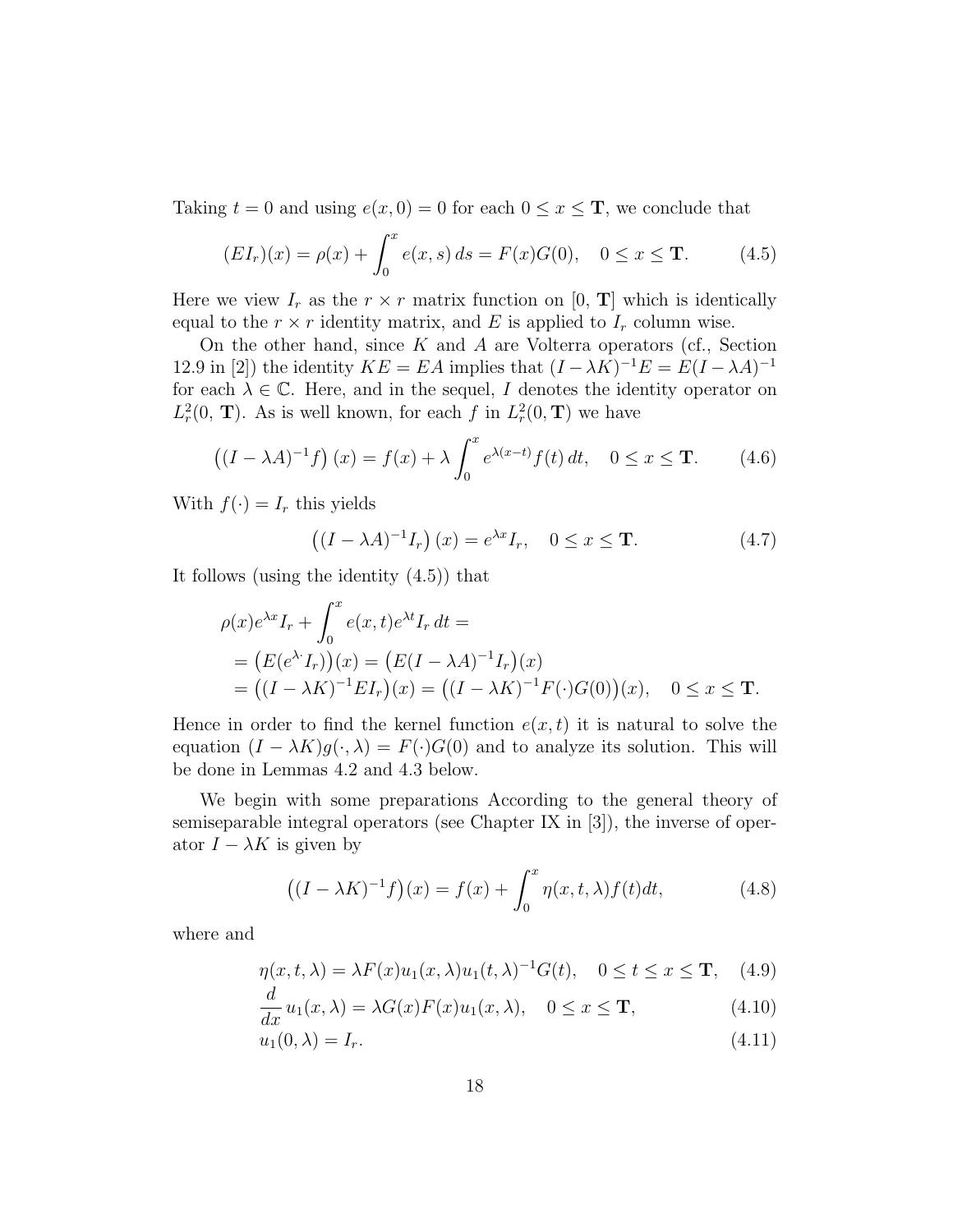We also need the  $r \times r$  matrix function  $\tilde{u}_1(x)$  defined by

$$
\frac{d}{dx}\widetilde{u}_1(x) = -G(x)F'(x)\widetilde{u}_1(x), \quad 0 \le x \le \mathbf{T}, \quad \widetilde{u}_1(0) = I_r.
$$
 (4.12)

We are now ready to prove the first lemma.

**Lemma 4.2** Let F and G be continuously differentiable, and assume  $(4.2)$ holds. Let h be the  $r \times r$  matrix function defined by  $h(x) = F(x)G(0)$  on  $0 \leq x \leq T$ , and let  $\rho$  be the  $r \times r$  matrix function given by (4.4). Put

$$
g(x,\lambda) = \rho(x)^{-1} ((I - \lambda K)^{-1}h)(x), \quad 0 \le x \le \mathbf{T},
$$
 (4.13)

where  $(I - \lambda K)^{-1}$  is applied to h columnwise. Then g satisfies the following integro-differential equation

$$
\frac{d}{dx}g(x,\lambda) - \alpha(x)\int_0^x \beta(t)g(t,\lambda)dt - \lambda g(x,\lambda) = 0, \quad g(0,\lambda) = I_r, \quad (4.14)
$$

where  $\alpha$  and  $\beta$  are the continuous functions on [0, **T**] given by

$$
\alpha(x) = \rho(x)^{-1} F'(x) \widetilde{u}_1(x), \quad 0 \le x \le \mathbf{T}, \tag{4.15}
$$

$$
\beta(t) = -\tilde{u}_1(t)^{-1} \big( G(t) F'(t) G(t) + G'(t) \big) \rho(t), \quad 0 \le t \le T. \tag{4.16}
$$

**Proof.** Put  $\tilde{g}(x, \lambda) = \rho(x)g(x, \lambda)$ . Using (4.8)-(4.11), (4.13), and the definition of the matrix function h, we present  $\tilde{g}$  in the form

$$
\widetilde{g}(x,\lambda) = F(x)G(0) + \lambda F(x)u_1(x,\lambda)\int_0^x u_1(t,\lambda)^{-1}G(t)F(t)G(0)(dt.17)
$$
  
=  $F(x)G(0) - F(x)u_1(x,\lambda)\int_0^x \frac{d}{dt}\Big(u_1(t,\lambda)^{-1}G(0)\Big)dt$   
=  $F(x)G(0) - F(x)u_1(x,\lambda)\Big(u_1(x,\lambda)^{-1} - I_r\Big)G(0)$   
=  $F(x)u_1(x,\lambda)G(0).$ 

It follows that

$$
g(x,\lambda) = \rho(x)^{-1} F(x) u_1(x,\lambda) G(0).
$$
 (4.18)

Clearly  $g$  is differentiable and

$$
\frac{d}{dx}g(x,\lambda) = \rho(x)^{-1}\tilde{g}_x(x,\lambda) - \rho(x)^{-1}\rho'(x)\rho(x)^{-1}\tilde{g}(x,\lambda)
$$
(4.19)  
=  $\rho(x)^{-1}\{\lambda F(x)G(x)F(x) + F'(x) - F'(x)G(x)F(x)\}u_1(x,\lambda)G(0)$   
=  $\lambda g(x,\lambda) + \rho(x)^{-1}F'(x)\big(I_p - G(x)F(x)\big)u_1(x,\lambda)G(0).$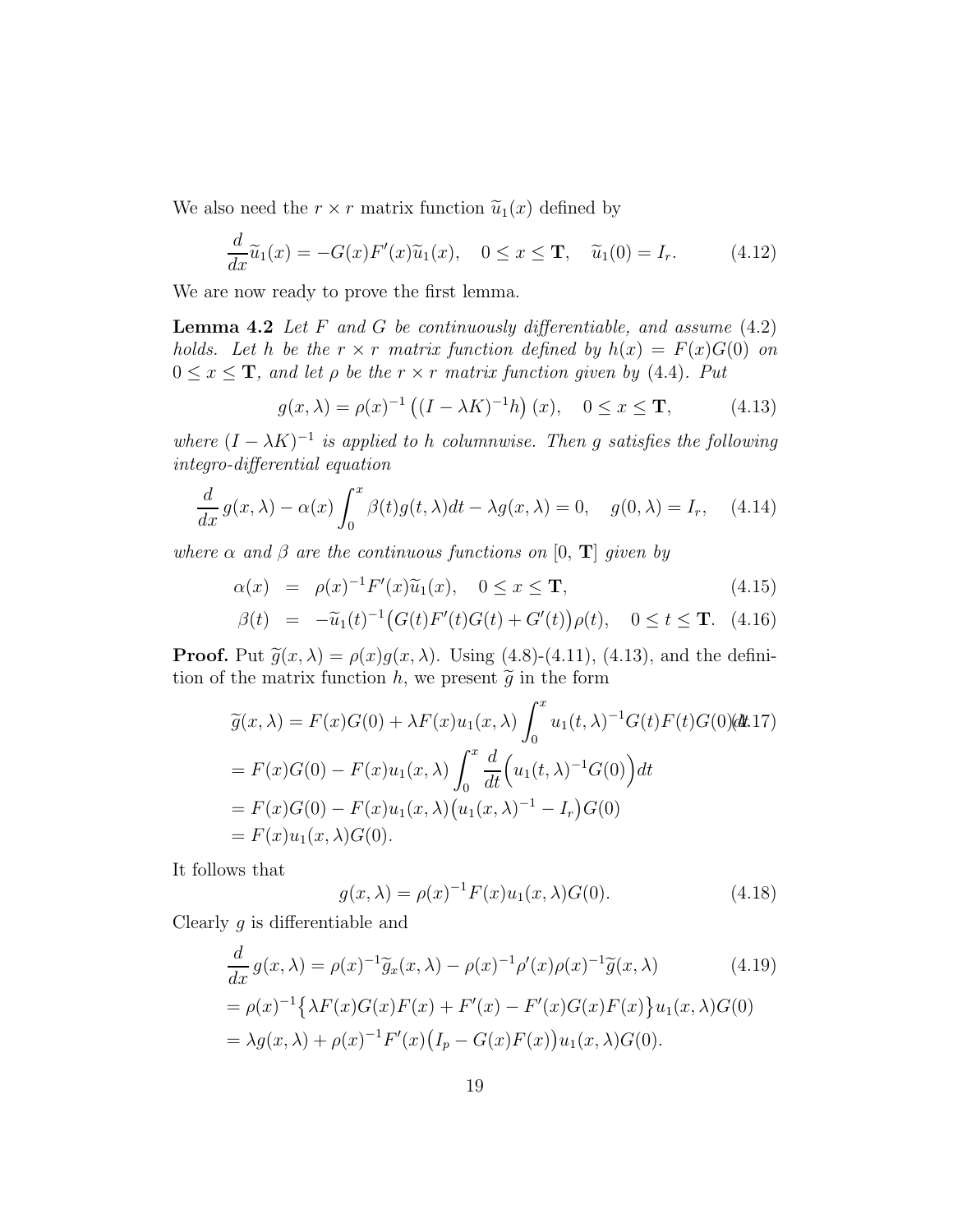Here we took into account the identity  $(4.2)$ . From  $(4.12)$  we see that

$$
\frac{d}{dt}\widetilde{u}_1(t)^{-1} = -\widetilde{u}_1(t)^{-1}\left(\frac{d}{dt}\widetilde{u}_1(t)\right)\widetilde{u}_1(t)^{-1} = \widetilde{u}_1(t)^{-1}G(t)F'(t).
$$

Hence

$$
\frac{d}{dt} \left( \tilde{u}_1(t)^{-1} (I_p - G(t)F(t)) u_1(t, \lambda) \right) =
$$
\n
$$
= \tilde{u}_1(t)^{-1} G(t)F'(t) (I_p - G(t)F(t)) u_1(t, \lambda) +
$$
\n
$$
+ \tilde{u}_1(t)^{-1} \left( -G'(t)F(t) - G(t)F'(t) \right) u_1(t, \lambda) + \lambda \tilde{u}_1(t)^{-1} \left( I_p - G(t)F(t) \right) G(t)F(t) u_1(t, \lambda).
$$

Since  $(I_p - G(t)F(t))G(t) = 0$  because of condition (4.2), we see that

$$
\frac{d}{dt} \left( \tilde{u}_1(t)^{-1} (I_p - G(t)F(t)) u_1(t, \lambda) \right) =
$$
\n
$$
= \tilde{u}_1(t)^{-1} (G(t)F'(t) - G(t)F'(t)G(t)F(t) -
$$
\n
$$
-G'(t)F(t) - G(t)F'(t)u_1(t, \lambda)
$$
\n
$$
= -\tilde{u}_1(t)^{-1} (G(t)F'(t)G(t) + G'(t))F(t)u_1(t, \lambda).
$$

Using the definition of  $\beta$  in (4.16) and the identity (4.18), we obtain

$$
\frac{d}{dt}\left(\widetilde{u}_1(t)^{-1}\big(I_p - G(t)F(t)\big)u_1(t,\lambda)\right)G(0) = \beta(t)g(t,\lambda). \tag{4.20}
$$

Recall that  $(I_p - G(t)F(t))G(t) = 0$  and  $(I_p - G(0)F(0))G(0) = 0$ , in particular. From integration by parts it follows that

$$
\int_0^x \beta(t)g(t,\lambda) dt = \tilde{u}_1(x)^{-1} (I_p - G(x)F(x))u_1(x,\lambda)G(0) -
$$
  
-(I\_p - G(0)F(0))G(0) -  $\lambda \int_0^x \tilde{u}_1(t)^{-1} (I_p - G(t)F(t))G(t)$   
 $\times F(t)u_1(t,\lambda)G(0)dt = \tilde{u}_1(x)^{-1} (I_p - G(x)F(x))u_1(x,\lambda)G(0).$ 

But then, using (4.19) and the definition of  $\alpha$  in (4.15), we arrive at the identity  $(4.14)$ .

The following lemma provides an integral representation of g.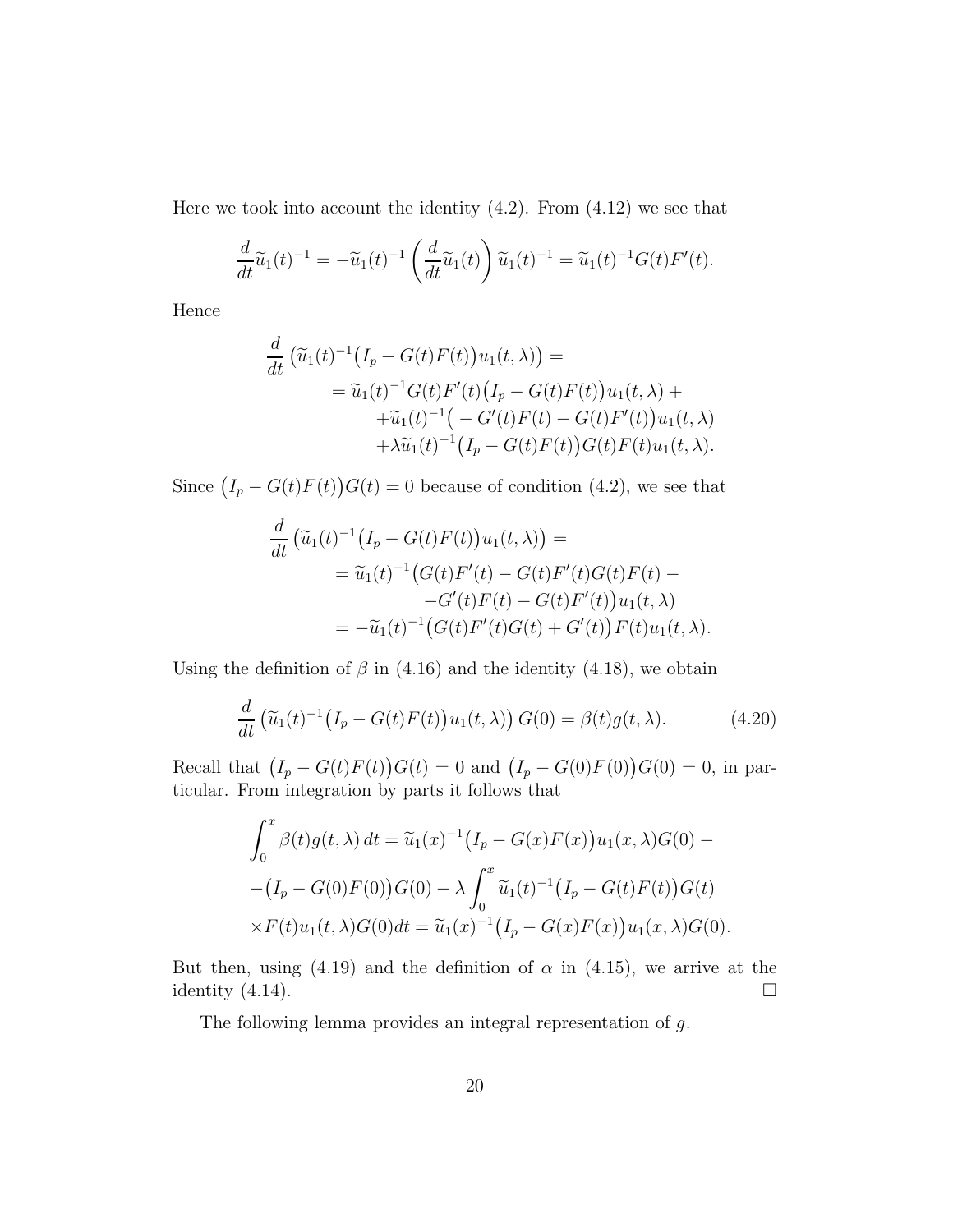**Lemma 4.3** Let  $\gamma(x,t)$  be a r  $\times r$  matrix function, continuous on the interval  $0 \leq t \leq x \leq T$ . Then the integro-differential equation

$$
\frac{d}{dx}g(x,\lambda) - \int_0^x \gamma(x,t)g(t,\lambda)dt - \lambda g(x,\lambda) = 0, \quad g(0,\lambda) = I_r,
$$
\n(4.21)

has a unique continuously differentiable solution g. Moreover, g is of the form

$$
g(x,\lambda) = e^{\lambda x} I_r + \int_0^x e^{\lambda t} N(x,t) dt, \quad 0 \le x \le T,
$$
 (4.22)

where  $N(x,t)$  is continuous on  $0 \le t \le x \le T$  and  $N(x,0) = 0$  for each  $0 \leq x \leq T$ .

**Proof.** Throughout the proof we fix  $\lambda \in \mathbb{C}$ . By definition a solution  $g(x, \lambda)$ of (4.21) is absolutely continuous on  $0 \le x \le T$ . In that case, since  $\gamma(x, t)$ is continuous on  $0 \le t \le x \le T$ , we see that

$$
\lambda g(x,\lambda) + \int_0^x \gamma(x,t)g(t,\lambda) \, ds \quad \text{is continuous on } 0 \le x \le \mathbf{T}.
$$

But then  $\frac{d}{dx} g(x, \lambda)$  is also continuous on  $0 \leq x \leq T$ . Thus any solution of (4.21) is automatically continuously differentiable.

By integrating the equation in (4.21) over  $0 \le x \le \tau$ , where  $0 \le \tau \le \mathbf{T}$ , we obtain the equation

$$
g(\cdot, \lambda) - \lambda Ag(\cdot, \lambda) - ARg(\cdot, \lambda) = I_r.
$$
 (4.23)

Here A is the operator of integration on  $L_r^2(0, T)$  defined by (3.4) and R is the operator on  $L_r^2(0, T)$  given by

$$
(Rf)(x) = \int_0^x \gamma(x, t) f(t) dt, \quad f \in L^2_r(0, \mathbf{T}).
$$

Note that for each f in  $L_r^2(0, T)$  the function  $Af$  is absolutely continuous on  $[0, T]$ . It follows that any solution of  $(4.23)$  is absolutely continuous, and thus the problems  $(4.21)$  and  $(4.23)$  are equivalent. Using  $(4.6)$  we get

$$
\left((I - \lambda A)^{-1}Af\right)(x) = \int_0^x e^{\lambda(x-t)}f(t) dt, \quad 0 \le x \le \mathbf{T}.
$$
 (4.24)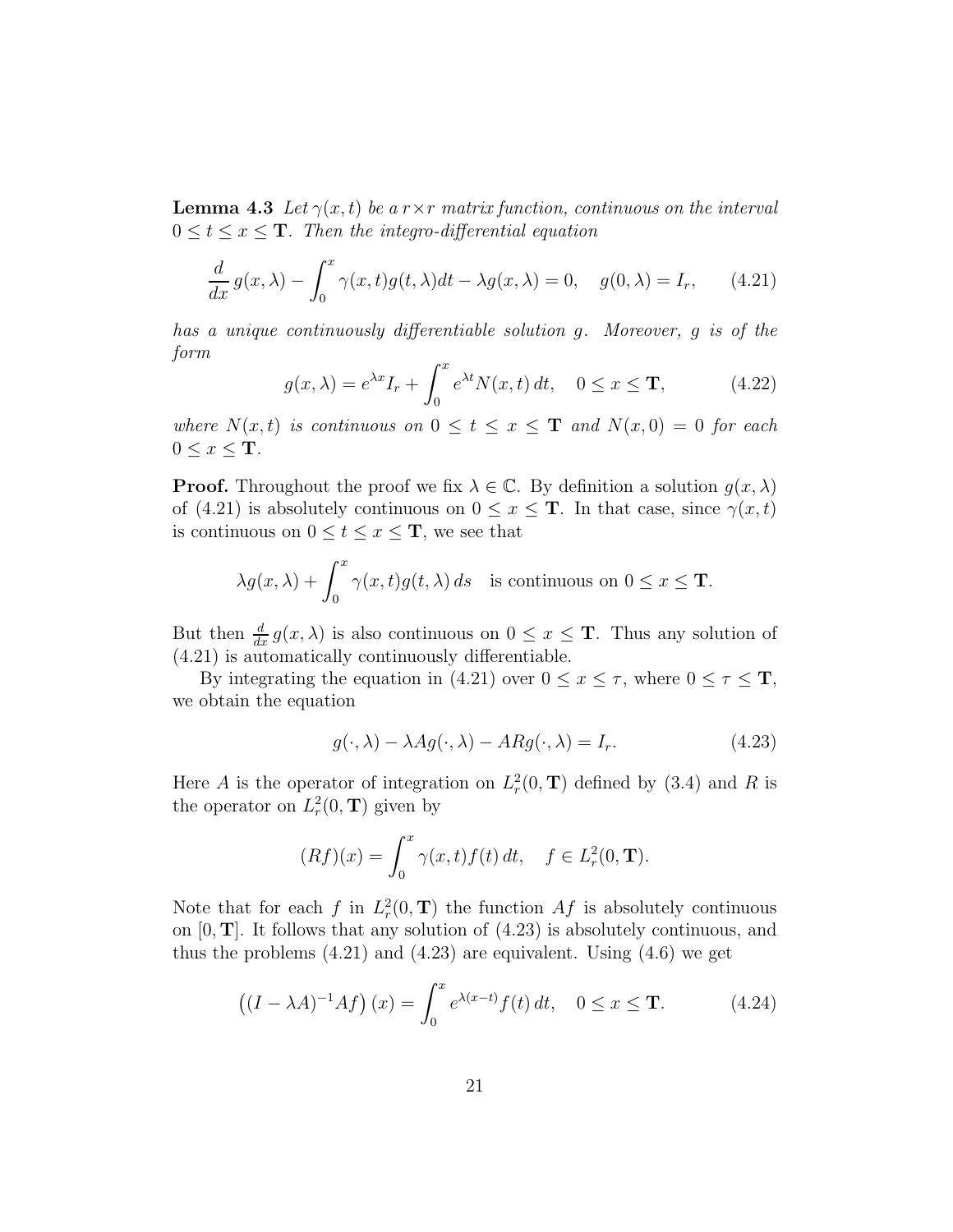From (4.24) and the definition of R we see that for each f in  $L_r^2(0, T)$ 

$$
((I - \lambda A)^{-1}ARf)(x) = \int_0^x \widetilde{\gamma}(x, t; \lambda) f(t) dt, \quad 0 \le x \le \mathbf{T},
$$

where

$$
\widetilde{\gamma}(x,t;\lambda) = \int_t^x e^{\lambda(x-s)} \gamma(s,t) \, ds, \quad 0 \le t \le x \le \mathbf{T}.
$$

It follows that  $I - (I - \lambda A)^{-1}AR$  is an invertible operator on  $L_r^2(0, T)$ . Hence the problem (4.23) has a unique solution in  $L_r^2(0, T)$ , namely

$$
g(\cdot, \lambda) = (I - (I - \lambda A)^{-1}AR)^{-1} (I - \lambda A)^{-1} I_r.
$$
 (4.25)

We conclude that equation (4.21) has a unique continuously differentiable solution.

It remains to show that the solution  $g(\cdot, \lambda)$  is of the form (4.22). To do this, we use  $(4.7)$  and rewrite  $(4.25)$  as

$$
g(\cdot,\lambda) = e^{\lambda \cdot} I_r + \sum_{k=1}^{\infty} \left( (I - \lambda A)^{-1} A R \right)^k e^{\lambda \cdot} I_r.
$$
 (4.26)

Let us compute the first term with  $k = 1$ . Using (4.24) and the definition of R, we get

$$
\begin{split}\n&\left(\left((I-\lambda A)^{-1}AR\right)e^{\lambda \cdot}I_r\right)(x) = \int_0^x e^{\lambda(x-r)} \left(\int_0^r \gamma(r,t)e^{\lambda t}I_r dt\right) dr \\
&= \int_0^x \left(\int_0^r e^{\lambda(x+t-r)} \gamma(r,t) dt\right) dr \\
&= \int_0^x \left(\int_{x-r}^x e^{\lambda t} \gamma(r,r+t-x) dt\right) dr \\
&= \int_0^x e^{\lambda t} \left(\int_{x-t}^x \gamma(r,r+t-x) dr\right) dt = \int_0^x e^{\lambda t} \gamma_1(x,t) dt,\n\end{split}
$$

where

$$
\gamma_1(x,t) = \int_{x-t}^x \gamma(r, r+t-x) dr, \quad 0 \le t \le x \le \mathbf{T}.
$$
 (4.27)

Next define matrix  $\gamma_k(t, s)$ ,  $k = 2, 3, \ldots$ , recursively by

$$
\gamma_{k+1}(x,t) = \int_{x-t}^{x} \int_{y+t-x}^{y} \gamma(y,s) \gamma_k(s, t+y-x) \, ds \, dy. \tag{4.28}
$$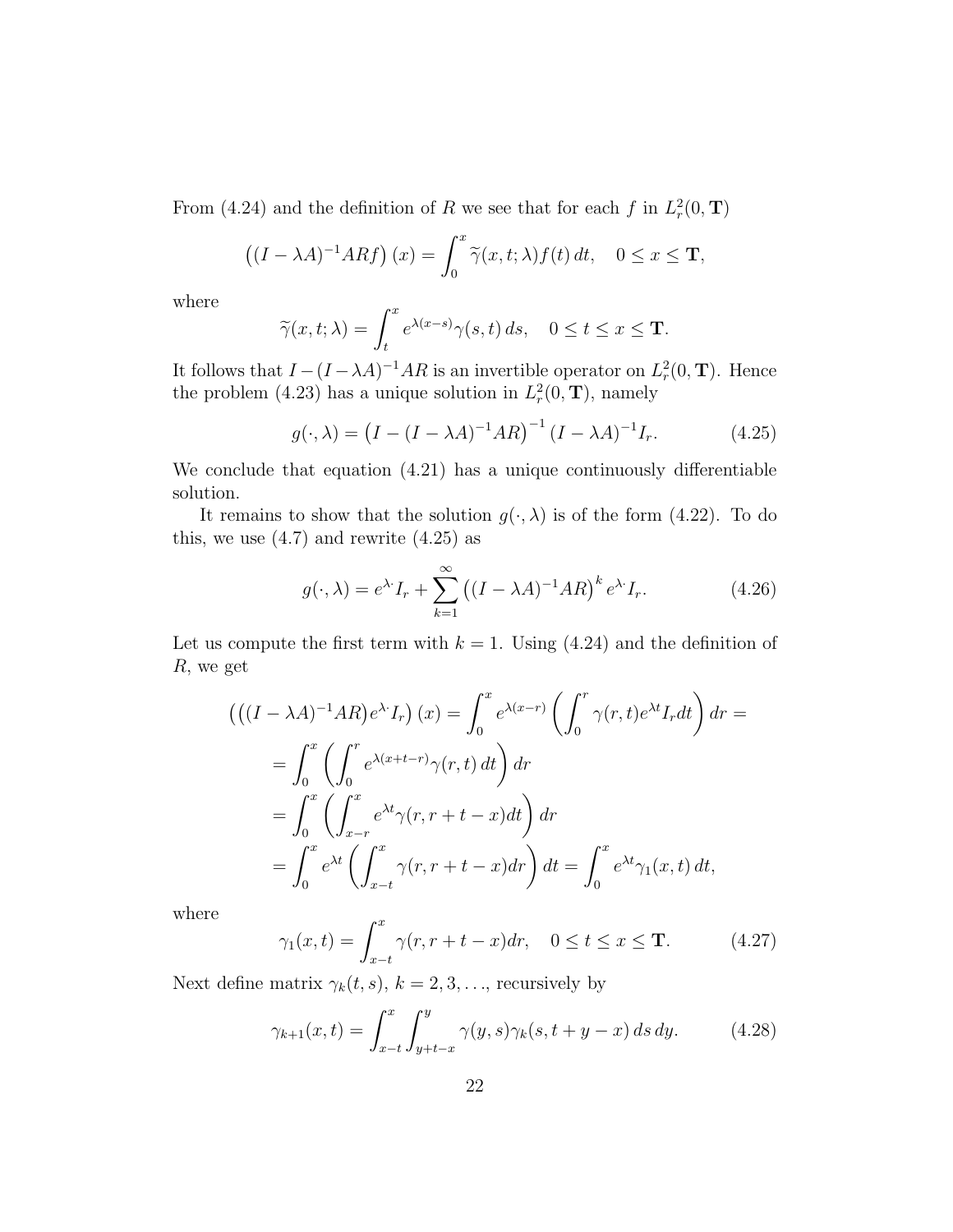Then, using similar calculations as for  $k = 1$  above, one proves by induction that for each  $k \geq 1$  we have

$$
\left( \left( (I - \lambda A)^{-1} A R \right)^k e^{\lambda \cdot} I_r \right) (x) = \int_0^x e^{\lambda t} \gamma_k(x, t) dt, \quad 0 \le x \le \mathbf{T}.
$$
 (4.29)

Observe that for each k the function  $\gamma_k(x, t)$  is continuous on  $0 \le t \le x \le T$ . Furthermore, as we see from  $(4.27)$  and  $(4.28)$ , we have

$$
\|\gamma_k(x,t)\| \le c^k \frac{x^{2k-1}}{(2k-1)!}, \quad 0 \le t \le x \le \mathbf{T}, \quad k \ge 1.
$$
 (4.30)

Here c is a constant independent of k. Finally, using  $(4.26)$ , we conclude that (4.22) holds with

$$
N(x,t) = \sum_{k=1}^{\infty} \gamma_k(x,t), \quad 0 \le t \le x \le \mathbf{T}.
$$

By (4.30) the convergence in the preceding formula is uniform on the triangle  $0 \le t \le x \le T$ . Since each of the terms  $\gamma_k(x, t)$  is continuous on this triangle, it follows that  $N(x, t)$  is continuous on  $0 \le t \le x \le T$  as desired. Finally, from (4.27) and (4.28) it is clear that  $\gamma_k(x, 0) = 0$  for each  $0 \le x \le T$  and each positive integer k. But then  $N(\cdot, 0)$  is identically equal to zero too.  $\Box$ 

**Proof of Proposition 4.1.** We split the proof into three parts. In the first part we define the operator E and establish the similarity  $KE = EA$ . In the two other parts we prove that  $E^{\pm 1}$  map functions with a continuous derivative into functions with a continuous derivative.

Part 1. Let  $g(x, \lambda)$  be the matrix function defined by (4.13). From Lemma 4.2 we know that  $g(x, \lambda)$  satisfies the integro-differential equation (4.14). But then we can apply Lemma 4.3 with  $\gamma(x, t) = \alpha(x)\beta(t)$ , where  $\alpha(\cdot)$  and  $\beta(\cdot)$ are defined by  $(4.15)$  and  $(4.16)$ . It follows that g admits the representation

$$
g(x,\lambda) = e^{\lambda x} I_r + \int_0^x N(x,t)e^{\lambda t} I_r dt, \quad 0 \le x \le \mathbf{T},
$$
 (4.31)

with  $N(x, t)$  being continuous on  $0 \le t \le x \le T$  and with  $N(\cdot, 0)$  identically equal to zero. Now let E be the operator on  $L_r^2(0, T)$  defined by

$$
(Ef)(x) = \rho(x)f(x) + \int_0^x \rho(x)N(x,t)f(t) dt, \quad 0 \le x \le \mathbf{T}.
$$
 (4.32)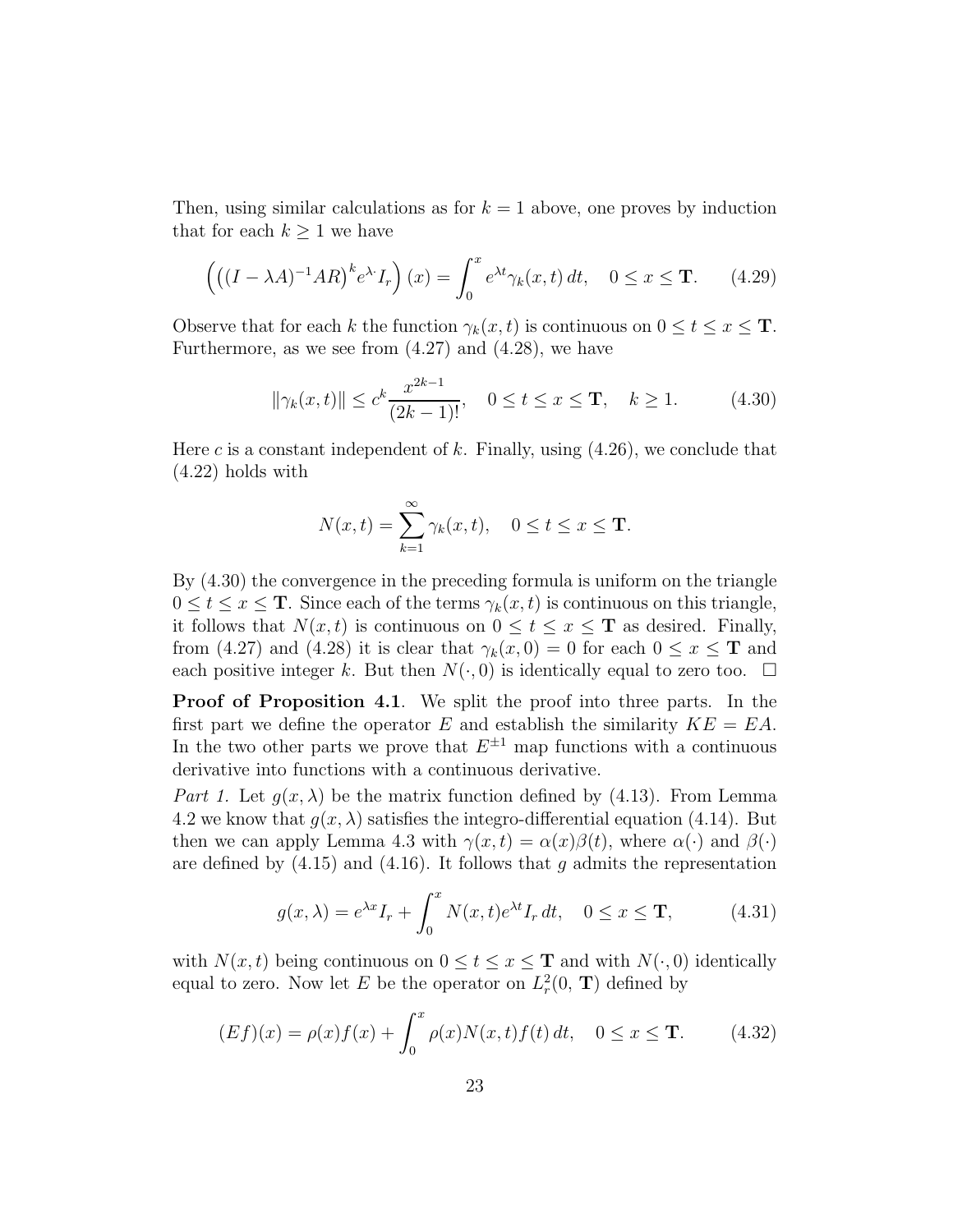Here the  $r \times r$  matrix function  $\rho$  is defined by (4.4). Thus E has the form (4.3) with  $e(x, t) = \rho(x)N(x, t)$ . Obviously  $e(x, t)$  is continuous on  $0 \le t \le x \le T$ and  $e(\cdot, 0) = 0$  on [0, **T**]. We claim that this operator E has all the properties described in Proposition 4.1.

From (4.7), (4.13), formula (4.32) applied to  $f = e^{\lambda t} I_r$ , and the identity in (4.31) we see that

$$
E(I - \lambda A)^{-1}I_r = E(e^{\lambda \cdot} I_r) = \rho(\cdot)g(\cdot, \lambda) = (I - \lambda K)^{-1}h,
$$

where  $h = F(\cdot)G(0)$ . Taking  $\lambda = 0$  in the above identity, we obtain  $h = EI_r$ . Therefore,

$$
(I - \lambda K)^{-1} E I_r = E(I - \lambda A)^{-1} I_r.
$$
 (4.33)

From the series expansion in (4.33) it follows that

$$
K^{j}EI_{r} = EA^{j}I_{r}, \qquad j = 0, 1, 2, \dots
$$
\n(4.34)

Therefore, for each  $j = 0, 1, 2, \ldots$ , we have

$$
(KE)A^{j}I_{r} = K(EA^{j}I_{r}) = K^{j+1}EI_{r} = EA^{j+1}I_{r} = (EA)A^{j}I_{r}.
$$
 (4.35)

As the closed linear span of the columns of the matrices  $\{A^{j}I_{r}\}_{j=0}^{\infty}$  coincides with  $L_r^2(0, T)$ , the equalities in (4.35) yield  $KE = EA$ . Since E is invertible, we obtain  $K = EAE^{-1}$ , and hence K and A are similar. It remains to prove that  $E^{\pm 1}$  map functions with a continuous derivative into functions with a continuous derivative.

Part 2. To show that E has this property, let f be any  $\mathbb{C}^n$ -valued function on  $[0, T]$  with a continuous derivative. Then  $f(\cdot) = (Ag)(\cdot) + u$ , where g is the derivative of f and u is a constant  $r \times r$  matrix. As we have seen in the previous paragraph,  $EI_r = h = F(\cdot)G(0)$ . Thus  $Eu = F(\cdot)G(0)u$ . According to our hypotheses,  $F(\cdot)$  is continuously differentiable. Hence the same holds true for Eu. Next note that

$$
(EAg)(x) = (KEg)(x) = F(x) \int_0^x G(t)(Eg)(t) dt.
$$

Since  $\rho$  is continuous on [0, T] and  $e(x, t)$  is continuous on  $0 \le t \le x \le T$ , we know that E maps continuous functions into continuous functions. In particular,  $Eg$  is continuous, and hence the above formula shows that  $EAg$ has a continuous derivative. Therefore,  $Ef = EAg + Eu$  is continuously differentiable.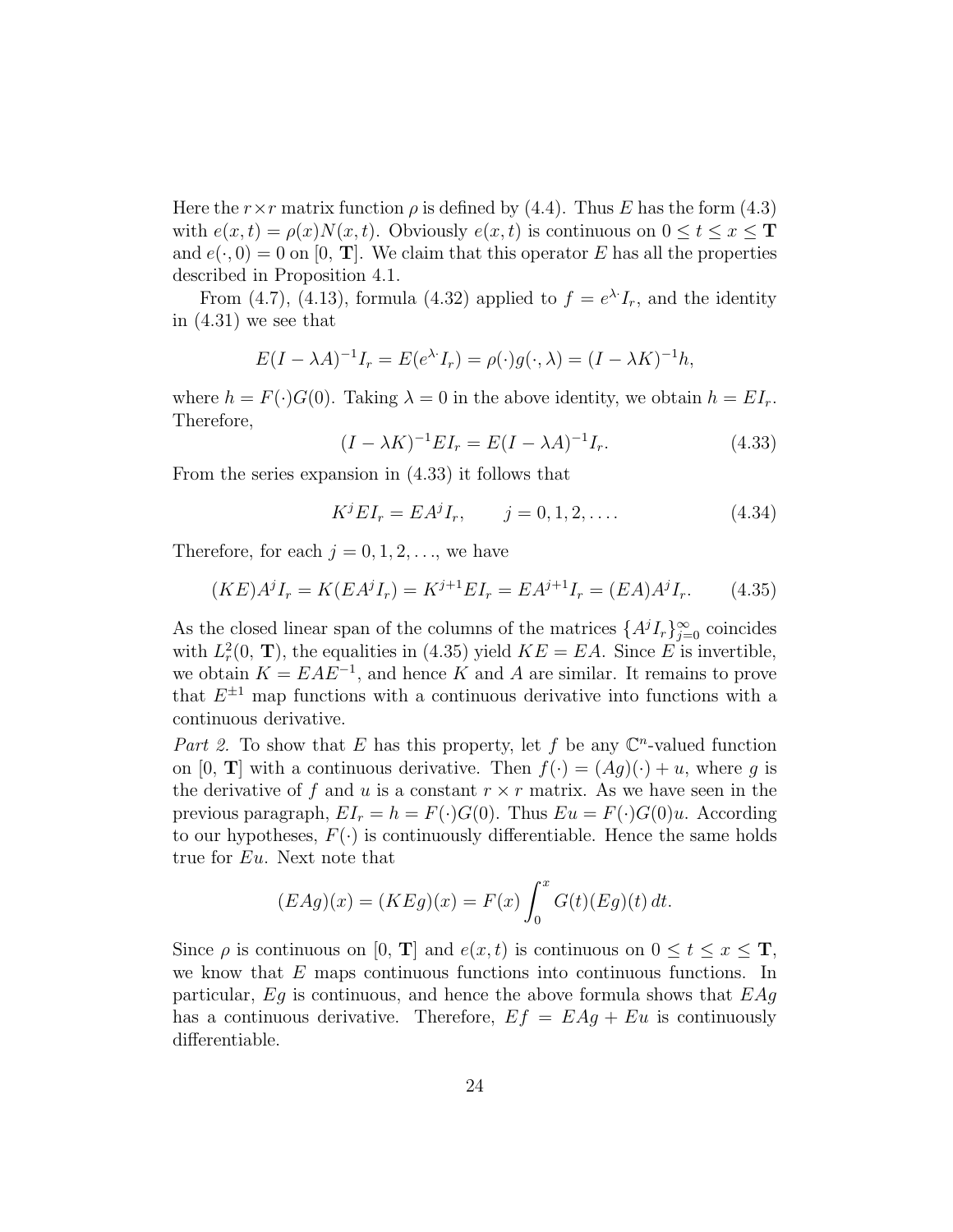Part 3. Next, we prove that  $E^{-1}$  maps functions with a continuous derivative into functions with a continuous derivative. First notice that  $E^{-1}$  admits the representation

$$
(E^{-1}f)(x) = \rho(x)^{-1}f(x) + \int_0^x e^x(x,t)f(t) dt, \quad f \in L^2_r(0, \mathbf{T}). \tag{4.36}
$$

As  $e(x, t)$  is continuous on  $0 \le t \le x \le T$ , the same holds true for  $e^{\times}(x, t)$ , and thus  $E^{-1}$  maps continuous function into continuous functions. In terms of the kernel functions the identity  $E^{-1}E = I$  means

$$
e^{\times}(x,t)\rho(t) + \rho(x)^{-1}e(x,t) + \int_{t}^{x} e^{\times}(x,s)e(s,t) ds = 0, \quad 0 \le t \le x \le \mathbf{T}.
$$

Recall that  $e(\cdot, 0) \equiv 0$ . Thus by taking  $t = 0$  in the preceding identity we obtain  $e^{\times}(x, 0) = 0$  for  $0 \le x \le$  **T**.

We shall need the operator  $K_1$  on  $L_r^2(0, T)$  defined by

$$
(K_1 f)(x) = F'(x) \int_0^x G(t) dt, \quad f \in L^2_r(0, \mathbf{T}).
$$

Here  $F'$  is the derivative of F, which is a continuous function on  $[0, T]$ . Notice that  $K = A(I + K_1)$ . Since  $KE = EA$ , we have  $E^{-1}K = AE^{-1}$ which yields

$$
E^{-1}A = E^{-1}A(I + K_1)(I + K_1)^{-1} = E^{-1}K(I + K_1)^{-1}
$$
 (4.37)  
= 
$$
AE^{-1}(I + K_1)^{-1}.
$$

Since the kernel function  $F'(x)G(t)$  of  $K_1$  is continuous,  $(I + K_1)^{-1}$  maps continuous functions into continuous functions.

Now let f be a  $\mathbb{C}^r$ -valued function on  $[0, T]$  with a continuous derivative. As in the previous part, we can represent f as  $f(\cdot) = (Ag)(\cdot) + u$ , where g is the derivative of f and u is a constant  $r \times r$  matrix. According to (4.37) we have  $E^{-1}Ag = AE^{-1}(I + K_1)^{-1}g$ . Since both  $E^{-1}$  and  $(I + K_1)^{-1}$  map continuous functions into continuous functions, the function  $E^{-1}(I + K_1)^{-1}g$ is continuous. Thus  $E^{-1}Ag$  has a continuous derivative.

Hence in order to prove that  $E^{-1}f$  has a continuous derivative, it suffices to show that  $E^{-1}I_r$  has a continuous derivative. By rewriting the identity  $E^{-1}K = AE^{-1}$  in terms of the kernel functions of A, K, and  $E^{-1}$  we get

$$
\rho(x)^{-1}F(x)G(t) + \int_t^x e^x(x,s)F(s)dsG(t) = \rho(t)^{-1} + \int_t^x e^x(s,t)ds.
$$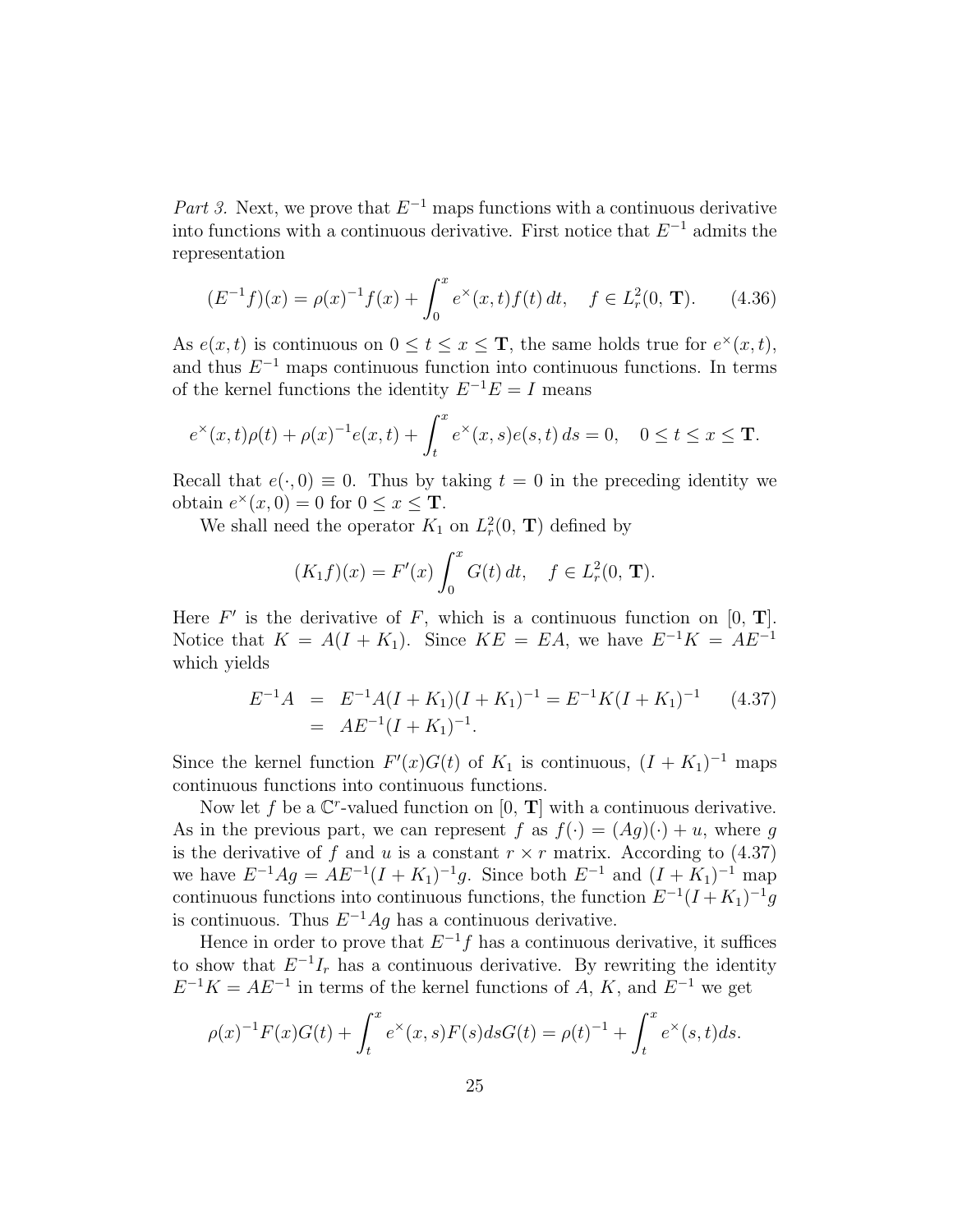By taking  $t = 0$  and using  $e^{\times}(x, 0) = 0$  for  $0 \le x \le \mathbf{T}$  we obtain

$$
I_r - \rho(x)^{-1} F(x)G(0) - \int_0^x e^{\times}(x, s) F(s) ds G(0) = 0.
$$
 (4.38)

Since  $F(0)G(0) = I_r$ , we can use (4.36) and (4.38) to show that

$$
(E^{-1}I_r)(x) = I_r - \rho(x)^{-1} (F(x) - F(0))G(0) -
$$
  

$$
- \int_0^x e^{\times}(x, s) (F(s) - F(0)) ds G(0).
$$
 (4.39)

Using  $(AF'(\cdot)G(0))(x) = ((F(x) - F(0))G(0))$ , it follows from (4.39) and (4.36) that  $(E^{-1}I_r)(x) = I_r - (E^{-1}AF)(x)(x)G(0)$ . As the right-hand side of the latter identity has a continuous derivative, we obtain that  $E^{-1}I_r$  is continuously differentiable.

### 5 Construction of an accelerant

In this section we establish the main part of Theorem 1.2. Throughout the  $2r \times 2r$  matrix function  $u(x, \lambda)$  is the fundamental solution of the canonical system (1.10) normalized by

$$
u(0,\lambda) = Q^*, \quad \text{where} \quad Q = \frac{1}{\sqrt{2}} \begin{bmatrix} I_r & -I_r \\ I_r & I_r \end{bmatrix} . \tag{5.1}
$$

The potential v of  $(1.10)$  is assumed to be continuous on  $[0, T]$ . Finally, j and  $J$  are signature matrices,  $j$  is defined by  $(1.11)$  and  $J$  by  $(3.3)$ . Our aim is to show that  $v$  is generated by an accelerant.

In what follows  $\theta$  and  $\omega$  are the  $r \times 2r$  matrix functions on [0, **T**] defined by

$$
\theta(x) = \begin{bmatrix} I_r & 0 \end{bmatrix} u(x, 0), \quad 0 \le x \le \mathbf{T}, \tag{5.2}
$$

$$
\omega(x) = \begin{bmatrix} 0 & I_r \end{bmatrix} u(x,0), \quad 0 \le x \le \mathbf{T}.
$$
 (5.3)

We begin with two lemmas. The first will enable us to use Proposition 4.1.

**Lemma 5.1** Let  $\theta$  be the  $r \times 2r$  matrix function on [0, **T**] defined by (5.2). Then  $\theta$  is continuously differentiable on [0, **T**],

$$
\theta(x)J\theta(x)^* = I_r \quad and \quad \theta'(x)J\theta(x)^* = 0 \quad (0 \le x \le \mathbf{T}). \tag{5.4}
$$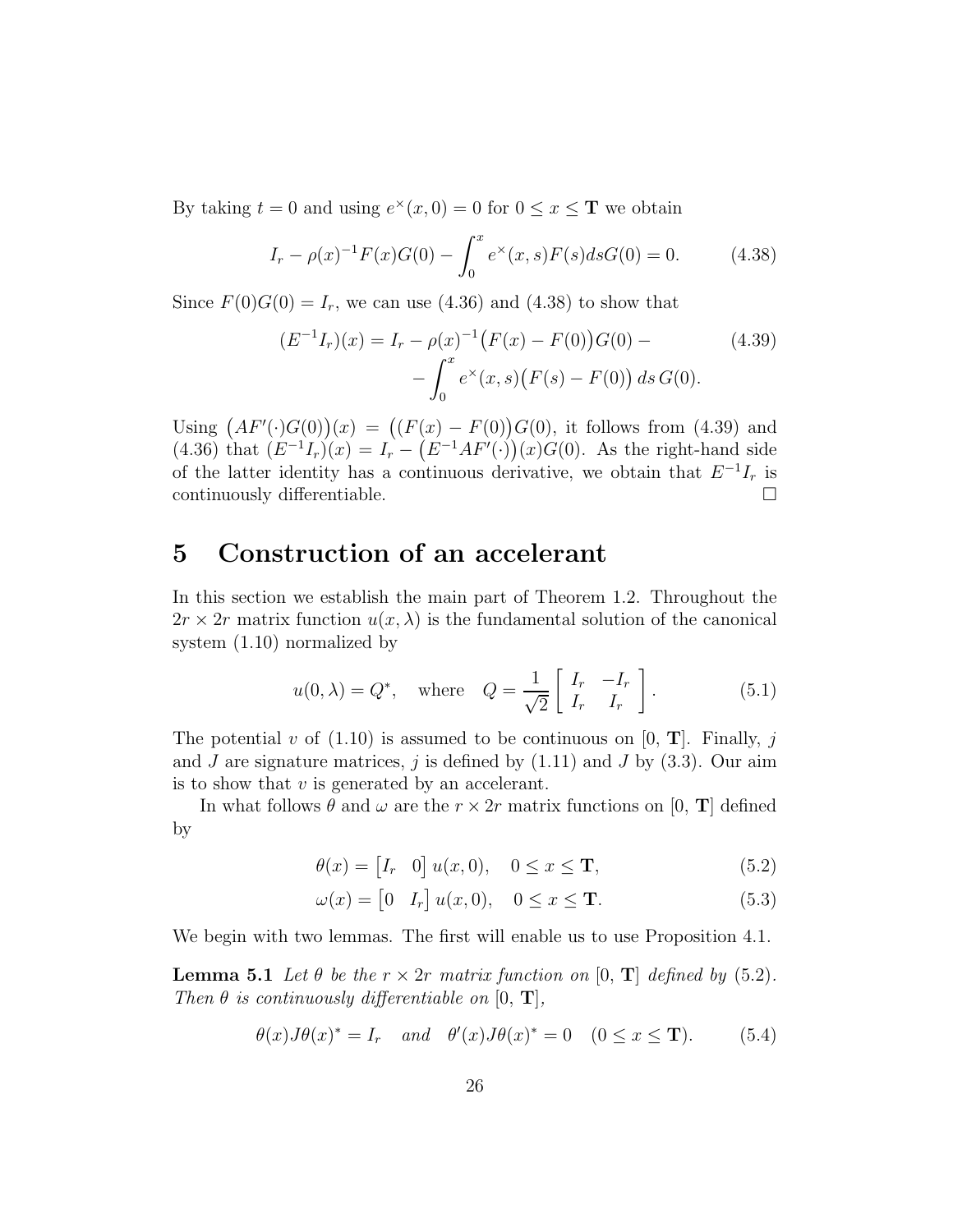**Proof.** It is straightforward to check that Q defined in  $(5.1)$  satisfies the identities

$$
Q^* = Q^{-1}, \quad QjQ^* = J, \quad Q^*JQ = j. \tag{5.5}
$$

Since  $u(x, \lambda)$  satisfies (1.10) and the potential v is continuous, the function  $u(x, \lambda)$  is continuously differentiable in x. Furthermore, again using that  $u(x,\lambda)$  satisfies (1.10), we have  $\frac{d}{dx} (u(x,\overline{\lambda})^*) u(x,\lambda) = 0$ . Hence, taking into account  $(5.1)$  and  $(5.5)$ , we derive

$$
u(x,\overline{\lambda})^*ju(x,\lambda) = J, \quad u(x,\lambda)Ju(x,\overline{\lambda})^* = j.
$$
 (5.6)

The fact that  $u(x, \lambda)$  is continuously differentiable in x, implies that  $\theta$  is continuously differentiable on  $[0, T]$ . Furthermore, from  $(5.6)$  and  $(1.10)$  we see that for each  $0 \leq x \leq T$  we have

$$
\theta(x)J\theta(x)^* = \begin{bmatrix} I_r & 0 \end{bmatrix} u(x,0)J u(x,0)^* \begin{bmatrix} I_r \\ 0 \end{bmatrix} = I_r,
$$
\n(5.7)

$$
\theta'(x)J\theta(x)^* = \begin{bmatrix} I_r & 0 \end{bmatrix} \left(\frac{d}{dx}u(x,0)\right)Ju(x,0)^* \begin{bmatrix} I_r \\ 0 \end{bmatrix} = 0. \tag{5.8}
$$

Thus the identities in  $(5.4)$  hold.

**Lemma 5.2** Let  $\omega$  be the  $r \times 2r$  matrix function defined by (5.3), and let  $\theta$ be as in (5.2). Then  $\omega$  is continuously differentiable on [0, **T**], and for each  $0 \leq x \leq T$  we have

$$
\theta(x)J\omega(x)^* = 0, \quad \omega'(x)J\omega(x)^* = 0, \quad \omega(0) = \frac{1}{\sqrt{2}}\begin{bmatrix} -I_r & I_r \end{bmatrix}.
$$
 (5.9)

Moreover, the three identities in  $(5.9)$  determine  $\omega$  uniquely. Finally,

$$
\omega'(x)J\theta(x)^* = -iv(x)^*, \quad 0 \le x \le \mathbf{T}.\tag{5.10}
$$

**Proof.** Since  $u(x, \lambda)$  is continuously differentiable in x on [0, **T**], the same holds true for  $\omega(x)$ . From the second identity in (5.6) and the definitions of  $\theta$  and  $\omega$  in (5.2) and in (5.3), respectively, we get

$$
\theta(x)J\omega(x)^* = \begin{bmatrix} I_r & 0 \end{bmatrix} u(x,0)J u(x,0)^* \begin{bmatrix} 0 \\ I_r \end{bmatrix} = \begin{bmatrix} I_r & 0 \end{bmatrix} j \begin{bmatrix} 0 \\ I_r \end{bmatrix} = 0.
$$

$$
\Box
$$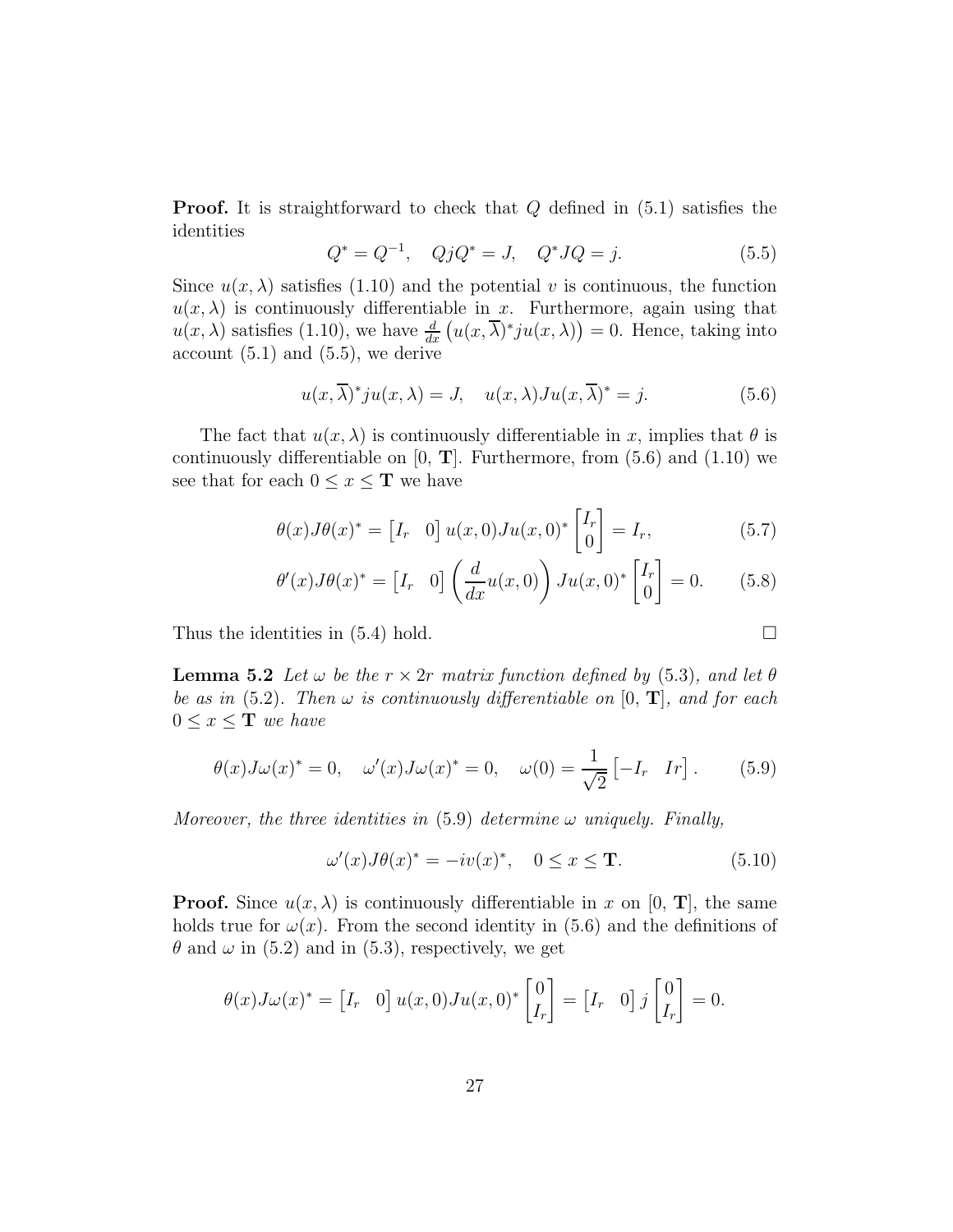Analogously, using (1.10),

$$
\omega'(x)J\omega(x)^* = \begin{bmatrix} 0 & I_r \end{bmatrix} \left( \frac{d}{dx} u(x,0) \right) J u(x,0)^* \begin{bmatrix} 0 \\ I_r \end{bmatrix}
$$

$$
= \begin{bmatrix} 0 & I_r \end{bmatrix} \begin{bmatrix} 0 & iv(x) \\ -iv(x)^* & 0 \end{bmatrix} j \begin{bmatrix} 0 \\ I_r \end{bmatrix} = 0.
$$

Thus the first two identities in (5.9) are proved. The third follows directly the normalizing condition (5.1).

To prove that the three identities in  $(5.9)$  determine  $\omega$  uniquely, note that the second identity in (5.9) implies that

$$
\frac{d}{dx}\left(\omega(x)J\omega(x)^*\right) = \omega'(x)J\omega(x)^* + \omega(x)J(\omega'(x))^* = 0.
$$

Thus, using the third identity in (5.9), we obtain  $\omega(x)J\omega(x)^* = -I_r$ . The latter identity, together with the first identity in (5.9), yields

$$
u(x,0)J\omega(x)^* = \begin{bmatrix} 0 \\ -I_r \end{bmatrix}.
$$
 (5.11)

Let  $\tilde{\omega}$  be another continuously differentiable function on [0, T] such that the three identities in (5.9) hold with  $\tilde{\omega}$  in place of  $\omega$ . Repeating the above reasoning for  $\tilde{\omega}$  in place of  $\omega$  we see that (5.11) holds for  $\tilde{\omega}$  in place of  $\omega$ . Thus  $u(x,0)J(\omega(x)^{*}-\tilde{\omega}(x)^{*})=0$ . But the matrices  $u(x,0)$  and J are nonsingular. Thus  $\tilde{\omega}(x) = \omega(x)$  for each  $x \in [0, T]$ . It follows that  $\omega$  is uniquely determined by the identities in (5.9).

To prove the final identity (5.10) we use (1.10) and the definitions of  $\theta$ and  $\omega$  in (5.2) and (5.3). This yields

$$
\omega'(x)J\theta(x)^* = \begin{bmatrix} 0 & I_r \end{bmatrix} \left( \frac{d}{dx} u(x,0) \right) J u(x,0)^* \begin{bmatrix} I_r \\ 0 \end{bmatrix}
$$

$$
= \begin{bmatrix} 0 & I_r \end{bmatrix} \begin{bmatrix} 0 & iv(x) \\ -iv(x)^* & 0 \end{bmatrix} \begin{bmatrix} I_r \\ 0 \end{bmatrix} = -iv(x)^*.
$$

Hence  $(5.10)$  is proved.

In what follows it will be convenient to use the following notation:

$$
\theta_{0,1}(x) = \theta(x) \begin{bmatrix} I_r \\ 0 \end{bmatrix}, \quad \theta_{0,2}(x) = \theta(x) \begin{bmatrix} 0 \\ I_r \end{bmatrix} \quad (0 \le x \le \mathbf{T}); \quad (5.12)
$$

$$
\omega_{0,1}(x) = \omega(x) \begin{bmatrix} I_r \\ 0 \end{bmatrix}, \quad \omega_{0,2}(x) = \omega(x) \begin{bmatrix} 0 \\ I_r \end{bmatrix} \quad (0 \le x \le \mathbf{T}). \tag{5.13}
$$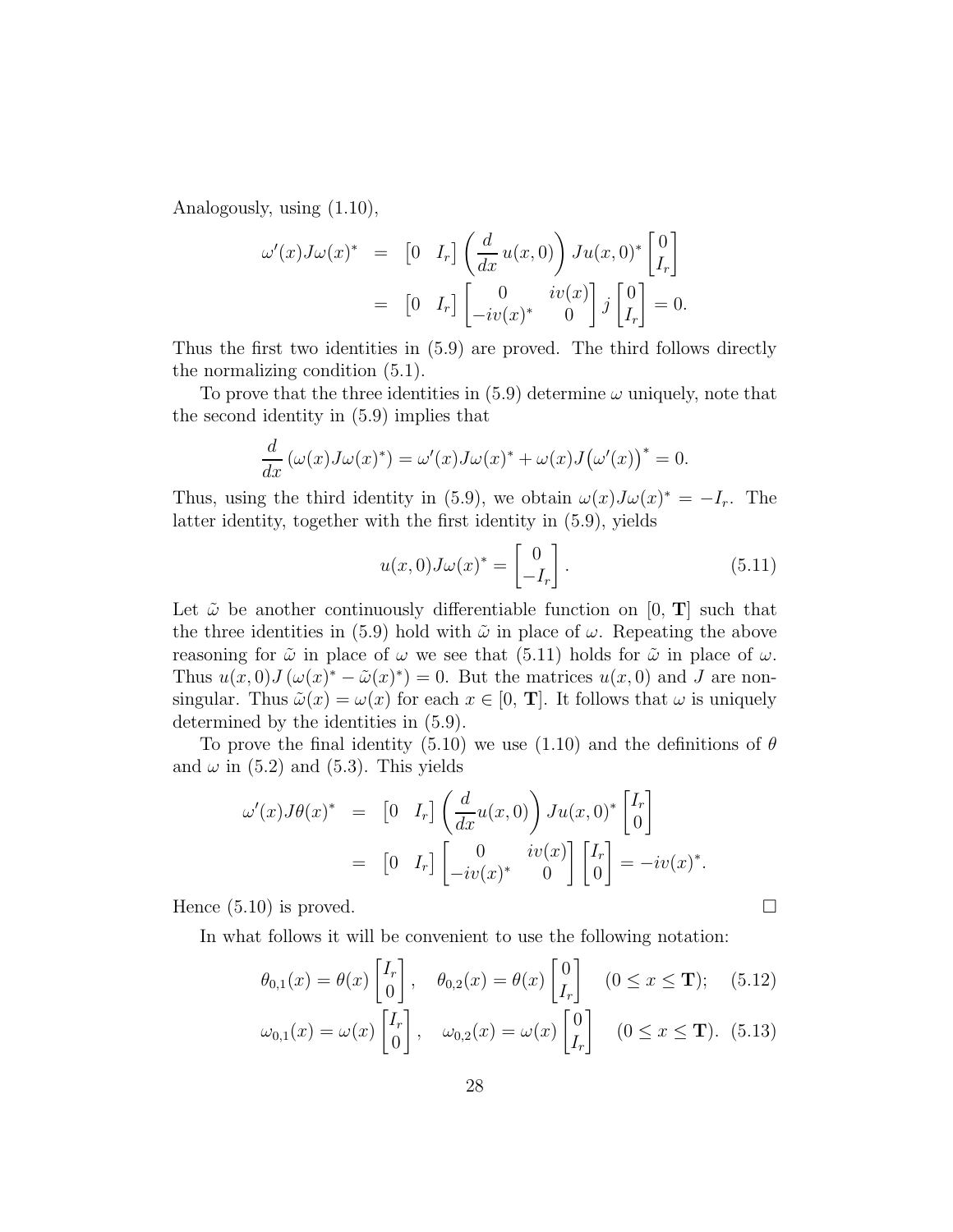Thus

$$
u(x,0) = \begin{bmatrix} \theta(x) \\ \omega(x) \end{bmatrix} = \begin{bmatrix} \theta_{0,1}(x) & \theta_{0,2}(x) \\ \omega_{0,1}(x) & \omega_{0,2}(x) \end{bmatrix}, \quad 0 \le x \le \mathbf{T}.
$$

We now return to the operator  $L$  defined by  $(3.2)$ . Thus  $L$  is the lower triangular semi-separable integral operator on  $L_r^2(0, T)$  defined by

$$
(Lf)(x) = \theta(x)J \int_0^x \theta(t)^* f(t) dt, \quad 0 \le x \le T.
$$
 (5.14)

Here  $\theta$  is as in (5.2) (cf., (3.1)) and J as in (3.3). Recall (see the first paragraph of Section 3) that the definition of  $L$  does not involve accelerants and depends on  $(1.10)$  only. However, if the potential v of  $(1.10)$  is given by an accelerant, then Proposition 3.1 tells us that  $L$  is similar to the operator of integration with a similarity operator of a special kind. The next proposition goes in the reverse direction.

**Proposition 5.3** Assume that the operator L defined by  $(5.14)$  is similar to the operator of integration,  $L = \Lambda^{-1} A \Lambda$ , where  $\Lambda$  and  $\Lambda^{-1}$  have the following properties. Both  $\Lambda$  and  $\Lambda^{-1}$  are lower triangular operators,

$$
(\Lambda f)(x) = f(x) + \int_0^x \rho(x, t) f(s) ds, \quad 0 \le x \le \mathbf{T}, \tag{5.15}
$$

$$
(\Lambda^{-1}f)(x) = f(x) + \int_0^x \rho^\times(x, s) f(s) \, ds, \quad 0 \le x \le \mathbf{T}, \quad (5.16)
$$

with  $\rho(x, s)$  and  $\rho^{\times}(x, s)$  being continuous  $r \times r$  matrix functions on the triangles  $0 \leq s \leq x \leq T$ . Furthermore, we assume that  $\Lambda$  and  $\Lambda^{-1}$  map continuously differentiable functions into continuously differentiable functions, and

$$
(\Lambda \theta_{0,1})(0) = \frac{1}{\sqrt{2}} Ir, \quad \frac{1}{\sqrt{2}} (\Lambda^{-1} I_r)(x) = \theta_{0,2}(x) \quad (0 \le x \le \mathbf{T}). \tag{5.17}
$$

Then the  $r \times r$  matrix function k given by

$$
k(x) = \begin{cases} -\frac{1}{\sqrt{2}} \frac{d}{dx} (\Lambda \theta_{0,1})(x), & \text{for } 0 < x \leq \mathbf{T}, \\ k(-x)^*, & \text{for } -\mathbf{T} \leq x < 0. \end{cases}
$$
(5.18)

is an accelerant and k generates the potential v.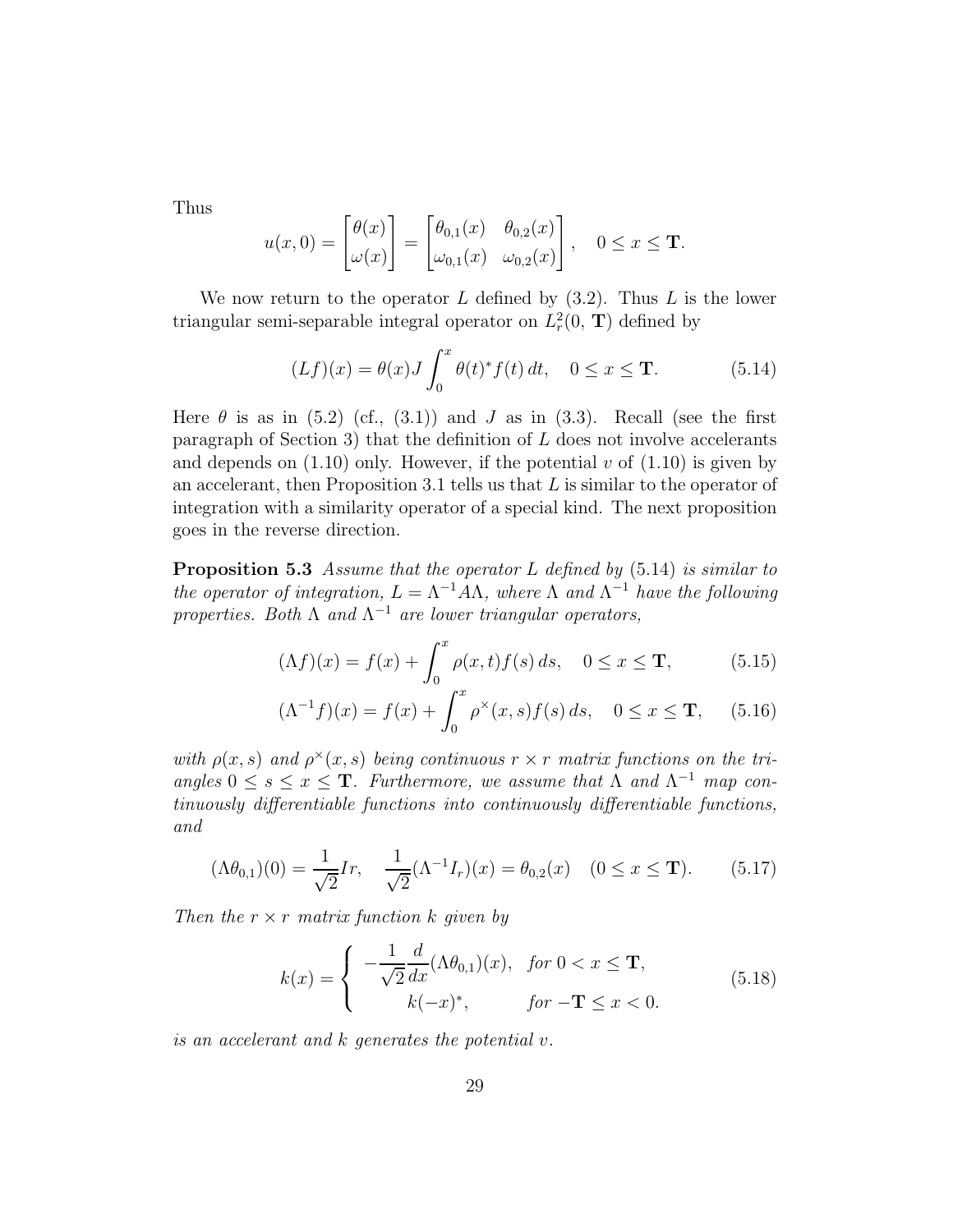The above result will allow us to complete the proof of Theorem 1.2. In fact, using Proposition 4.1, we shall show that given  $L$  as above a similarity operator Λ with the properties described in Proposition 5.3 always exists.

**Proof.** Let k be defined by (5.18). Clearly, k is hermitian on  $[-T, T]$ . Since  $\theta_{0,1}$  is continuously differentiable, the fact that  $\Lambda$  maps continuously differentiable functions into continuously differentiable functions implies that k is continuous on  $[-T, T]$  with a possible jump discontinuity at the origin. The proof that  $k$  is an accelerant and generates the potential  $v$  will be split into two parts.

Part 1. In this part we show that k is an accelerant. Let  $T<sub>\tau</sub>$  be the operator on  $L_r^2(0,\tau)$  given by

$$
(T_{\tau}f)(t) = f(t) - \int_0^{\tau} k(t - s) f(s) ds, \quad 0 \le t \le \tau.
$$
 (5.19)

To prove that k is an accelerant, we have to show that the operator  $T_{\text{T}}$  is strictly positive on  $L_r^2(0,\tau)$ . To establish the latter fact we prove the following identity:

$$
T = T_{\mathbf{T}} = \Lambda \Lambda^*.
$$
 (5.20)

Note that the right hand side of (5.20) is an LU-factorization.

In order to establish (5.20), recall that  $L = \Lambda^{-1} A \Lambda$ , where A is the operator of integration. Take  $f \in L_r^2(0, \tau)$ . Using the similarity relation  $L = \Lambda^{-1} A \Lambda$  it follows that

$$
\Lambda^{-1}A\Lambda f + \left(\Lambda^{-1}A\Lambda\right)^* f = Lf + L^*f = \theta(\cdot)J \int_0^{\mathbf{T}} \theta(t)^* f(t) dt.
$$
 (5.21)

By multiplying (5.21) from the left by  $\Lambda$  and replacing f by  $\Lambda^* f$  we obtain

$$
A\Lambda\Lambda^* f + \Lambda\Lambda^* A^* f = (\Lambda\theta)(\cdot) J \int_0^{\mathbf{T}} (\Lambda\theta)(t)^* f(t) dt.
$$
 (5.22)

Thus the selfadjoint operator  $S = \Lambda \Lambda^*$ , which acts on  $L_r^2(0, \tau)$ , satisfies the identity

$$
ASf + SA^*f = (\Lambda \theta)(\cdot)J \int_0^{\mathbf{T}} (\Lambda \theta)(t)^* f(t) dt, \quad f \in L^2_r(0, \tau). \tag{5.23}
$$

Now, with k given by  $(5.18)$ , let s be the  $r \times r$  matrix function defined by

$$
s(x) = \frac{1}{2}I_r - \int_0^x k(t)dt \qquad 0 < x \le T. \tag{5.24}
$$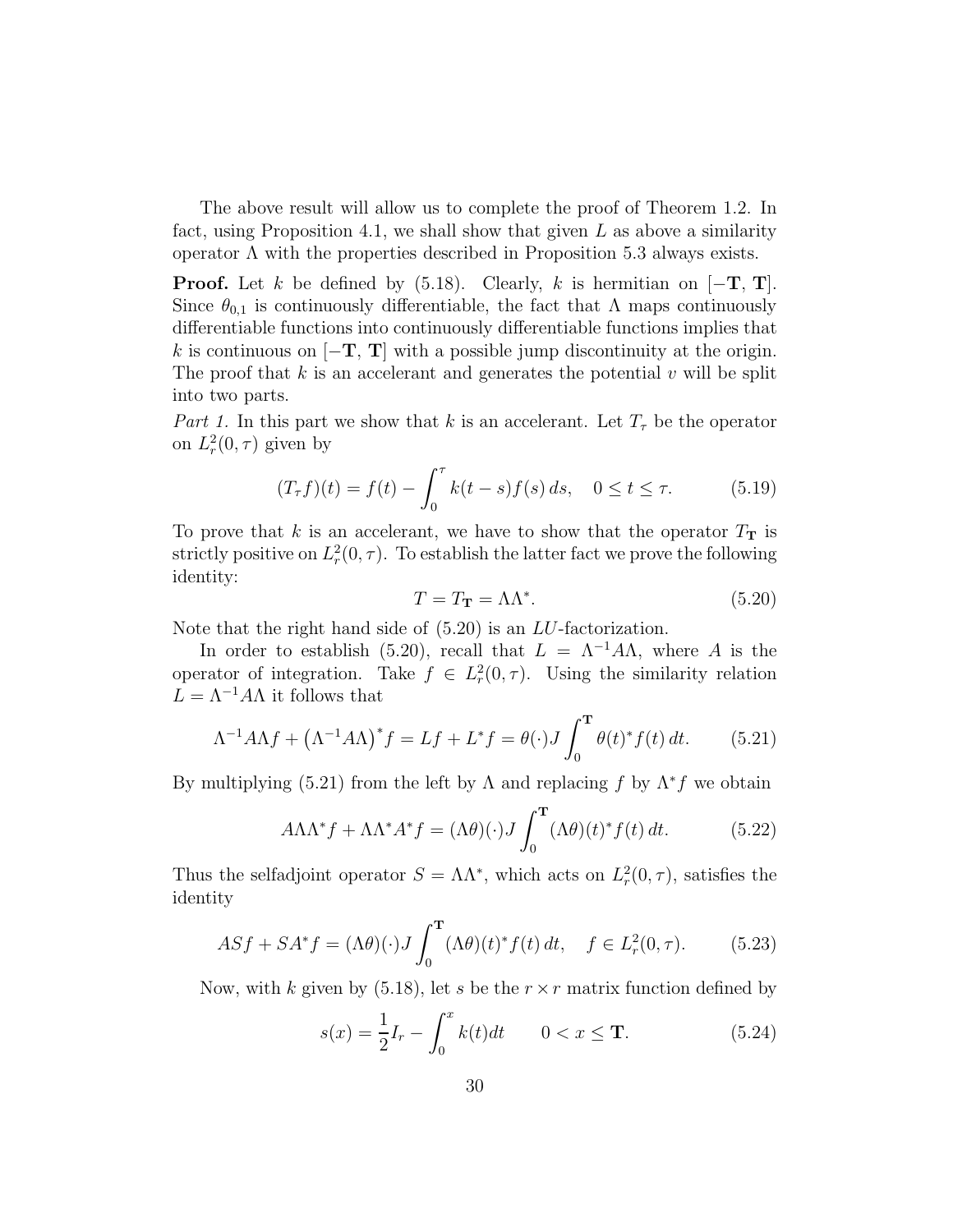From the first identity in  $(5.17)$  and the definition of k in  $(5.18)$  we see that  $\Lambda\theta_{0,1} = \sqrt{2} s$ . By applying  $\Lambda$  to both sides of the second identity in (5.17) we obtain  $\Lambda \theta_{0,2} = (\sqrt{2})^{-1} I_r$ . Summarizing we have

$$
\Lambda \theta = \frac{1}{\sqrt{2}} \begin{bmatrix} 2s(\cdot) & I_r \end{bmatrix} . \tag{5.25}
$$

Using the later identity in the right hand side of (5.23) we obtain

$$
(\Lambda \theta)(\cdot) J \int_0^{\mathbf{T}} (\Lambda \theta)(t)^* f(t) dt =
$$
  
=  $\frac{1}{2} \left[ 2s(x) I_r \right] J \int_0^{\mathbf{T}} \left[ \frac{2s(t)^*}{I_r} \right] f(t) dt$   
=  $\frac{1}{2} \left[ 2s(x) I_r \right] \int_0^{\mathbf{T}} \left[ \frac{I_r}{2s(t)^*} \right] f(t) dt$   
=  $s(x) \int_0^{\mathbf{T}} f(t) dt + \int_0^{\mathbf{T}} s(t)^* f(t) dt, \quad 0 \le x \le \mathbf{T}.$ 

But then (5.23) can be rewritten as

$$
(ASf + SA^*f)(x) = \int_0^{\mathbf{T}} (s(x) + s(t)^*) f(t) dt, \quad 0 \le x \le \mathbf{T}.
$$
 (5.26)

According to Theorem 2.2 in Chapter 1 of [15] (see also [8] and [13]), the equation (5.26) has a unique solution which is given by

$$
(Sf)(x) = \frac{d}{dx} \int_0^{\mathbf{T}} s(x - t) f(t) dt, \quad s(-x) = -s(x)^* \quad (0 < x \le \mathbf{T}). \tag{5.27}
$$

(Note Theorem 2.2 in Chapter 1 of [15] is stated for scalar kernel functions, but the result also holds for matrix-valued kernel functions [14]. In fact, to get the result for matrix-valued kernel functions one just writes  $S$  as a  $r \times r$ matrix with operator entries and applies the scalar-valued result to each of these entries.) From (5.27) and (5.24) we see that  $S = T_{\textbf{T}}$ , and thus (5.20) is proved. In particular,  $k$  is an accelerant.

Part 2. Let  $\tilde{v}$  be the potential generated by the accelerant k, where k is as in the previous part. In this part we show that  $v = \tilde{v}$ .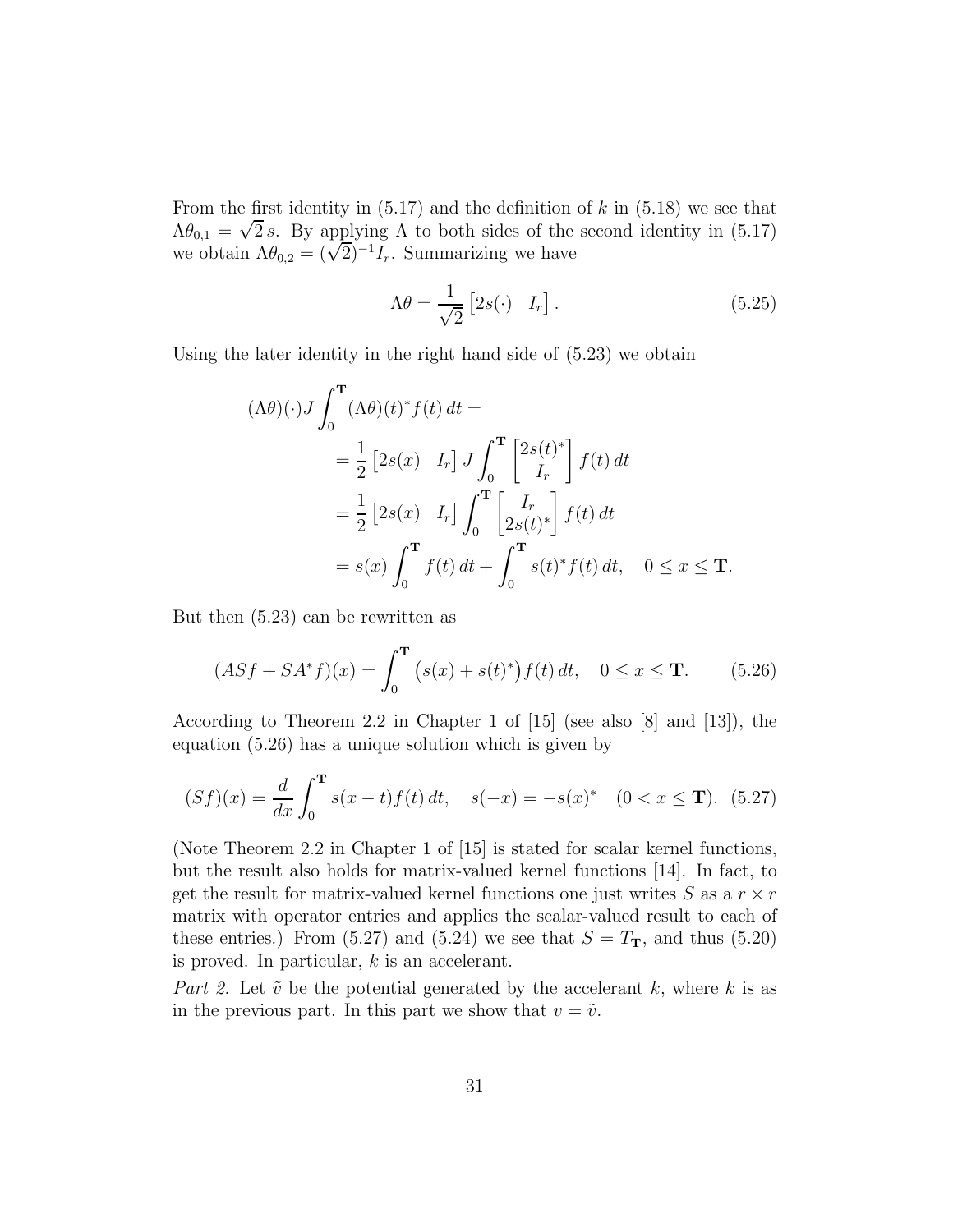Consider the canonical system  $(1.10)$  with the potential v being replaced by  $\tilde{v}$ . Let  $\tilde{u}(x, \lambda)$  be the corresponding fundamental solution normalized at  $x = 0$  by  $\tilde{u}(0, \lambda) = Q^*$ , where Q is as in (2.2). Put

$$
\tilde{\theta}(x) = \begin{bmatrix} I_r & 0 \end{bmatrix} \tilde{u}(x,0), \quad \tilde{\omega}(x) = \begin{bmatrix} 0 & I_r \end{bmatrix} \tilde{u}(x,0) \quad (0 \le x \le \mathbf{T}).
$$

From (5.10) we know that

$$
\tilde{\omega}' J \tilde{\theta}^* = -i \tilde{v}^*, \quad 0 \le x \le \mathbf{T}.
$$
\n(5.28)

Thus to prove  $v = \tilde{v}$  it suffices to show that  $\theta = \tilde{\theta}$  and  $\omega = \tilde{\omega}$ .

We first show that  $\theta = \tilde{\theta}$ . Since k is an accelerant generating the potential  $\tilde{v}$ , we can apply the results of Sections 2 and 3 to the canonical system  $(1.10)$ with  $\tilde{v}$  in place of v. In particular, using (3.8) in the present setting, we see that

$$
\tilde{\theta} = \frac{1}{\sqrt{2}} \Lambda^{-1} \tilde{\ell}, \text{ where } \tilde{\ell}(x) = \left[ I_r - 2 \int_0^x k(t) dt \mid I_r \right].
$$

Here  $\Lambda$  is the lower triangular integral operator appearing in the LU-facto– rization (5.20) of the convolution operator  $T = T<sub>T</sub>$  defined by k via (5.19). By (5.24) we have  $\tilde{\ell}(x) = \begin{bmatrix} 2s(x) & I_r \end{bmatrix}$ , and hence, using (5.25), we obtain  $\tilde{\theta} = \theta.$ 

Next we prove that  $\tilde{\omega} = \omega$ . By applying Lemma 5.2 to the canonical system (1.10) with  $\tilde{v}$  in place of v, we have

$$
\tilde{\theta}(x)J\tilde{\omega}(x)^* = 0, \quad \tilde{\omega}'(x)J\tilde{\omega}(x)^* = 0, \quad \tilde{\omega}(0) = \frac{1}{2}\sqrt{2} [-I_r \quad Ir].
$$

However,  $\tilde{\theta} = \theta$ . Thus (5.9) holds with  $\tilde{\omega}$  in place of  $\omega$ . But then we can use the uniqueness statement in Lemma 5.2 to show that  $\tilde{\omega} = \omega$ .

We have now proved that  $v = \tilde{v}$ , and hence k is an accelerant generating the potential  $v$ .

Completing the proof of Theorem 1.2. Let  $L$  be the lower triangular semi-separable integral operator defined by (3.2); see also (5.14). In order to complete the proof of Theorem 1.2 it suffices to show that  $L$  is similar to the operator A of integration,  $L = \Lambda^{-1} A \Lambda$ , where  $\Lambda$  has all the properties stated in Proposition 5.3. For this purpose we use Proposition 4.1 with

$$
K = L
$$
,  $F(x) = \theta(x)$ ,  $G(x) = J\theta(x)^*$   $(0 \le x \le T)$ . (5.29)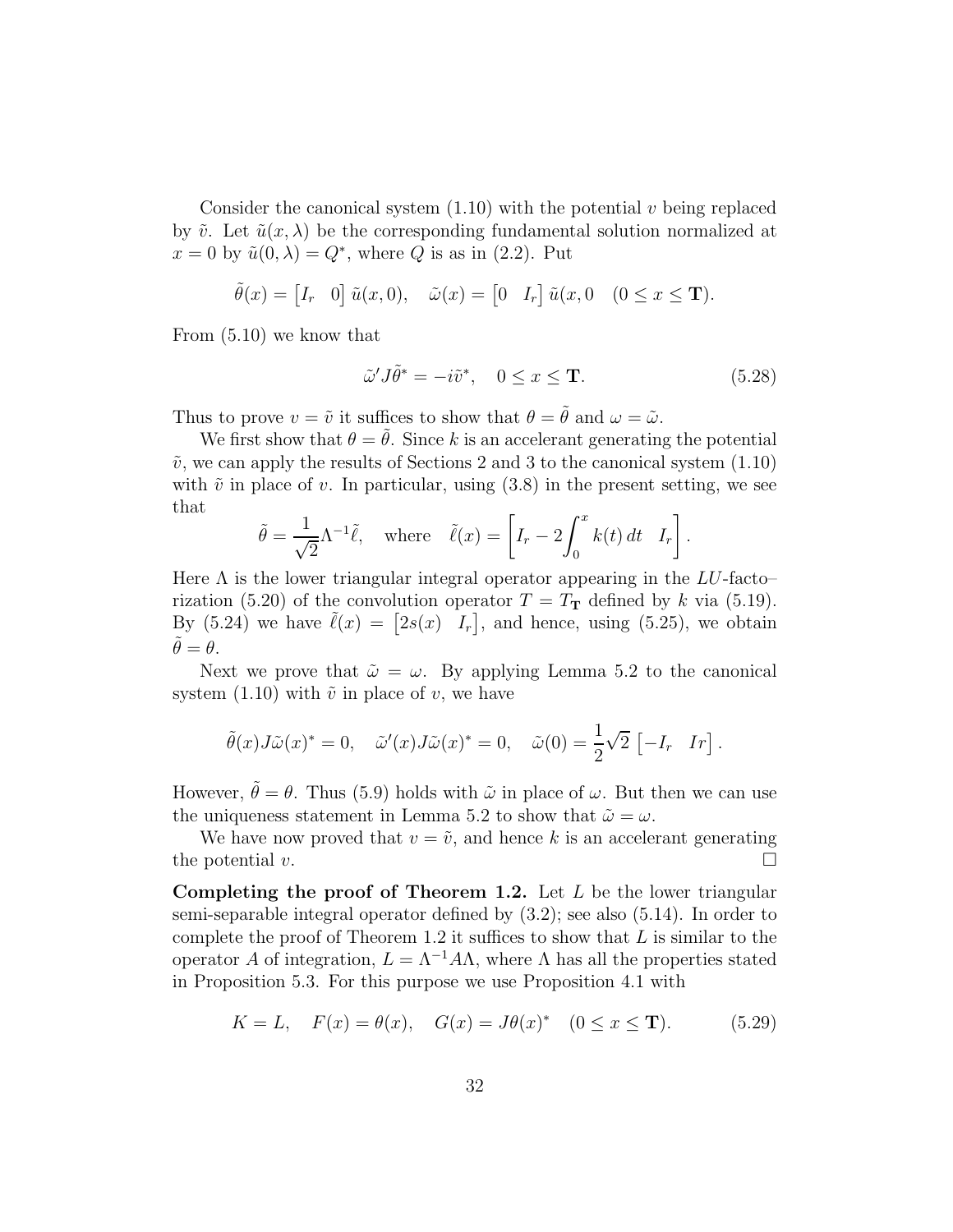By Lemma 5.1, the functions F and G in  $(5.29)$  are continuously differentiable on  $[0, T]$  and condition  $(4.2)$  is satisfied. Furthermore, the second identity in (5.4) implies that for F and G in (5.29) the solution  $\rho$  of the differential equation (4.4) is identically equal to  $I_r$ . Thus, by Proposition 4.1,

$$
L = EAE^{-1},\tag{5.30}
$$

where A is the operator of integration defined by (3.4) and E on  $L_r^2(0, T)$  is a lower triangular integral operator of the form

$$
(Ef)(x) = f(x) + \int_0^x e(x, t) f(t) dt, \quad f \in L^2_r(0, \mathbf{T}).
$$
 (5.31)

Moreover, we know that  $e(x, t)$  is a continuous  $r \times r$  matrix function on  $0 \le t \le x \le T$ , which is zero at  $t = 0$ , and the operators  $E^{\pm 1}$  map functions with a continuous derivative into functions with a continuous derivative.

To construct the lower triangular integral operator  $\Lambda$  we need (apart from the operator  $E$ ) an additional normalizing lower triangular operator. This operator is the lower triangular convolution operator  $E_0$  defined by

$$
(E_0 f)(x) = \theta_{0,2}(0) f(x) + \int_0^x e_0(x - t) f(t) dt, \text{ where } (5.32)
$$

$$
e_0(x) := \frac{d}{dx} (E^{-1} \theta_{0,2})(x).
$$
 (5.33)

Recall that  $\theta_{0,2}$  is defined by the second identity in (5.12). Since  $\theta$  is continuously differentiable (see Lemma 5.1), the same holds true for  $\theta_{0,2}$ . Using the fact that  $E^{-1}$  maps functions with a continuous derivative into functions with a continuous derivative, we conclude that  $e_0$  is continuous (in fact, continuously differentiable).

**Lemma 5.4** Let  $E_0$  be the operator on  $L_r^2(0, T)$  defined by (5.32), and let A be the operator of integration defined by (3.4). Then

$$
E_0 A = AE_0
$$
 and  $(E_0 I_r)(x) = (E^{-1}\theta_{0,2})(x)$   $(0 \le x \le T).$  (5.34)

Furthermore,  $E_0$  is invertible and  $E_0^{\pm 1}$  map functions with a continuous derivative into functions with a continuous derivative.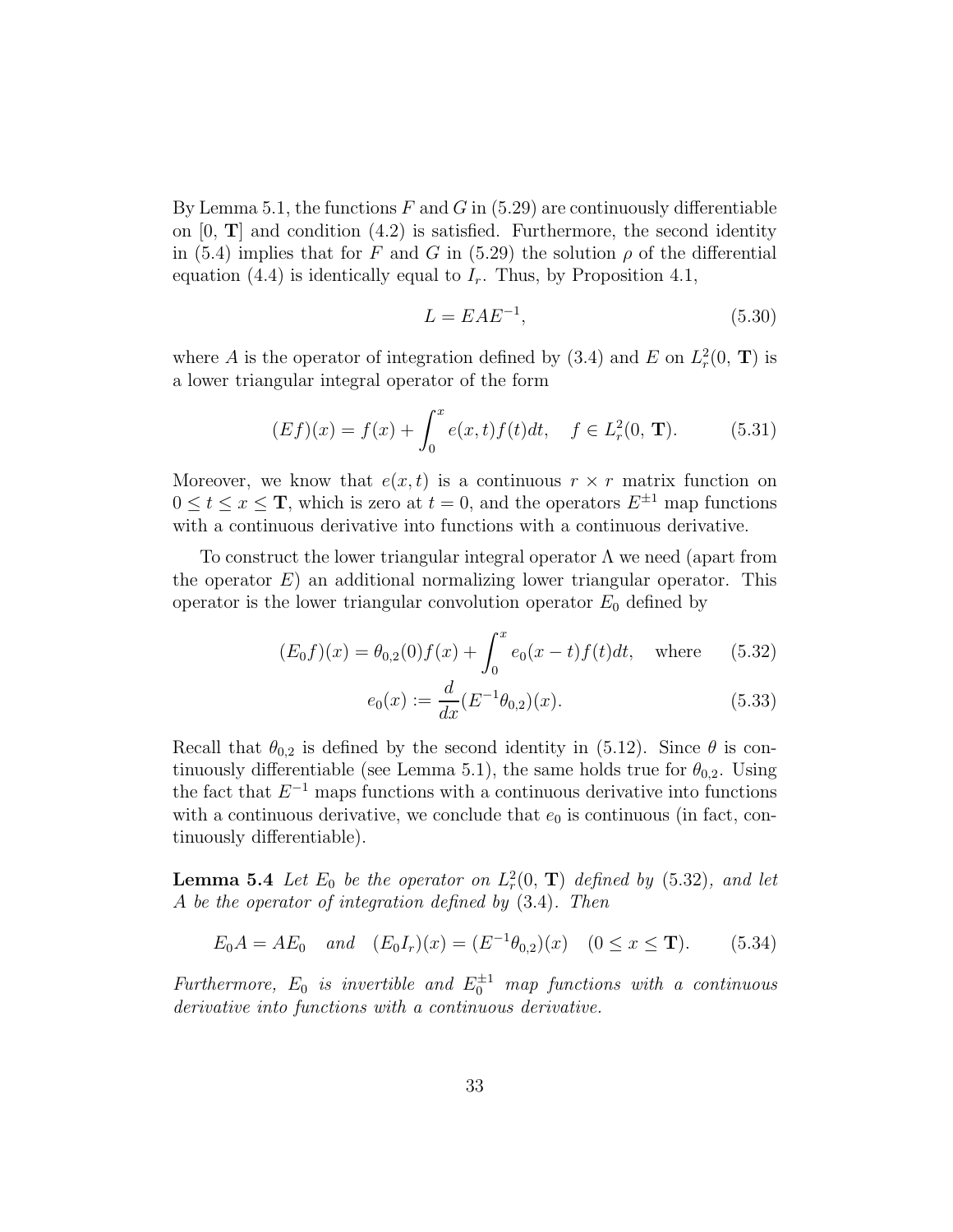**Proof.** Since  $E_0$  is a lower triangular convolution integral operator,  $E_0$  commutes with the operator of integration. Thus the first identity in (5.34) holds. From (5.31) with  $f = \theta_{0,2}$  we see that  $(E^{-1}\theta_{0,2})(0) = \theta_{0,2}(0)$ . By using the latter identity, (5.32), and (5.33) we obtain

$$
(E_0I_r)(x) = \theta_{0,2}(0) + \int_0^x e_0(x-t) dt = \theta_{0,2}(0) + \int_0^x e_0(t) dt
$$
  
=  $\theta_{0,2}(0) + \int_0^x \frac{d}{dt} (E^{-1}\theta_{0,2})(t) dt$   
=  $\theta_{0,2}(0) + (E^{-1}\theta_{0,2})(x) - \theta_{0,2}(0) = (E^{-1}\theta_{0,2})(x),$ 

which yields the second identity in  $(5.34)$ . According to  $(5.2)$ ,  $(5.12)$ , and the initial condition in (5.1), we have

$$
\begin{bmatrix} \theta_{0,1}(0) & \theta_{0,2}(0) \end{bmatrix} = \begin{bmatrix} I_r & 0 \end{bmatrix} u(0,0) = \frac{1}{\sqrt{2}} \begin{bmatrix} I_r & I_r \end{bmatrix} . \tag{5.35}
$$

In particular,  $\theta_{0,2}(0) = I_r/\sqrt{2}$ , and so  $E_0$  is invertible. Furthermore,  $E_0^{-1}$  is of the form

$$
(E_0^{-1}f)(x) = \theta_2(0)^{-1}f(x) + \int_0^x e_0^{\times}(x - t)f(t) dt, \quad 0 \le x \le \mathbf{T}, \qquad (5.36)
$$

with  $e_0^{\times}(x)$  being continuous on  $0 \le x \le \mathbf{T}$ .

Next, let f be any  $\mathbb{C}^r$ -valued function on  $[0, T]$  with a continuous derivative. Write f as  $f(\cdot) = (Ag)(\cdot) + u$ , where g is the derivative of f and u is a constant  $r \times r$  matrix. Then  $E_0 f = E_0 A g + E_0 u = A E_0 g + E_0 u$ . Since  $e_0$  and g are continuous functions,  $E_0 g$  is continuous, and thus  $E_0 Ag$  is continuously differentiable. Hence in order to prove that  $E_0 f$  is continuously differentiable, it suffices to show that  $E_0u$  has this property. The latter can be derived from the second identity in  $(5.34)$  and the properties of E. A more direct argument is as follows. From (5.32) we see that

$$
(E_0 u)(x) = \theta_2(0)u + \int_0^x e_0(x-t)u dt = \theta_2(0)u + \int_0^x e_0(t)u dt.
$$

Since  $e_0$  is continuous, this implies that  $E_0u$  is continuously differentiable as desired. In a similar way, using that  $E_0^{-1}$  commutes with A and that  $E_0^{-1}$  is given by (5.36) with  $e_0^{\times}$  being continuous, one shows that  $E_0^{-1}$  maps functions with a continuous derivative into functions with a continuous derivative.  $\Box$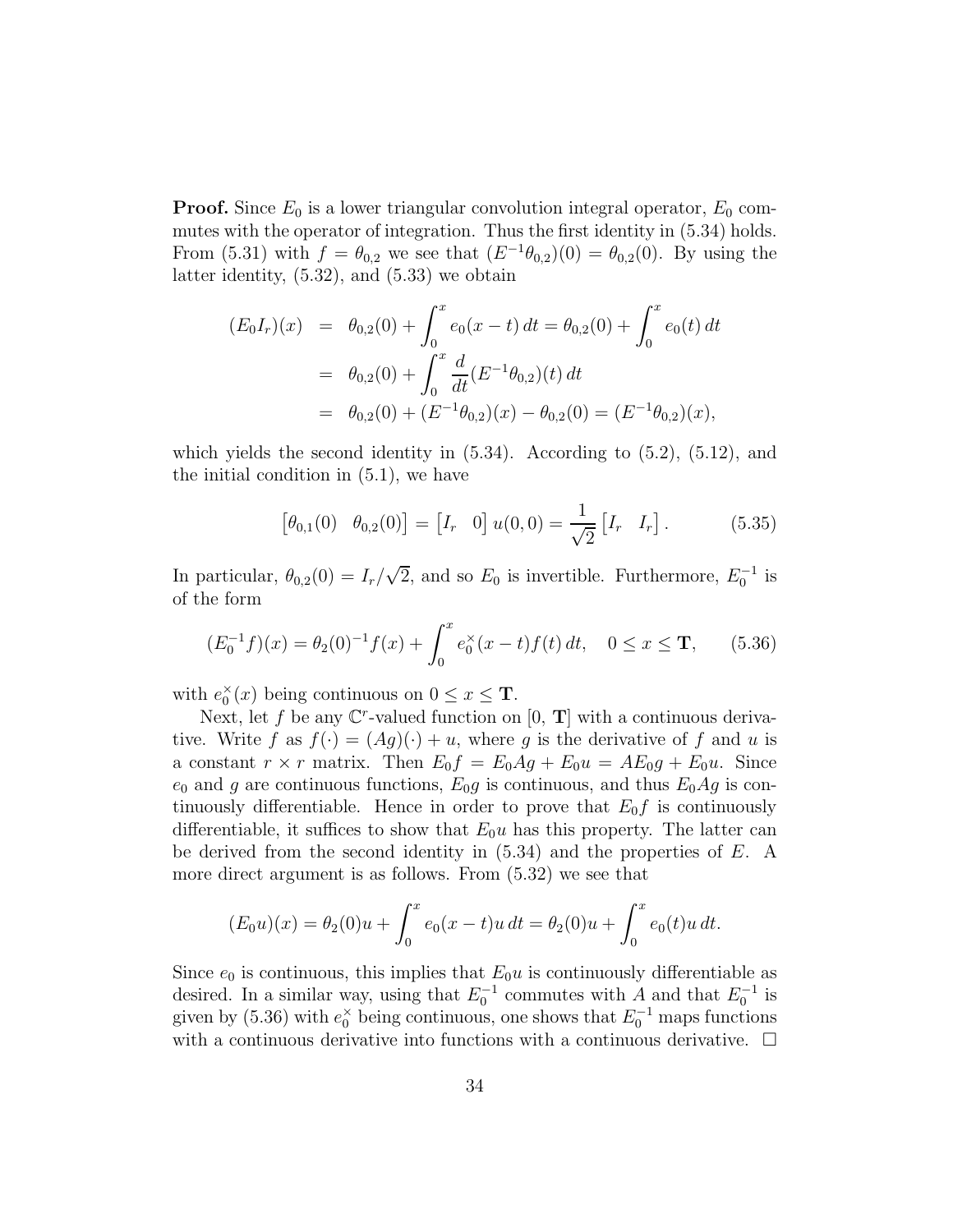For latter purposes we note that

$$
(E_0^{-1}E^{-1}\theta_{0,1})(0) = I_r.
$$
\n(5.37)

To see this, observe that by  $(5.36)$  for any continuous  $\mathbb{C}^r$ -valued function f we have  $(E_0^{-1}f)(0) = \theta_{0,2}(0)^{-1}f(0)$ . We apply this identity to  $f = E^{-1}\theta_{0,1}$ . We know that  $\theta_{0,1}$  is continuously differentiable, and hence  $E^{-1}\theta_{0,1}$  has the same property. In particular,  $E^{-1}\theta_{0,1}$  is continuous. Using (4.36) and the fact that in this case  $\rho$  defined by (4.4) is identically equal to  $I_r$ , we see that  $(E^{-1}\theta_{0,1})(0) = \theta_{0,1}(0)$ . Thus

$$
(E_0^{-1}E^{-1}\theta_{0,1})(0) = \theta_{0,2}(0)^{-1}(E^{-1}\theta_{0,1})(0) = \theta_{0,2}(0)^{-1}\theta_{0,1}(0).
$$

But then (5.35) yields (5.37).

Now define

$$
\Lambda = \frac{1}{\sqrt{2}} E_0^{-1} E^{-1}.
$$
\n(5.38)

We claim that  $\Lambda$  given by (5.38) satisfies all the conditions on  $\Lambda$  stated in Proposition 5.3. Indeed, from (5.30) and the first identity in (5.34) we see that  $L = \Lambda A \Lambda^{-1}$ . Furthermore,  $\Lambda$  and  $\Lambda^{-1}$  are lower triangular integral operators of the form (5.15) and (5.16), respectively, and their respective kernel functions are continuous on the triangles  $0 \leq s \leq t \leq T$ , because the kernel functions of  $E^{\pm 1}$  and  $E_0^{\pm 1}$  have these properties. Since  $E^{\pm 1}$  and  $E_0^{\pm 1}$ map functions with a continuous derivative into functions with a continuous derivative, the same holds true for  $\Lambda$  and  $\Lambda^{-1}$ . It remains to check the identities in (5.17). The first identity in (5.17) follows from the definition of Λ in (5.38) and the equality in (5.37). Finally, we use the second equality in (5.34). The latter can be rewritten as  $E_0^{-1}E^{-1}\theta_{0,2} = I_r$ . Using definition of  $\Lambda$  in (5.38), this yields the second identity in (5.17).

Thus  $\Lambda$  given by (5.38) satisfies all the conditions on  $\Lambda$  appearing in Proposition 5.3. Hence the potential  $v$  is generated by an accelerant, as desired.  $\square$ 

### 6 Pseudo-exponential potentials

In this section we consider the class of so-called pseudo-exponential potentials, which has been introduced in [5]; see also [6]. The aim is to show how Theorem 2.1 can be used to present an alternative proof of the basic formula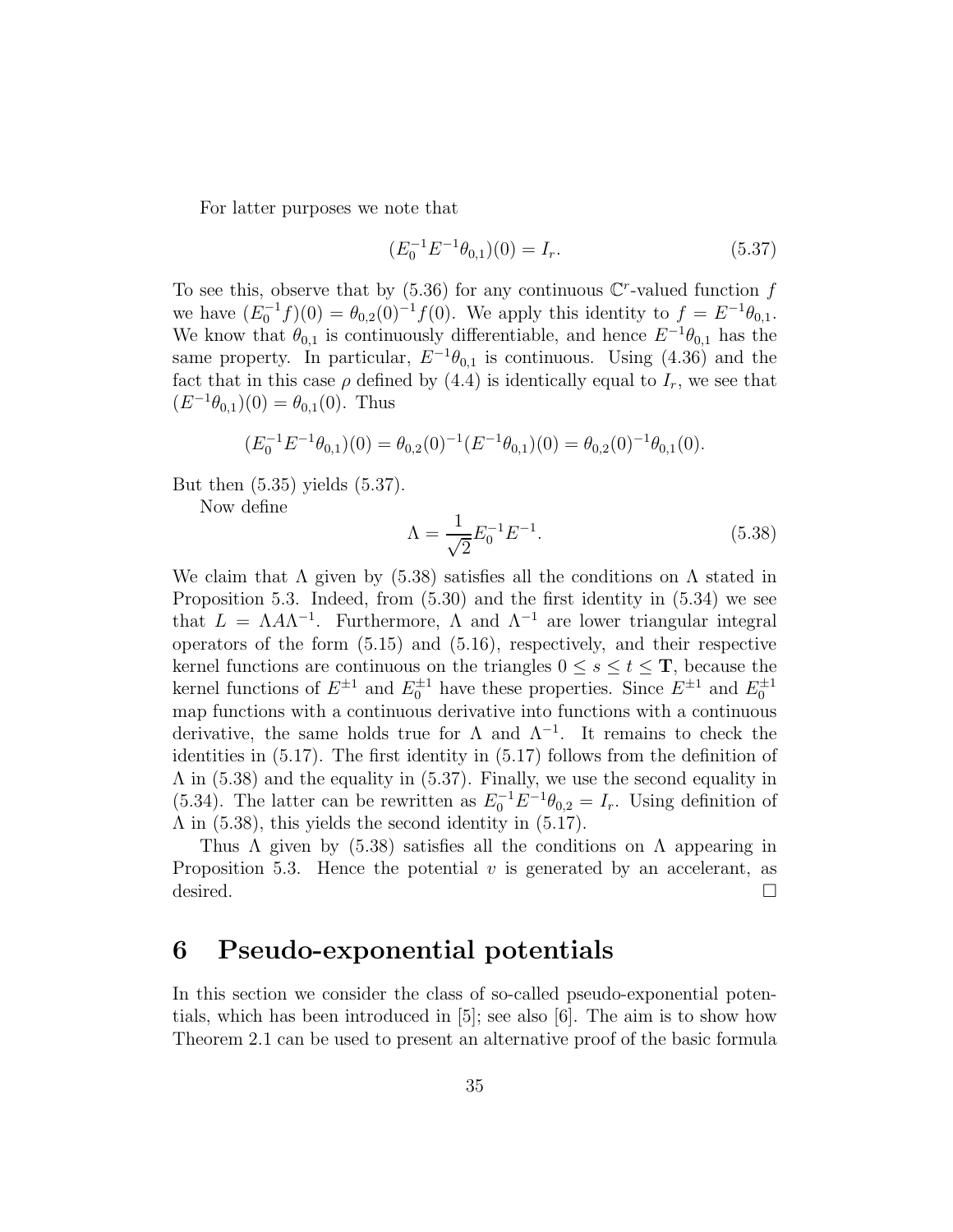for the fundamental solution given in Theorem 4.2 of [5]; see also Section 2 in  $|6|$ .

We begin with some notation. Fix an integer  $n > 0$  and a triple of parameter matrices: an  $n \times n$  matrix  $\mathcal{B}$  and  $n \times r$  matrices  $\Phi_1$  and  $\Phi_2$ . Recall that the triple  $\mathcal{B}, \Phi_1, \Phi_2$  is called *admissible* whenever

$$
\mathcal{B}^* - \mathcal{B} = i\Phi_2 \Phi_2^*.
$$
 (6.1)

Throughout  $\Phi$  is the  $n \times r$  matrix given by  $\Phi = \Phi_1 + i \Phi_2$ .

Now let  $\mathcal{B}, \Phi_1$  and  $\Phi_2$  be an admissible triple, and put

$$
k(t) = -2\Phi_1^* e^{2it\mathcal{B}^*} \Phi
$$
,  $k(-t) = k(t)^*$ ,  $t > 0$ . (6.2)

By taking adjoints, a minor modification of the proof of Proposition 5.2 in [1] shows that the function k is an accelerant on each interval  $[-T, T]$ , and the corresponding potential is given by

$$
v(\tau) = 2i\Phi_1^* e^{i\tau \mathcal{A}^*} \Sigma(\tau)^{-1} e^{i\tau \mathcal{A}} \Phi, \quad \mathcal{A} = \mathcal{B} - \Phi_1 \Phi_2^*, \tag{6.3}
$$

where

$$
\Sigma(t) = I_n + \int_0^t \Pi(s)\Pi(s)^* ds, \quad \text{with} \quad \Pi(t) = \left[e^{-it\mathcal{A}}\Phi_1 - e^{it\mathcal{A}}\Phi\right]. \tag{6.4}
$$

Note that with  $\Phi_1 = \gamma_1$  and  $\Phi_2 = \gamma_2$ , we have  $\Phi = \gamma_1 + i\gamma_2$ , and in this case v in  $(6.3)$  is just equal to v given by  $(4.6)$  in [5]. The following result is a variant of Theorem 4.2 in [5].

**Proposition 6.1** Let  $\mathcal{B}$ ,  $\Phi_1$  and  $\Phi_2$  be an admissible triple, and let v be the potential defined by (6.3). Then the fundamental solution  $u(x, \lambda)$  of the canonical system  $(1.10)$  satisfying the initial condition  $(2.2)$  is given by

$$
u(\tau,\lambda) = w_{\mathcal{A},\Pi}(\tau,\lambda)e^{i\tau\lambda j}w_{\mathcal{A},\Pi}(0,\lambda)^{-1}Q^*,
$$
\n(6.5)

where j is the  $2r \times 2r$  matrix in the left hand side of (1.11) and

$$
w_{\mathcal{A},\Pi}(\tau,\lambda) = I_{2r} + ij\Pi(\tau)^*\Sigma(\tau)^{-1}(\lambda I_n - \mathcal{A})^{-1}\Pi(\tau). \tag{6.6}
$$

The proof of Proposition 6.1 given below is very different from the proof of Theorem 4.2 in [1]. Here we shall use that the potential v in  $(6.3)$  is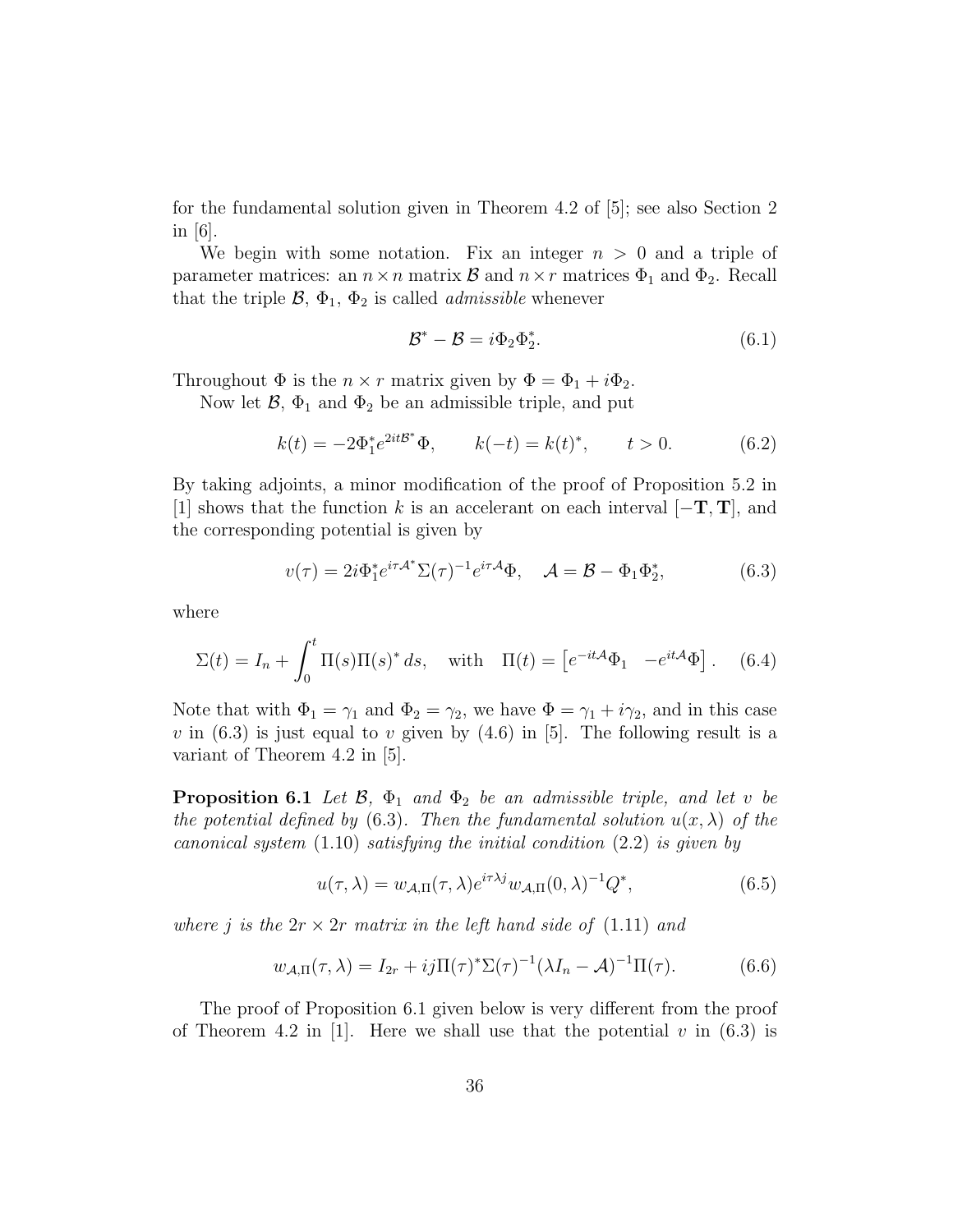generated by the accelerant  $k$  in (6.2). This fact will allow us to employ the formula for the fundamental solution given in Theorem 2.1.

We shall only prove equality (6.5) for the block  $\omega_2(\tau, \lambda)$  of  $u(\tau, \lambda)$  (see (2.7)); the representation of the other blocks can be proved in a similar way. **Proof.** We shall show that  $\omega_2 = \hat{\omega}_2$ , where  $\hat{\omega}_2$  denotes the right lower block on the right-hand side of (6.5). In Theorem 2.1 the block  $\omega_2(\tau, \lambda)$  is given  $(cf., (2.9))$  by

$$
\omega_2(\tau,\lambda) = \frac{1}{\sqrt{2}} e^{-i\tau\lambda} \left\{ I_r + \int_0^\tau e^{2is\lambda} \gamma_\tau(0,s) ds \right\}.
$$
 (6.7)

Here  $\gamma_{\tau}(t, s)$  is the resolvent kernel corresponding to the accelerant k. Using adjoints, the same line of reasoning as in the proof of Proposition 5.2 in [1], shows that

$$
\gamma_{\tau}(0,s) = -2\Phi^* e^{-i\tau \mathcal{A}^*} \Sigma(\tau)^{-1} e^{-i\tau \mathcal{A}} \left[ I_n \quad 0 \right] e^{i(s-\tau)A_M^{\times}} \begin{bmatrix} \Phi_1 \\ \Phi_2 \end{bmatrix},\tag{6.8}
$$

where

$$
A_M^{\times} = -2 \begin{bmatrix} \mathcal{A} & -\Phi_1 \Phi_1^* \\ 0 & \mathcal{A}^* \end{bmatrix} . \tag{6.9}
$$

In what follows we shall use the identity

$$
\begin{bmatrix} I_n & 0 \end{bmatrix} e^{-i\tau A_M^{\times}} \begin{bmatrix} I_n \\ iI_n \end{bmatrix} = e^{i\tau A} \Sigma(\tau) e^{i\tau A^*}.
$$
 (6.10)

Here  $A_M^{\times}$  and  $\Sigma(\tau)$  are as in (6.9) and (6.4), respectively. Note that (6.10) is the analogue of formula (4.7) in [5].

By substituting (6.8) in (6.7) we get

$$
\omega_2(\tau,\lambda) = \frac{1}{\sqrt{2}} e^{-i\tau\lambda} \left\{ I_r + 2i\Phi^* e^{-i\tau A^*} \Sigma(\tau)^{-1} e^{-i\tau A} \left[ I_n \quad 0 \right] \right.
$$

$$
\times \left( 2\lambda I_{2n} + A_M^\times \right)^{-1} \left( e^{2i\tau\lambda} I_{2n} - e^{-i\tau A_M^\times} \right) \left[ \Phi_1 \atop \Phi_2 \right] \right\}.
$$
(6.11)

Since  $A_M^{\times}$  is given by (6.9), we can rewrite (6.11) in the form

$$
\omega_2(\tau,\lambda) = \frac{1}{\sqrt{2}} e^{-i\tau\lambda} \Big\{ I_r - i\Phi^* e^{-i\tau A^*} \Sigma(\tau)^{-1} e^{-i\tau A} (A - \lambda I_n)^{-1}
$$

$$
\times \left[ I_n \quad \Phi_1 \Phi_1^* (A^* - \lambda I_n)^{-1} \right] \Big( e^{2i\tau\lambda} I_{2n} - e^{-i\tau A_M^{\times}} \Big) \begin{bmatrix} \Phi_1 \\ \Phi_2 \end{bmatrix} \Big\}. \tag{6.12}
$$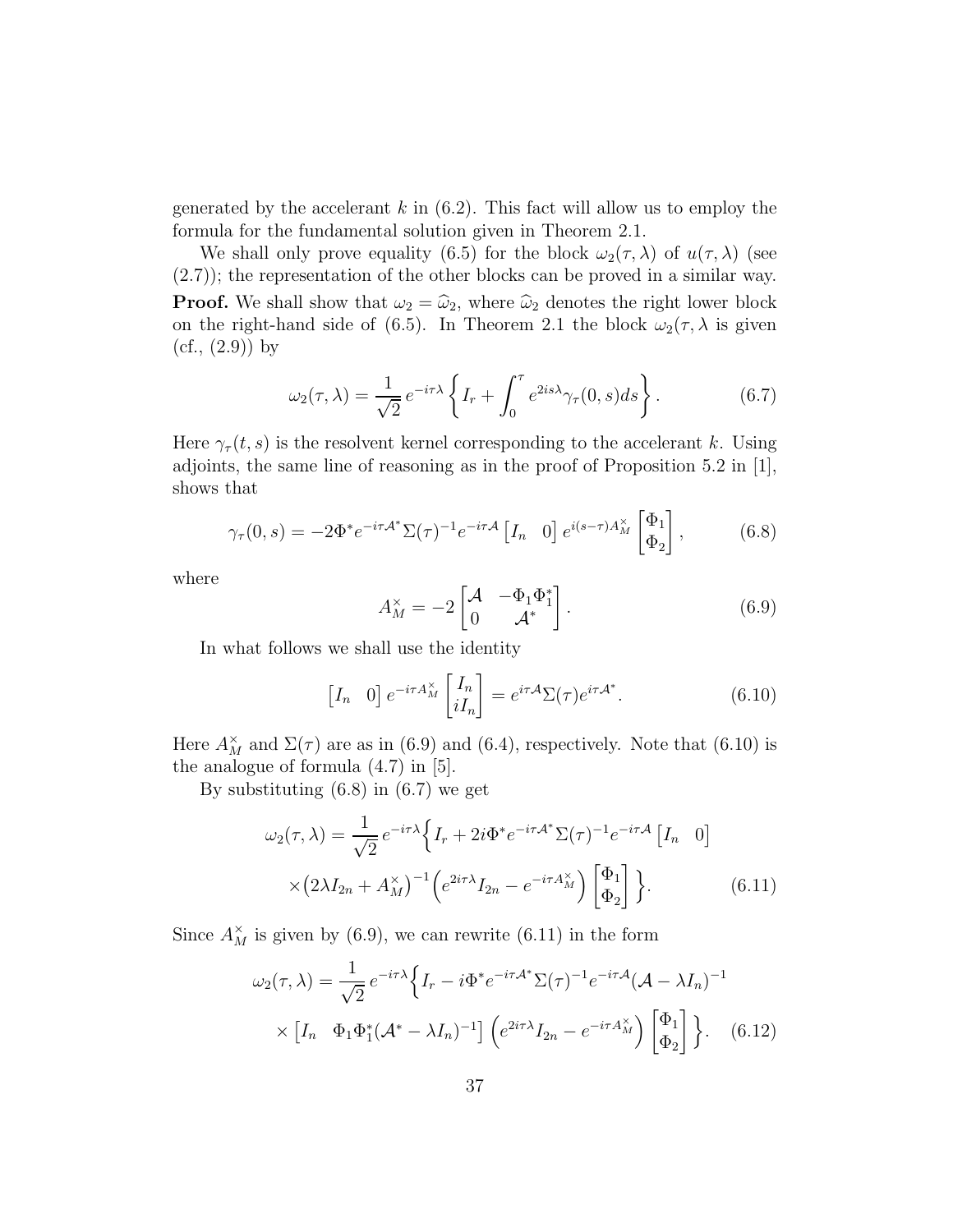Partition  $e^{-i\tau A_M^{\times}}$  into  $n \times n$  blocks  $\left(e^{-i\tau A_M^{\times}}\right)$ From  $(6.9)$  and  $(6.10)$  it follows that

$$
\left(e^{-i\tau A_M^\times}\right)_{11} = e^{2i\tau A}, \quad \left(e^{-i\tau A_M^\times}\right)_{22} = e^{2i\tau A^*},\tag{6.13}
$$

$$
\left(e^{-i\tau A_M^{\times}}\right)_{21} = 0, \quad \left(e^{-i\tau A_M^{\times}}\right)_{12} = i\left(e^{2i\tau A} - e^{i\tau A}\Sigma(\tau)e^{i\tau A^*}\right). \tag{6.14}
$$

Taking into account  $(6.12)-(6.14)$  we arrive at

$$
\omega_2(\tau,\lambda) = \frac{1}{\sqrt{2}} e^{i\tau\lambda} \Big\{ -i\Phi^* e^{-i\tau A^*} \Sigma(\tau)^{-1} e^{-i\tau A} (A - \lambda I_n)^{-1} \Phi_1
$$
  
 
$$
\times \Big(I_r + \Phi_1^* (A^* - \lambda I_n)^{-1} \Phi_2\Big) \Big\} + \frac{1}{\sqrt{2}} e^{-i\tau\lambda}
$$
(6.15)  
 
$$
\times \Big\{I_r + i\Phi^* e^{-i\tau A^*} \Sigma(\tau)^{-1} e^{-i\tau A} (A - \lambda I_n)^{-1} \Big( e^{2i\tau A} \Phi_1
$$
  
 
$$
+ \Phi_1 \Phi_1^* (A^* - \lambda I_n)^{-1} e^{2i\tau A^*} \Phi_2 + i \Big( e^{2i\tau A} - e^{i\tau A} \Sigma(\tau) e^{i\tau A^*} \Big) \Phi_2\Big) \Big\}.
$$

Now, consider the right lower block  $\hat{\omega}_2$  of the right-hand side of (6.5). The transfer matrix function  $w_{A,\Pi}(\tau,\lambda)$  has the property (see, e.g., [16]):

$$
w_{A,\Pi}(\tau,\overline{\lambda})^* j w_{A,\Pi}(\tau,\lambda) = j.
$$

In particular, we have  $w_{A,\Pi}(0,\lambda)^{-1} = jw_{A,\Pi}(0,\overline{\lambda})^*j$ . Hence, using (2.2),  $(6.4)$ , and  $(6.6)$ , we can write

$$
\widehat{\omega}_{2}(\tau,\lambda) =
$$
\n
$$
= \frac{1}{\sqrt{2}} \Big( \begin{bmatrix} 0 & I_{r} \end{bmatrix} - i\Phi^{*}e^{-i\tau A^{*}}\Sigma(\tau)^{-1}(A - \lambda I_{n})^{-1} \begin{bmatrix} e^{-i\tau A}\Phi_{1} & -e^{i\tau A}\Phi \end{bmatrix} \Big) \times e^{i\tau\lambda j} \Big( I_{2r} + ij \begin{bmatrix} \Phi_{1}^{*} \\ -\Phi^{*} \end{bmatrix} (A^{*} - \lambda I_{n})^{-1} \begin{bmatrix} \Phi_{1} & -\Phi \end{bmatrix} \Big) \begin{bmatrix} I_{r} \\ I_{r} \end{bmatrix}. \quad (6.16)
$$

Formula (6.15) has the form

$$
\omega_2(\tau,\lambda) = \frac{1}{\sqrt{2}} e^{i\tau\lambda} c_+(\tau,\lambda) + \frac{1}{\sqrt{2}} e^{-i\tau\lambda} c_-(\tau,\lambda), \tag{6.17}
$$

where  $c_{\pm}$  are the expressions between curly braces contained in (6.15). Formula (6.16) can be rewritten in a similar form

$$
\widehat{\omega}_2(\tau,\lambda) = \frac{1}{\sqrt{2}} e^{i\tau\lambda} \widehat{c}_+(\tau,\lambda) + \frac{1}{\sqrt{2}} e^{-i\tau\lambda} \widehat{c}_-(\tau,\lambda), \tag{6.18}
$$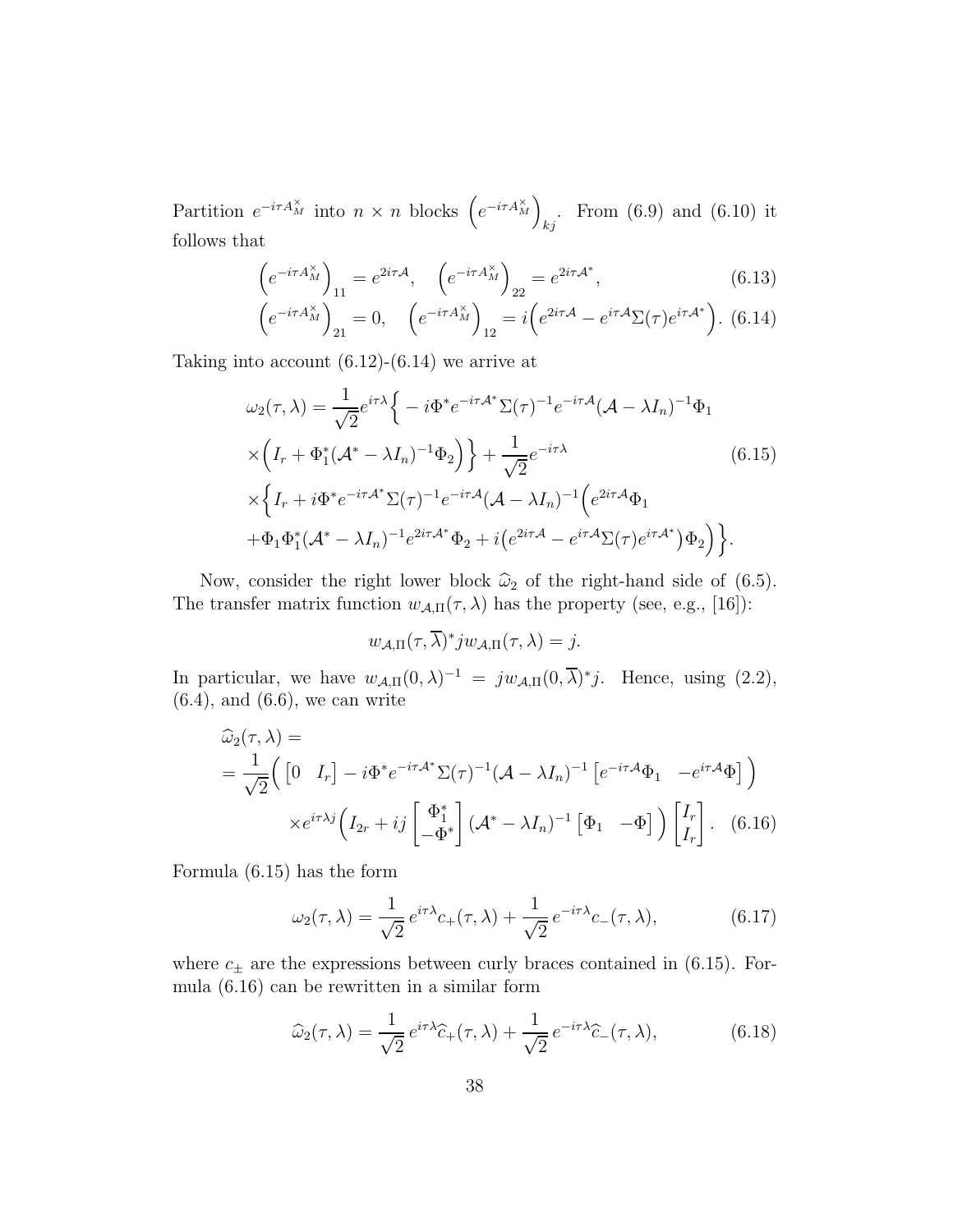where

$$
\widehat{c}_{+}(\tau,\lambda) = -i\Phi^* e^{-i\tau A^*} \Sigma(\tau)^{-1} (A - \lambda I_n)^{-1} e^{-i\tau A} \Phi_1
$$
  
 
$$
\times \left( I_r + \Phi_1^* (A^* - \lambda I_n)^{-1} \Phi_2 \right), \tag{6.19}
$$

$$
\widehat{c}_{-}(\tau,\lambda) = \left(I_r + i\Phi^* e^{-i\tau A^*} \Sigma(\tau)^{-1} (A - \lambda I_n)^{-1} e^{i\tau A} \Phi\right) \times \left(I_r + \Phi^* (A^* - \lambda I_n)^{-1} \Phi_2\right).
$$
\n(6.20)

In (6.19) and (6.20) we used the equality  $\Phi_1 - \Phi = -i\Phi_2$ ; see the second paragraph of this section. Comparing (6.15) and (6.19) yields  $c_+ = \hat{c}_+$ . To prove that  $c_-=\widehat{c}_-$  we shall need the equality  $\mathcal{A}\Sigma(\tau)-\Sigma(\tau)\mathcal{A}^*=i\Pi(\tau)j\Pi(\tau)^*,$  that  
is a small limit [5] are written in any present matrices. Equivalentlyis, equality (1.22) from [5] rewritten in our present notations. Equivalently, we have

$$
\Sigma(\tau)(\mathcal{A}^* - \lambda I_n) + ie^{-i\tau \mathcal{A}} \Phi_1 \Phi_1^* e^{i\tau \mathcal{A}^*} - ie^{i\tau \mathcal{A}} \Phi \Phi^* e^{-i\tau \mathcal{A}^*} = (\mathcal{A} - \lambda I_n) \Sigma(\tau). \tag{6.21}
$$

Now, use (6.15), (6.20), and  $e^{2i\tau A}(\Phi_1 + i\Phi_2) = e^{2i\tau A} \Phi$  to get

$$
\begin{split} \hat{c}_{-}(\tau,\lambda) - c_{-}(\tau,\lambda) &= \Phi^*(\mathcal{A}^* - \lambda I_n)^{-1} \Phi_2 - i\Phi^* e^{-i\tau \mathcal{A}^*} \Sigma(\tau)^{-1} (\mathcal{A} - \lambda I_n)^{-1} \\ &\times \left( -e^{i\tau \mathcal{A}} \Phi \Phi^* e^{-i\tau \mathcal{A}^*} + e^{-i\tau \mathcal{A}} \Phi_1 \Phi_1^* e^{i\tau \mathcal{A}^*} - i\Sigma(\tau) (\mathcal{A}^* - \lambda I_n) \right) \\ &\times e^{i\tau \mathcal{A}^*} (\mathcal{A}^* - \lambda I_n)^{-1} \Phi_2. \end{split} \tag{6.22}
$$

Finally, we substitute (6.21) into (6.22). This yields  $\hat{c}_-(\tau, \lambda) = c_-(\tau, \lambda)$ . Hence we have  $\hat{c}_{\pm} = c_{\pm}$ , and formulas (6.17) and (6.18) imply  $\omega_2 = \hat{\omega}_2$ .  $\Box$ 

Acknowledgement. Daniel Alpay wishes to thank the Earl Katz family for endowing the chair which supported his research. The work of Leonid Lerer was supported by ISF - Israel Science Foundation, Grant No 121/09, and that of Alexander Sakhnovich by the Austrian Science Fund (FWF) under Grant No. Y330.

### References

[1] D. Alpay, I. Gohberg, M.A. Kaashoek, L. Lerer, and A.L. Sakhnovich, Krein systems. In: Modern Analysis and Applications. The Mark Krein Centenary Conference, Vol. 2, OT 191, Birkhäuser Verlag, Basel, 2009, pp. 19-36.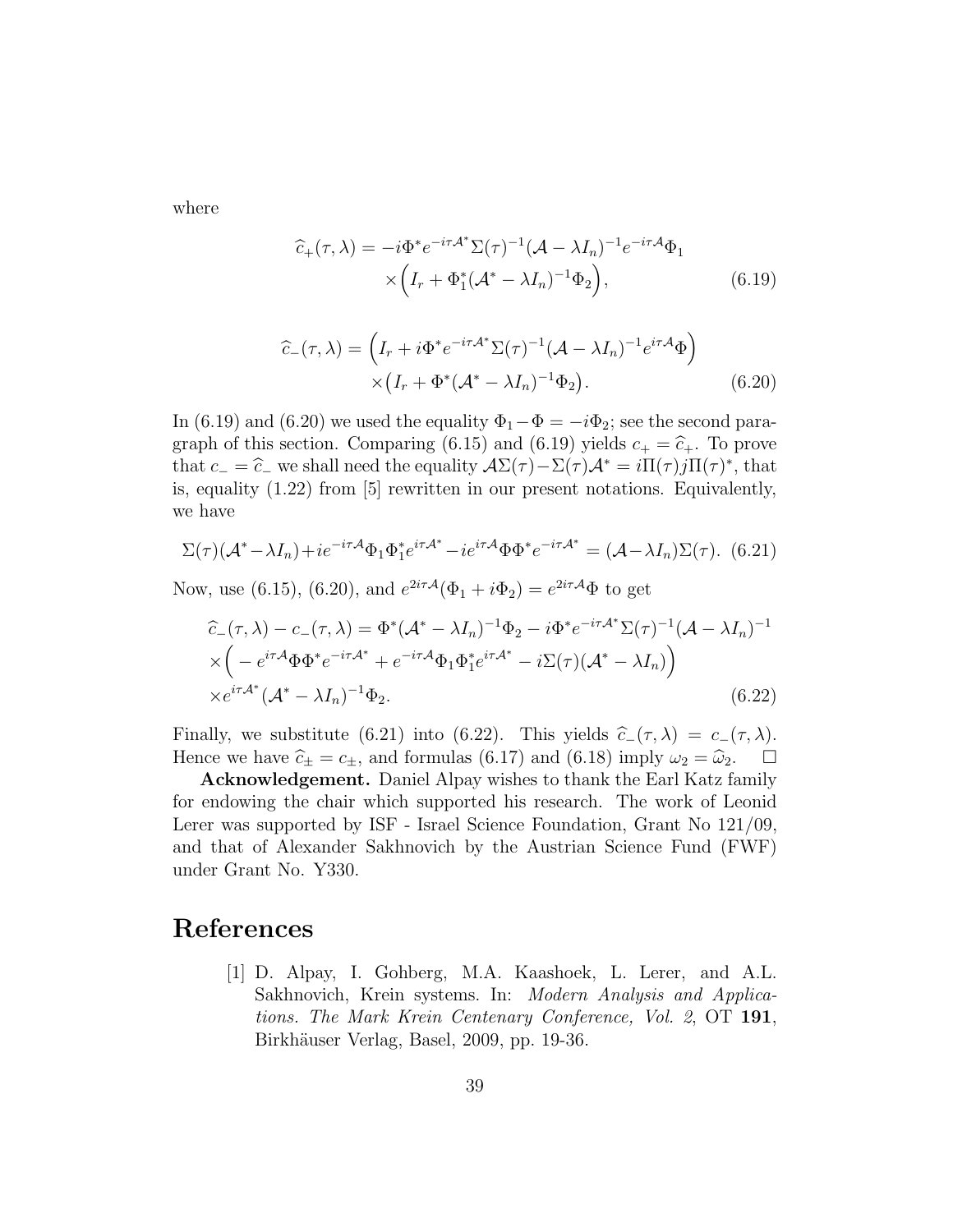- [2] I. Gohberg, S. Goldberg, and M.A. Kaashoek, Basic Classes of Linear Operators, Birkhäuser Verlag, Basel, 2003.
- [3] I. Gohberg, S. Goldberg, and M.A. Kaashoek, Classes of Linear Operators, Volume I, Birkh¨auser Verlag, Basel, 1990.
- [4] I. Gohberg, S. Goldberg, and M.A. Kaashoek, Classes of Linear Operators, Volume II, Birkhäuser Verlag, Basel, 1993.
- [5] I. Gohberg, M.A. Kaashoek, and A.L. Sakhnovich, Canonical sytems with rational spectral densities: explicit formulas and applications. Math. Nach. 194 (1998), 93–125.
- [6] I. Gohberg, M.A. Kaashoek, and A.L. Sakhnovich, Scattering problems for a canonical system with a pseudo-exponential potential. Asymptotic Analysis  $29$  (2002), 1–38.
- [7] I. Gohberg and I. Koltracht, Numerical solution of integral equations, fast algorithms and Krein–Sobolev equations, Numer. Math. 47 (1985), 237–288.
- [8] I. Koltracht, B. Kon, and L. Lerer, Inversion of structured operators, Integral Equations and Operator Theory 20 (1994), 410–480.
- [9] M. G. Krein, On the theory of accelerants and S-matrices of canonical differential systems, Dokl. Akad. Nauk SSSR (N.S.) 111  $(1956), 1167-1170.$
- [10] A.L. Sakhnovich, Asymptotic behavior of spectral functions of an S-node. Soviet Math. (Iz. VUZ) 32 (1988), 92–105.
- [11] A.L. Sakhnovich, Dirac type and canonical systems: spectral and Weyl-Titchmarsh functions, direct and inverse problems. Inverse Problems 18 (2002), 331–348.
- [12] L.A. Sakhnovich, Spectral analysis of Volterra's operators defined in the space of vector-functions  $L_m^2(0, l)$ . Ukr. Mat. J. **16** (1964), 259–268.
- [13] L.A. Sakhnovich, Equations with a difference kernel on a finite interval, Russian Math. Surv. 35 (1980), 81–152.